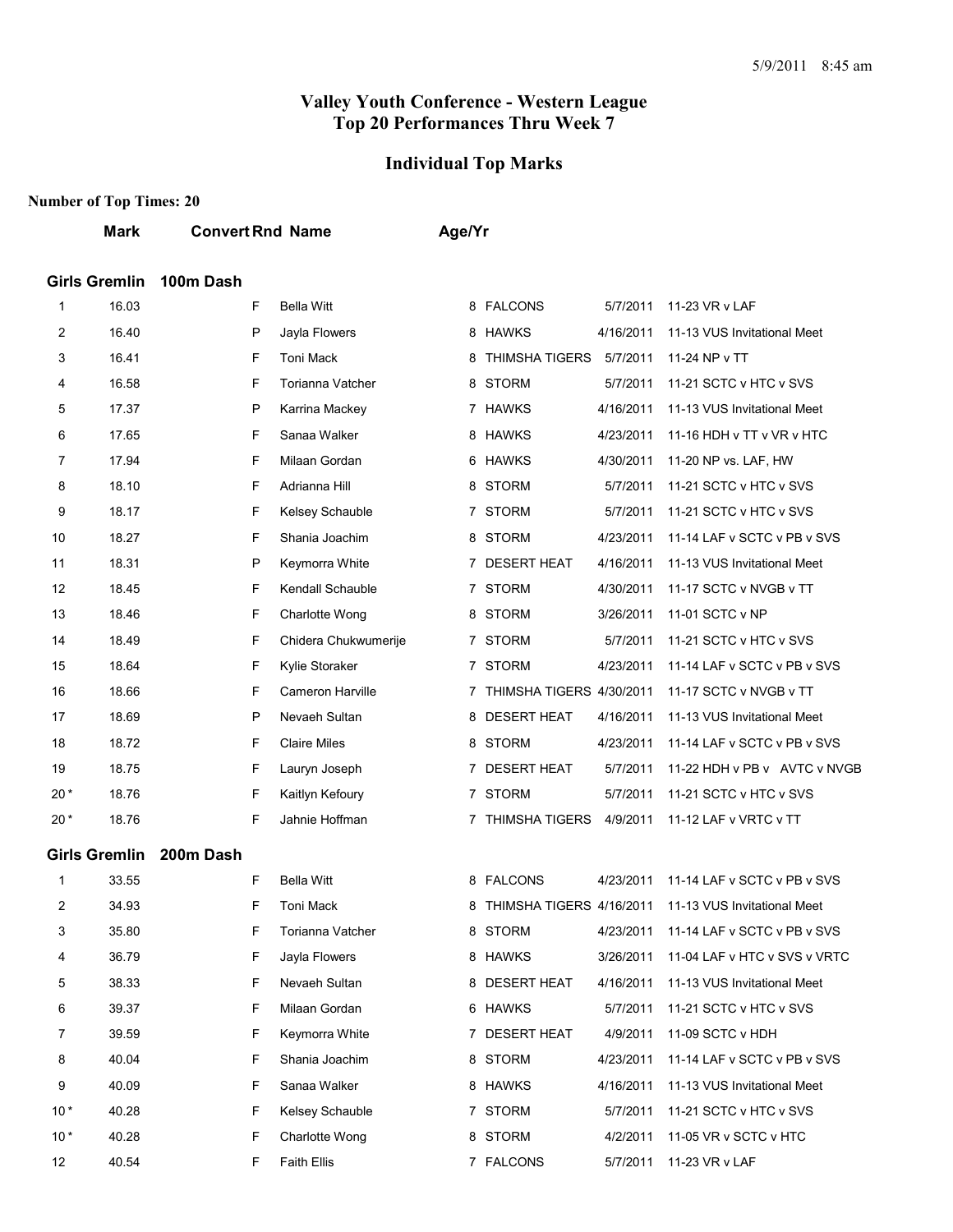#### **Individual Top Marks**

|    | <b>Mark</b>          | <b>Convert Rnd Name</b> |                          | Age/Yr |   |                            |           |                              |
|----|----------------------|-------------------------|--------------------------|--------|---|----------------------------|-----------|------------------------------|
| 13 | 40.94                | F                       | Chidera Chukwumerije     |        |   | 7 STORM                    | 4/23/2011 | 11-14 LAF v SCTC v PB v SVS  |
| 14 | 40.97                | F                       | Karrina Mackey           |        |   | 7 HAWKS                    | 3/26/2011 | 11-04 LAF v HTC v SVS v VRTC |
| 15 | 41.26                | F                       | Niara Powell             |        | 8 | <b>DESERT HEAT</b>         | 4/16/2011 | 11-13 VUS Invitational Meet  |
| 16 | 41.41                | F                       | Kendall Schauble         |        |   | 7 STORM                    | 4/9/2011  | 11-09 SCTC v HDH             |
| 17 | 41.64                | F                       | Paris Suel               |        | 8 | <b>THIMSHA TIGERS</b>      | 5/7/2011  | 11-24 NP v TT                |
| 18 | 41.71                | F                       | <b>Claire Miles</b>      |        | 8 | <b>STORM</b>               | 5/7/2011  | 11-21 SCTC v HTC v SVS       |
| 19 | 42.01                | F                       | Life Windham             |        | 8 | <b>DESERT HEAT</b>         | 4/2/2011  | 11-07 NP v HDH               |
| 20 | 42.21                | F                       | Allina Mbuko             |        | 8 | <b>DESERT HEAT</b>         | 4/23/2011 | 11-16 HDH v TT v VR v HTC    |
|    | <b>Girls Gremlin</b> | 400m Dash               |                          |        |   |                            |           |                              |
| 1  | 1:23.58              | F                       | Toni Mack                |        | 8 | <b>THIMSHA TIGERS</b>      | 4/9/2011  | 11-12 LAF v VRTC v TT        |
| 2  | 1:28.02              | F                       | Karrina Mackey           |        |   | 7 HAWKS                    | 4/16/2011 | 11-13 VUS Invitational Meet  |
| 3  | 1:30.24              | F                       | Adrianna Hill            |        | 8 | <b>STORM</b>               | 5/7/2011  | 11-21 SCTC v HTC v SVS       |
| 4  | 1:30.66              | F                       | Jayla Flowers            |        | 8 | <b>HAWKS</b>               | 3/26/2011 | 11-04 LAF v HTC v SVS v VRTC |
| 5  | 1:31.27              | F                       | Charlotte Wong           |        | 8 | <b>STORM</b>               | 4/23/2011 | 11-14 LAF v SCTC v PB v SVS  |
| 6  | 1:33.79              | F                       | <b>Hannah Fredericks</b> |        | 8 | <b>STORM</b>               | 5/7/2011  | 11-21 SCTC v HTC v SVS       |
| 7  | 1:35.61              | F                       | Milaan Gordan            |        | 6 | HAWKS                      | 4/9/2011  | 11-10 NVGB v HTC v SVS       |
| 8  | 1:36.31              | F                       | Allina Mbuko             |        | 8 | <b>DESERT HEAT</b>         | 4/9/2011  | 11-09 SCTC v HDH             |
| 9  | 1:36.45              | F                       | Keala Jones              |        | 8 | <b>STORM</b>               | 4/23/2011 | 11-14 LAF v SCTC v PB v SVS  |
| 10 | 1:37.84              | F                       | Sanaa Walker             |        | 8 | <b>HAWKS</b>               | 4/16/2011 | 11-13 VUS Invitational Meet  |
| 11 | 1:38.16              | F                       | Hannah Harlan            |        | 8 | <b>STORM</b>               | 5/7/2011  | 11-21 SCTC v HTC v SVS       |
| 12 | 1:38.52              | F                       | Mekah Robotham           |        | 8 | <b>STORM</b>               | 4/2/2011  | 11-05 VR v SCTC v HTC        |
| 13 | 1:39.13              | F                       | Ryann Wyatt              |        |   | 7 DESERT HEAT              | 4/30/2011 | 11-19 VR v PB v HDH          |
| 14 | 1:39.25              | F                       | Chidera Chukwumerije     |        |   | 7 STORM                    | 5/7/2011  | 11-21 SCTC v HTC v SVS       |
| 15 | 1:40.09              | F                       | Niara Powell             |        | 8 | <b>DESERT HEAT</b>         | 4/9/2011  | 11-09 SCTC v HDH             |
| 16 | 1:40.43              | F                       | Kaitlyn Kefoury          |        |   | 7 STORM                    | 5/7/2011  | 11-21 SCTC v HTC v SVS       |
| 17 | 1:40.73              | F                       | Sanai Cook               |        |   | 7 HAWKS                    | 5/7/2011  | 11-21 SCTC v HTC v SVS       |
| 18 | 1:41.66              | F                       | Paige Martin             |        |   | 6 THIMSHA TIGERS 4/30/2011 |           | 11-17 SCTC v NVGB v TT       |
| 19 | 1:41.81              | F                       | Lauryn Joseph            |        |   | 7 DESERT HEAT              | 4/2/2011  | 11-07 NP v HDH               |
| 20 | 1:41.91              | F                       | Ashley Rasplicka         |        |   | 8 STORM                    | 3/26/2011 | 11-01 SCTC v NP              |
|    | <b>Girls Gremlin</b> | 800m Run                |                          |        |   |                            |           |                              |
| 1  | 3:17.76              | F                       | Toni Mack                |        | 8 | THIMSHA TIGERS 4/23/2011   |           | 11-16 HDH v TT v VR v HTC    |
| 2  | 3:21.47              | F                       | Adrianna Hill            |        | 8 | <b>STORM</b>               | 4/16/2011 | 11-13 VUS Invitational Meet  |
| 3  | 3:29.42              | F                       | Charlotte Wong           |        |   | 8 STORM                    | 4/16/2011 | 11-13 VUS Invitational Meet  |
| 4  | 3:43.56              | F                       | Hannah Fredericks        |        |   | 8 STORM                    | 3/26/2011 | 11-01 SCTC v NP              |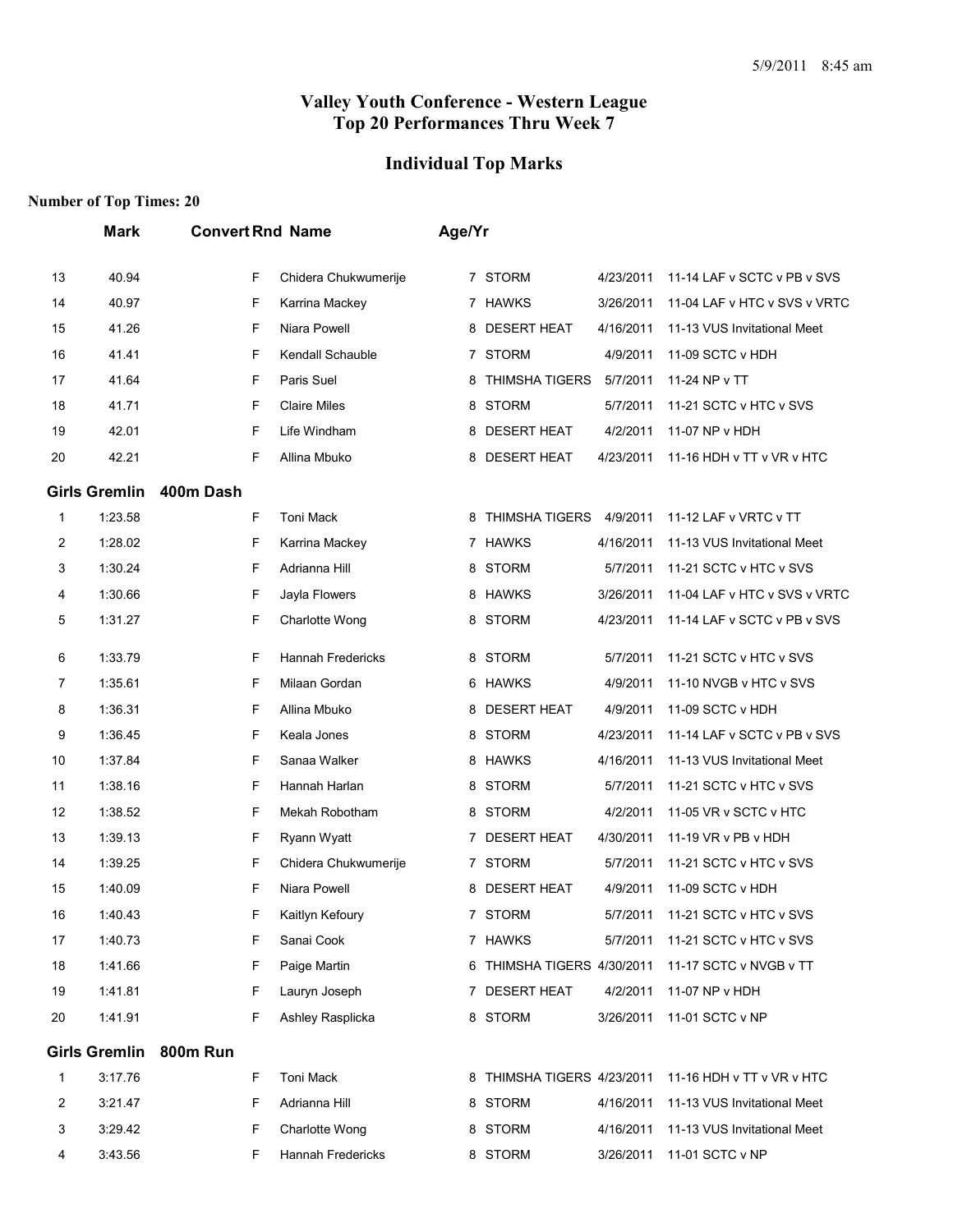## **Individual Top Marks**

|    | <b>Mark</b>          | <b>Convert Rnd Name</b> |                   | Age/Yr |                            |           |                                |  |
|----|----------------------|-------------------------|-------------------|--------|----------------------------|-----------|--------------------------------|--|
| 5  | 3:50.52              | F                       | Nicole Mirzaian   |        | 7 FALCONS                  | 4/16/2011 | 11-13 VUS Invitational Meet    |  |
| 6  | 3:50.66              | F                       | Ashley Rasplicka  | 8      | <b>STORM</b>               | 5/7/2011  | 11-21 SCTC v HTC v SVS         |  |
| 7  | 3:51.04              | F                       | Aleesa Stepan     | 8      | STORM                      | 4/23/2011 | 11-14 LAF v SCTC v PB v SVS    |  |
| 8  | 3:53.76              | F                       | Hannah Harlan     | 8      | <b>STORM</b>               | 5/7/2011  | 11-21 SCTC v HTC v SVS         |  |
| 9  | 3:54.26              | F                       | Jamie Lee         | 8      | <b>STORM</b>               | 4/16/2011 | 11-13 VUS Invitational Meet    |  |
| 10 | 3:56.47              | F                       | Alexa Hupalo      | 8      | <b>STORM</b>               | 5/7/2011  | 11-21 SCTC v HTC v SVS         |  |
| 11 | 3:57.07              | F                       | Jayme Chandler    | 6      | THIMSHA TIGERS 4/30/2011   |           | 11-17 SCTC v NVGB v TT         |  |
| 12 | 4:00.54              | F                       | Lauren Dace       |        | 6 DESERT HEAT              | 4/30/2011 | 11-19 VR v PB v HDH            |  |
| 13 | 4:04.39              | F                       | Lauryn Joseph     | 7      | <b>DESERT HEAT</b>         | 5/7/2011  | 11-22 HDH v PB v AVTC v NVGB   |  |
| 14 | 4:05.74              | F                       | Madison Cruz      |        | 6 STORM                    | 5/7/2011  | 11-21 SCTC v HTC v SVS         |  |
| 15 | 4:08.55              | F                       | Amaya Hammons     | 6      | <b>THIMSHA TIGERS</b>      | 4/9/2011  | 11-12 LAF v VRTC v TT          |  |
| 16 | 4:08.99              | F                       | Cameron Harville  | 7      | THIMSHA TIGERS 4/23/2011   |           | 11-16 HDH v TT v VR v HTC      |  |
| 17 | 4:09.97              | F                       | Gabreila Salas    | 7      | THIMSHA TIGERS 4/23/2011   |           | 11-16 HDH v TT v VR v HTC      |  |
| 18 | 4:14.16              | F                       | Jahnie Hoffman    | 7      | THIMSHA TIGERS 4/23/2011   |           | 11-16 HDH v TT v VR v HTC      |  |
| 19 | 4:21.58              | F                       | Paige Martin      | 6      | THIMSHA TIGERS 4/23/2011   |           | 11-16 HDH v TT v VR v HTC      |  |
| 20 | 4:25.71              | F                       | Natalie Lin       |        | 8 STORM                    | 4/9/2011  | 11-09 SCTC v HDH               |  |
|    | <b>Girls Gremlin</b> | <b>1500m Run</b>        |                   |        |                            |           |                                |  |
| 1  | 6:38.60              | F                       | Adrianna Hill     |        | 8 STORM                    | 4/16/2011 | 11-13 VUS Invitational Meet    |  |
| 2  | 6:46.86              | F                       | Toni Mack         | 8      | THIMSHA TIGERS 4/30/2011   |           | 11-17 SCTC v NVGB v TT         |  |
| 3  | 7:10.25              | F                       | Nicole Mirzaian   |        | 7 FALCONS                  | 4/16/2011 | 11-13 VUS Invitational Meet    |  |
| 4  | 7:24.52              | F                       | Ashley Rasplicka  | 8      | <b>STORM</b>               | 4/23/2011 | 11-14 LAF v SCTC v PB v SVS    |  |
| 5  | 7:28.77              | F                       | Cameron Harville  | 7      | THIMSHA TIGERS             | 5/7/2011  | 11-24 NP v TT                  |  |
| 6  | 7:34.69              | F                       | Charlotte Wong    |        | 8 STORM                    | 4/30/2011 | 11-17 SCTC v NVGB v TT         |  |
| 7  | 7:55.22              | F                       | Jamie Lee         | 8      | <b>STORM</b>               | 4/23/2011 | 11-14 LAF v SCTC v PB v SVS    |  |
| 8  | 8:03.16              | F                       | Amaya Hammons     | 6      | THIMSHA TIGERS 4/30/2011   |           | 11-17 SCTC v NVGB v TT         |  |
| 9  | 8:04.28              | F                       | Gabreila Salas    |        | 7 THIMSHA TIGERS 4/30/2011 |           | 11-17 SCTC v NVGB v TT         |  |
| 10 | 9:44.06              | F                       | Savannah Hill     |        | 6 STORM                    |           | 4/2/2011 11-05 VR v SCTC v HTC |  |
|    | <b>Girls Gremlin</b> | Long Jump               |                   |        |                            |           |                                |  |
| 1  | 10-02.75             | F                       | <b>Bella Witt</b> |        | 8 FALCONS                  | 5/7/2011  | 11-23 VR v LAF                 |  |
| 2  | 8-10.50              | F                       | Jayla Flowers     |        | 8 HAWKS                    | 5/7/2011  | 11-21 SCTC v HTC v SVS         |  |
| 3  | 8-02.00              | F                       | Toni Mack         |        | 8 THIMSHA TIGERS           | 5/7/2011  | 11-24 NP v TT                  |  |
| 4  | 8-00.50              | F                       | Aleesa Stepan     |        | 8 STORM                    | 4/23/2011 | 11-14 LAF v SCTC v PB v SVS    |  |
| 5  | 7-10.00              | F                       | Emma Walch        |        | 7 FALCONS                  | 4/30/2011 | 11-20 NP vs. LAF, HW           |  |
| 6  | 7-09.50              | F                       | Life Windham      |        | 8 DESERT HEAT              | 4/16/2011 | 11-13 VUS Invitational Meet    |  |
| 7  | 7-05.00              | F                       | Niara Powell      |        | 8 DESERT HEAT              | 5/7/2011  | 11-22 HDH v PB v AVTC v NVGB   |  |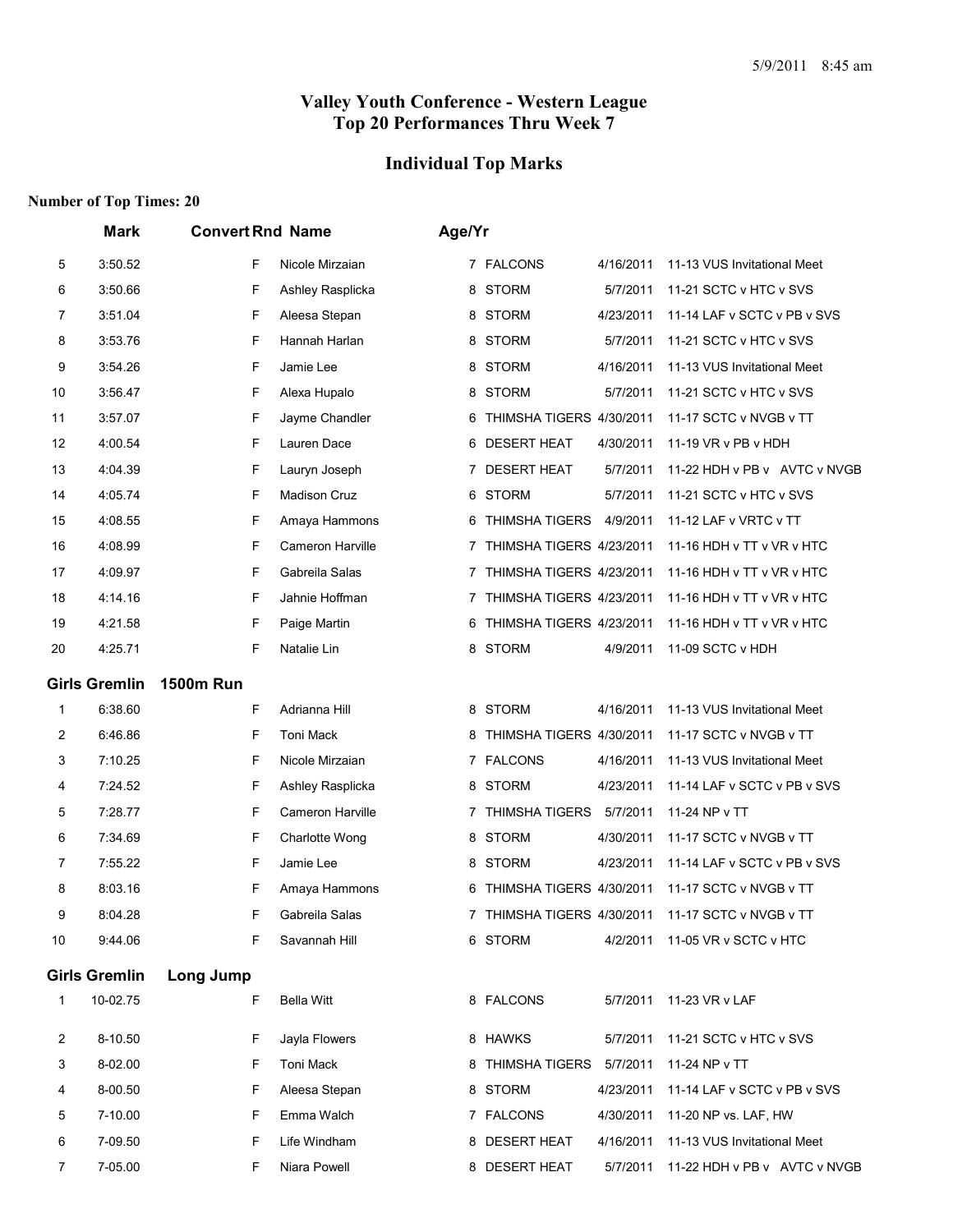## **Individual Top Marks**

|       | <b>Mark</b>         |           |    | <b>Convert Rnd Name</b> | Age/Yr |                       |           |                             |
|-------|---------------------|-----------|----|-------------------------|--------|-----------------------|-----------|-----------------------------|
| $8*$  | 7-03.00             |           | F  | Makaiya Bedford         |        | 8 STORM               | 4/9/2011  | 11-09 SCTC v HDH            |
| $8*$  | 7-03.00             |           | F  | <b>Faith Ellis</b>      |        | 7 FALCONS             | 4/9/2011  | 11-12 LAF v VRTC v TT       |
| 10    | 7-02.00             |           | F  | Maya Qiqieh             |        | 8 STORM               | 4/30/2011 | 11-17 SCTC v NVGB v TT      |
| 11    | 6-10.00             |           | F  | Allina Mbuko            | 8      | <b>DESERT HEAT</b>    | 4/2/2011  | 11-07 NP v HDH              |
| 12    | 6-08.00             |           | F  | Hannah Harlan           |        | 8 STORM               | 5/7/2011  | 11-21 SCTC v HTC v SVS      |
| 13    | 6-06.00             |           | F  | Deja Moore              |        | 6 DESERT HEAT         | 3/26/2011 | 11-03 HDH v AV v PB         |
| 14    | 6-05.50             |           | F  | Torianna Vatcher        |        | 8 STORM               | 3/26/2011 | 11-01 SCTC v NP             |
| 15    | 6-04.50             |           | F  | Victoria Davis          |        | 6 STORM               | 5/7/2011  | 11-21 SCTC v HTC v SVS      |
| 16    | 6-04.00             |           | F  | Ashley Rasplicka        |        | 8 STORM               | 4/30/2011 | 11-17 SCTC v NVGB v TT      |
| 17    | 6-03.00             |           | F  | Charlotte Wong          |        | 8 STORM               | 4/30/2011 | 11-17 SCTC v NVGB v TT      |
| $18*$ | 6-02.50             |           | F  | Kelsey Schauble         |        | 7 STORM               | 4/23/2011 | 11-14 LAF v SCTC v PB v SVS |
| $18*$ | 6-02.50             |           | F  | Mekah Robotham          |        | 8 STORM               | 4/23/2011 | 11-14 LAF v SCTC v PB v SVS |
| 20    | 6-01.50             |           | F  | Macy Johns              |        | 8 STORM               | 4/30/2011 | 11-17 SCTC v NVGB v TT      |
|       | <b>Girls Bantam</b> | 100m Dash |    |                         |        |                       |           |                             |
|       | $q - QUAL$          |           |    | 15.75                   |        |                       |           |                             |
| 1     | 14.25               | q         | P  | Joelle Walley           |        | 10 HAWKS              | 4/16/2011 | 11-13 VUS Invitational Meet |
| 2     | 14.62               | q         | F  | Janiah Brown            | 10     | <b>DESERT HEAT</b>    | 4/23/2011 | 11-16 HDH v TT v VR v HTC   |
| 3     | 15.23               | q         | F  | Leilani Ticey           |        | 10 HAWKS              | 5/7/2011  | 11-21 SCTC v HTC v SVS      |
| 4     | 15.26               | q         | F  | Alana Zepeda            |        | 10 STORM              | 5/7/2011  | 11-21 SCTC v HTC v SVS      |
| 5     | 15.40               | q         | F  | Janae O'Neal            | 9      | <b>DESERT HEAT</b>    | 4/30/2011 | 11-19 VR v PB v HDH         |
| 6     | 15.42               | q         | F  | <b>Chloe Harris</b>     | 9      | <b>HAWKS</b>          | 4/30/2011 | 11-20 NP vs. LAF, HW        |
| 7     | 15.55               | q         | F  | Nikkia Bell             |        | 10 DESERT HEAT        | 4/2/2011  | 11-07 NP v HDH              |
| 8     | 15.82               |           | F  | Elisabeth Hales         |        | 10 FALCONS            | 4/23/2011 | 11-14 LAF v SCTC v PB v SVS |
| 9     | 16.19               |           | F  | Kasey Hayes             | 10     | <b>THIMSHA TIGERS</b> | 4/2/2011  | 11-08 LAF v TT v NVGB       |
| 10    | 16.20               |           | F  | <b>Ashley Cooper</b>    | 10     | <b>DESERT HEAT</b>    | 4/9/2011  | 11-09 SCTC v HDH            |
| 11    | 16.26               |           | F  | Tori Waldeck            |        | 9 STORM               | 4/9/2011  | 11-09 SCTC v HDH            |
| 12    | 16.27               |           | F  | Kendall De La Vega      |        | 10 STORM              | 3/26/2011 | 11-01 SCTC v NP             |
| 13    | 16.32               |           | F  | Kaylee Schmidt          |        | 10 STORM              | 4/23/2011 | 11-14 LAF v SCTC v PB v SVS |
| 14    | 16.43               |           | F  | Shelby Osborne          |        | 10 FALCONS            | 4/30/2011 | 11-20 NP vs. LAF, HW        |
| 15    | 16.44               |           | F  | Ebony Green             |        | 9 DESERT HEAT         | 4/9/2011  | 11-09 SCTC v HDH            |
| 16    | 16.56               |           | F  | Ella Cartnal            |        | 10 FALCONS            | 5/7/2011  | 11-23 VR v LAF              |
| 17    | 16.63               |           | F. | Katie Lin               |        | 9 STORM               | 5/7/2011  | 11-21 SCTC v HTC v SVS      |
| 18    | 16.76               |           | F  | Kayla Tait              |        | 10 STORM              | 4/9/2011  | 11-09 SCTC v HDH            |
| 19    | 16.77               |           | F  | <b>Taylor Redd</b>      |        | 9 FALCONS             | 5/7/2011  | 11-23 VR v LAF              |
| 20    | 16.95               |           | F  | Irie Cooper             |        | 9 STORM               | 5/7/2011  | 11-21 SCTC v HTC v SVS      |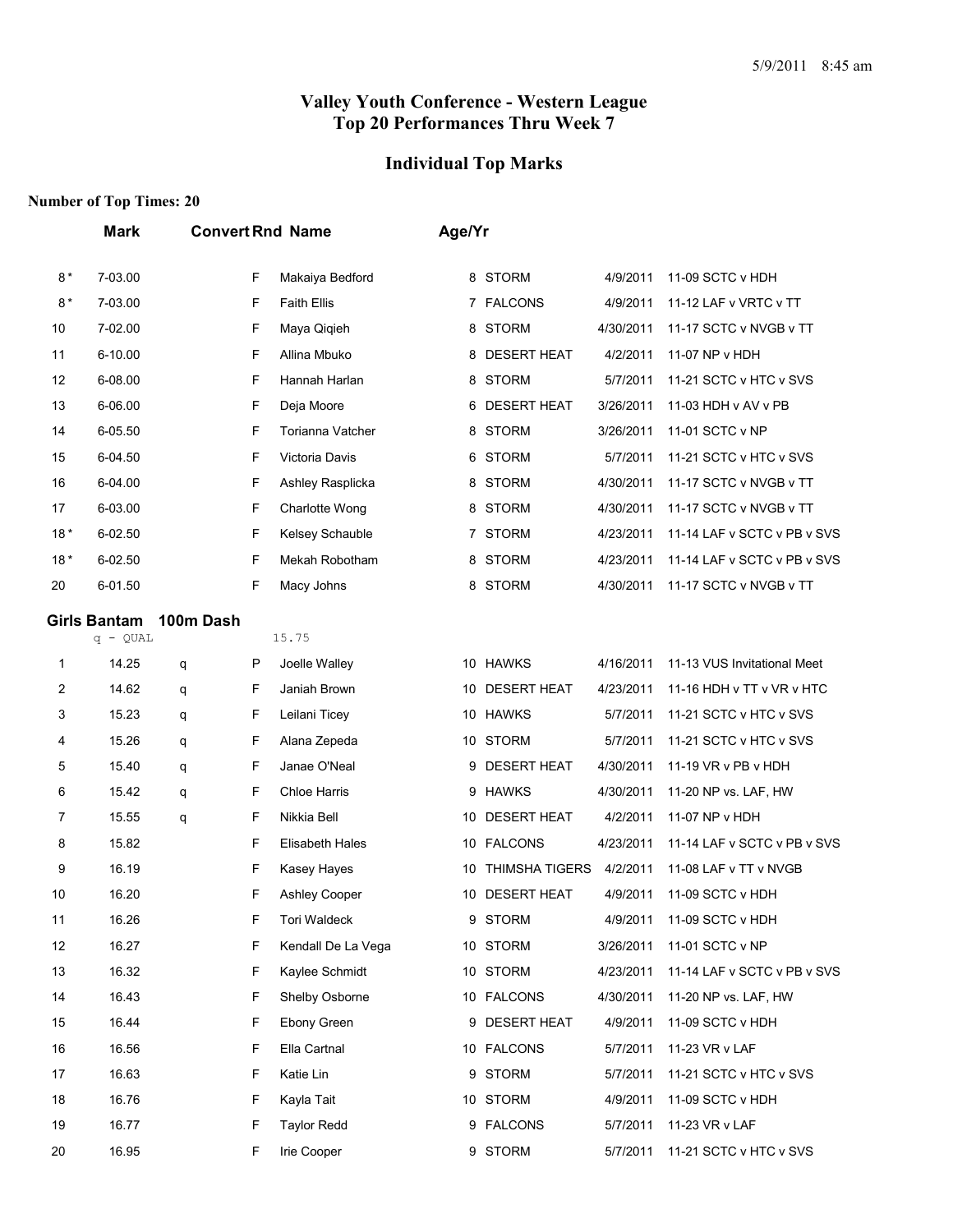## **Individual Top Marks**

|       | Mark                       |           |   | <b>Convert Rnd Name</b> | Age/Yr |                          |           |                                     |
|-------|----------------------------|-----------|---|-------------------------|--------|--------------------------|-----------|-------------------------------------|
|       | <b>Girls Bantam</b>        | 200m Dash |   |                         |        |                          |           |                                     |
|       | $q - QUAL$                 |           |   | 33.40                   |        |                          |           |                                     |
| 1     | 30.52                      | q         | F | Joelle Walley           |        | 10 HAWKS                 | 4/16/2011 | 11-13 VUS Invitational Meet         |
| 2     | 31.49                      | q         | F | Shelbi Schauble         |        | 10 STORM                 | 5/7/2011  | 11-21 SCTC v HTC v SVS              |
| 3     | 31.83                      | q         | F | Nikkia Bell             |        | 10 DESERT HEAT           | 4/9/2011  | 11-09 SCTC v HDH                    |
| 4 *   | 31.99                      | q         | F | Janae O'Neal            |        | 9 DESERT HEAT            | 4/9/2011  | 11-09 SCTC v HDH                    |
| $4*$  | 31.99                      | q         | F | <b>Chloe Harris</b>     |        | 9 HAWKS                  | 5/7/2011  | 11-21 SCTC v HTC v SVS              |
| 6     | 32.40                      | q         | F | Leilani Ticey           |        | 10 HAWKS                 | 5/7/2011  | 11-21 SCTC v HTC v SVS              |
| 7     | 32.71                      | q         | F | Alana Zepeda            |        | 10 STORM                 | 5/7/2011  | 11-21 SCTC v HTC v SVS              |
| 8     | 33.46                      |           | F | Kaylee Schmidt          |        | 10 STORM                 | 4/23/2011 | 11-14 LAF v SCTC v PB v SVS         |
| 9     | 34.06                      |           | F | <b>Tori Waldeck</b>     |        | 9 STORM                  | 4/23/2011 | 11-14 LAF v SCTC v PB v SVS         |
| 10    | 34.08                      |           | F | Kendall De La Vega      |        | 10 STORM                 | 5/7/2011  | 11-21 SCTC v HTC v SVS              |
| 11    | 34.32                      |           | F | Ebony Green             | 9      | <b>DESERT HEAT</b>       | 4/16/2011 | 11-13 VUS Invitational Meet         |
| 12    | 34.96                      |           | F | Kenedi Peterson         |        | 10 STORM                 | 4/23/2011 | 11-14 LAF v SCTC v PB v SVS         |
| 13    | 35.19                      |           | F | Hali King               |        | 10 HAWKS                 | 5/7/2011  | 11-21 SCTC v HTC v SVS              |
| 14    | 35.28                      |           | F | Katie Lin               |        | 9 STORM                  | 4/23/2011 | 11-14 LAF v SCTC v PB v SVS         |
| 15    | 36.19                      |           | F | Kasey Hayes             | 10     | THIMSHA TIGERS 4/16/2011 |           | 11-13 VUS Invitational Meet         |
| 16    | 36.28                      |           | F | <b>Zalliah Simmons</b>  |        | 10 STORM                 | 3/26/2011 | 11-01 SCTC v NP                     |
| 17    | 36.47                      |           | F | <b>Taylor Redd</b>      |        | 9 FALCONS                | 4/23/2011 | 11-14 LAF v SCTC v PB v SVS         |
| $18*$ | 36.56                      |           | F | Nachi Chukwumerije      |        | 9 STORM                  | 4/23/2011 | 11-14 LAF v SCTC v PB v SVS         |
| $18*$ | 36.56                      |           | F | Irie Cooper             | 9      | <b>STORM</b>             | 4/2/2011  | 11-05 VR v SCTC v HTC               |
| 20    | 37.02                      |           | F | Kayla Tait              |        | 10 STORM                 | 4/23/2011 | 11-14 LAF v SCTC v PB v SVS         |
|       | Girls Bantam<br>$q - QUAL$ | 400m Dash |   | 1:17.55                 |        |                          |           |                                     |
| 1     | 1:05.48                    | q         | F | Janiah Brown            |        | 10 DESERT HEAT           | 4/30/2011 | 11-19 VR v PB v HDH                 |
| 2     | 1:07.21                    | q         | F | Joelle Walley           |        | 10 HAWKS                 |           | 4/23/2011 11-16 HDH v TT v VR v HTC |
| 3     | 1:12.34                    | q         | F | Chloe Harris            |        | 9 HAWKS                  | 5/7/2011  | 11-21 SCTC v HTC v SVS              |
| 4     | 1:12.42                    | q         | F | Janae O'Neal            |        | 9 DESERT HEAT            | 4/16/2011 | 11-13 VUS Invitational Meet         |
| 5     | 1:15.47                    | q         | F | Keyonna Grandy          |        | 10 DESERT HEAT           | 5/7/2011  | 11-22 HDH v PB v AVTC v NVGB        |
| 6     | 1:17.02                    | q         | F | Hali King               |        | 10 HAWKS                 | 5/7/2011  | 11-21 SCTC v HTC v SVS              |
| 7     | 1:17.35                    | q         | F | Diamyn Davis            | 10     | THIMSHA TIGERS           | 5/7/2011  | 11-24 NP v TT                       |
| 8     | 1:17.42                    | q         | F | Tori Waldeck            |        | 9 STORM                  | 5/7/2011  | 11-21 SCTC v HTC v SVS              |
| 9     | 1:18.54                    |           | F | Leilani Ticey           |        | 10 HAWKS                 | 4/23/2011 | 11-16 HDH v TT v VR v HTC           |
| 10    | 1:18.78                    |           | F | Kaylee Schmidt          |        | 10 STORM                 | 5/7/2011  | 11-21 SCTC v HTC v SVS              |
| 11    | 1:19.14                    |           | F | Nikkia Bell             |        | 10 DESERT HEAT           | 4/9/2011  | 11-09 SCTC v HDH                    |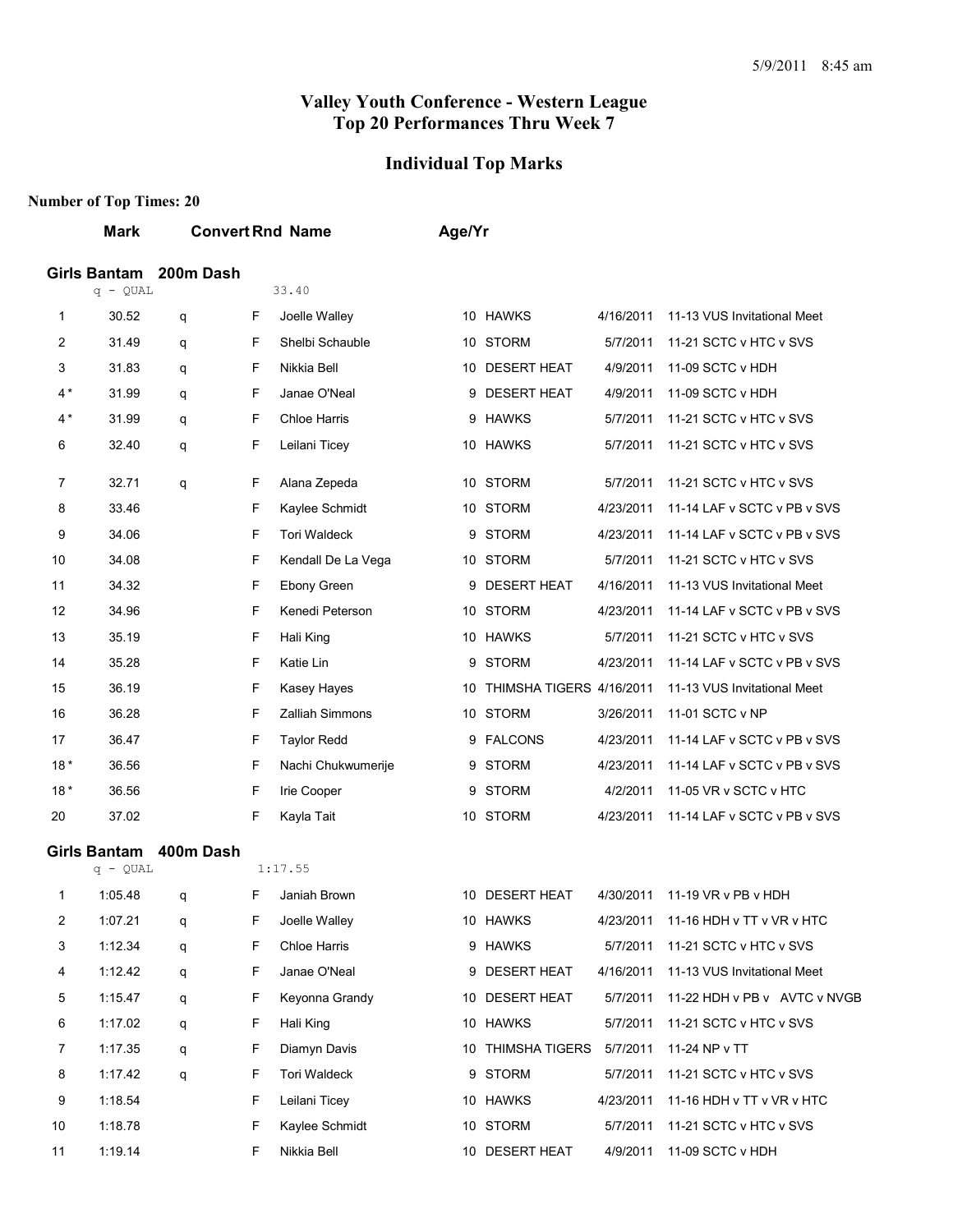## **Individual Top Marks**

|                | <b>Mark</b>                       | <b>Convert Rnd Name</b> |   |                        | Age/Yr |                             |           |                                |
|----------------|-----------------------------------|-------------------------|---|------------------------|--------|-----------------------------|-----------|--------------------------------|
| 12             | 1:22.40                           |                         | F | Elisabeth Hales        |        | 10 FALCONS                  | 5/7/2011  | 11-23 VR v LAF                 |
| 13             | 1:22.74                           |                         | F | Shelby Osborne         |        | 10 FALCONS                  | 5/7/2011  | 11-23 VR v LAF                 |
| 14             | 1:24.60                           |                         | F | Eliza Mancillas        |        | 10 THIMSHA TIGERS           | 5/7/2011  | 11-24 NP v TT                  |
| 15             | 1:24.62                           |                         | F | Ebony Green            | 9      | <b>DESERT HEAT</b>          | 4/2/2011  | 11-07 NP v HDH                 |
| 16             | 1:25.63                           |                         | F | Irie Cooper            | 9      | <b>STORM</b>                | 4/9/2011  | 11-09 SCTC v HDH               |
| 17             | 1:26.49                           |                         | F | Zalliah Simmons        |        | 10 STORM                    | 3/26/2011 | 11-01 SCTC v NP                |
| 18             | 1:27.68                           |                         | F | Lauren Sehenuk         | 9      | <b>STORM</b>                | 5/7/2011  | 11-21 SCTC v HTC v SVS         |
| 19             | 1:27.88                           |                         | F | Shelbi Schauble        |        | 10 STORM                    | 3/26/2011 | 11-01 SCTC v NP                |
| 20             | 1:27.91                           |                         | F | Arantza Vilchis-Zarate | 9      | <b>FALCONS</b>              | 5/7/2011  | 11-23 VR v LAF                 |
|                | <b>Girls Bantam</b><br>$q - QUAL$ | 800m Run                |   | 3:05.00                |        |                             |           |                                |
| 1              | 2:41.79                           | q                       | F | Janiah Brown           |        | 10 DESERT HEAT              | 4/16/2011 | 11-13 VUS Invitational Meet    |
| $\overline{c}$ | 2:57.38                           | q                       | F | Keyonna Grandy         | 10     | <b>DESERT HEAT</b>          | 4/16/2011 | 11-13 VUS Invitational Meet    |
| 3              | 2:59.05                           | q                       | F | Diamyn Davis           | 10     | THIMSHA TIGERS 4/16/2011    |           | 11-13 VUS Invitational Meet    |
| 4              | 2:59.10                           | q                       | F | Joelle Walley          |        | 10 HAWKS                    | 4/9/2011  | 11-10 NVGB v HTC v SVS         |
| 5              | 2:59.31                           | q                       | F | <b>Tori Waldeck</b>    | 9      | <b>STORM</b>                | 5/7/2011  | 11-21 SCTC v HTC v SVS         |
| 6              | 3:04.01                           | q                       | F | Kaylee Schmidt         |        | 10 STORM                    | 4/16/2011 | 11-13 VUS Invitational Meet    |
| $\overline{7}$ | 3:08.32                           |                         | F | Chloe Harris           |        | 9 HAWKS                     | 4/30/2011 | 11-20 NP vs. LAF, HW           |
| 8              | 3:09.53                           |                         | F | Eliza Mancillas        |        | 10 THIMSHA TIGERS 4/16/2011 |           | 11-13 VUS Invitational Meet    |
| 9              | 3:11.21                           |                         | F | Hali King              |        | 10 HAWKS                    | 4/23/2011 | 11-16 HDH v TT v VR v HTC      |
| 10             | 3:14.67                           |                         | F | Kylie Rasplicka        |        | 10 STORM                    | 5/7/2011  | 11-21 SCTC v HTC v SVS         |
| 11             | 3:23.05                           |                         | F | Alysa Branda           |        | 10 STORM                    | 5/7/2011  | 11-21 SCTC v HTC v SVS         |
| 12             | 3:23.60                           |                         | F | Kira Toal              |        | 10 FALCONS                  | 4/23/2011 | 11-14 LAF v SCTC v PB v SVS    |
| 13             | 3:25.69                           |                         | F | Lauren Sehenuk         | 9      | <b>STORM</b>                | 5/7/2011  | 11-21 SCTC v HTC v SVS         |
| 14             | 3:26.97                           |                         | F | Leilani Ticey          |        | 10 HAWKS                    | 4/9/2011  | 11-10 NVGB v HTC v SVS         |
| 15             | 3:30.06                           |                         | F | Arantza Vilchis-Zarate |        | 9 FALCONS                   |           | 4/30/2011 11-20 NP vs. LAF, HW |
| 16             | 3:30.16                           |                         | F | <b>Heather Calver</b>  |        | 10 STORM                    | 4/16/2011 | 11-13 VUS Invitational Meet    |
| 17             | 3:38.37                           |                         | F | Kathleen Bambrick      |        | 9 STORM                     | 5/7/2011  | 11-21 SCTC v HTC v SVS         |
| 18             | 3:40.62                           |                         | F | Anna Summer            |        | 10 STORM                    | 4/2/2011  | 11-05 VR v SCTC v HTC          |
| 19             | 3:41.66                           |                         | F | Aubree Stepan          |        | 10 STORM                    | 4/23/2011 | 11-14 LAF v SCTC v PB v SVS    |
| 20             | 3:42.08                           |                         | F | Aidan Welch            |        | 9 HAWKS                     | 5/7/2011  | 11-21 SCTC v HTC v SVS         |
|                | <b>Girls Bantam</b><br>$q - QUAL$ | <b>1500m Run</b>        |   | 6:19.30                |        |                             |           |                                |
| 1              | 5:59.93                           | q                       | F | Keyonna Grandy         |        | 10 DESERT HEAT              | 5/7/2011  | 11-22 HDH v PB v AVTC v NVGB   |
| 2              | 6:04.48                           | q                       | F | Kaylee Schmidt         |        | 10 STORM                    | 4/16/2011 | 11-13 VUS Invitational Meet    |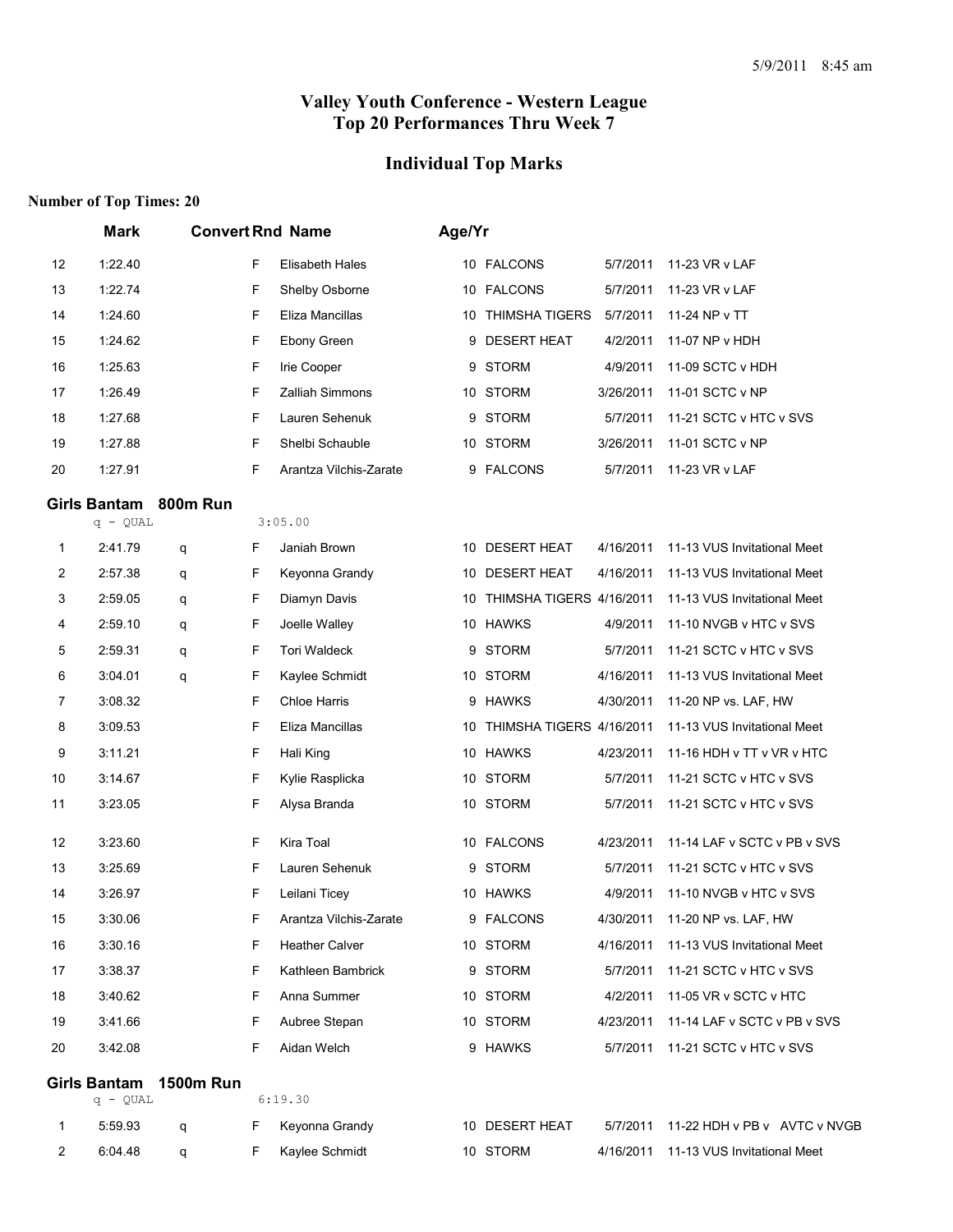#### **Individual Top Marks**

#### **Number of Top Times: 20**

|                                   | <b>Mark</b>                     |                  |       | <b>Convert Rnd Name</b> | Age/Yr |                                          |           |                              |
|-----------------------------------|---------------------------------|------------------|-------|-------------------------|--------|------------------------------------------|-----------|------------------------------|
| 3                                 | 6:11.02                         | q                | F     | Kylie Rasplicka         |        | 10 STORM                                 | 5/7/2011  | 11-21 SCTC v HTC v SVS       |
| 4                                 | 6:19.46                         |                  | F     | Lauren Sehenuk          |        | 9 STORM                                  | 4/30/2011 | 11-17 SCTC v NVGB v TT       |
| 5                                 | 6:32.70                         |                  | F     | <b>Heather Calver</b>   |        | 10 STORM                                 | 5/7/2011  | 11-21 SCTC v HTC v SVS       |
| 6                                 | 6:42.29                         |                  | F     | Kira Toal               |        | 10 FALCONS                               | 4/23/2011 | 11-14 LAF v SCTC v PB v SVS  |
| 7                                 | 6:45.10                         |                  | F     | Alysa Branda            |        | 10 STORM                                 | 5/7/2011  | 11-21 SCTC v HTC v SVS       |
|                                   | <b>Girls Bantam</b>             | <b>High Jump</b> |       |                         |        |                                          |           |                              |
|                                   | $q - QUAL$                      |                  |       | $3 - 04.00$             |        |                                          |           |                              |
| 1                                 | 3-04.00                         | q                | F     | Ella Cartnal            |        | 10 FALCONS                               | 4/30/2011 | 11-20 NP vs. LAF, HW         |
| 2                                 | 3-02.00                         |                  | F     | Diamyn Davis            |        | 10 THIMSHA TIGERS 4/30/2011              |           | 11-17 SCTC v NVGB v TT       |
| 3                                 | 3-01.00                         |                  | F     | Karlee Balkin           |        | 9 FALCONS                                | 4/2/2011  | 11-08 LAF v TT v NVGB        |
| <b>Girls Bantam</b><br>$q - QUAL$ |                                 | <b>Long Jump</b> |       | $10 - 09.50$            |        |                                          |           |                              |
| 1                                 | 11-08.00                        | q                | F     | Shelbi Schauble         |        | 10 STORM                                 | 4/23/2011 | 11-14 LAF v SCTC v PB v SVS  |
| 2                                 | 11-02.00                        | q                | F     | <b>Taylor Redd</b>      |        | 9 FALCONS                                | 4/16/2011 | 11-13 VUS Invitational Meet  |
| 3                                 | 10-09.00                        |                  | F     | Kayla Tait              |        | 10 STORM                                 | 4/9/2011  | 11-09 SCTC v HDH             |
| 4                                 | 10-07.00                        |                  | F     | Lia Ecker               | 9      | <b>STORM</b>                             | 3/26/2011 | 11-01 SCTC v NP              |
| 5                                 | 10-01.00                        |                  | F     | Diamyn Davis            |        | 10 THIMSHA TIGERS                        | 4/9/2011  | 11-12 LAF v VRTC v TT        |
| 6                                 | 10-00.25                        |                  | F     | Elisabeth Hales         |        | 10 FALCONS                               | 4/30/2011 | 11-20 NP vs. LAF, HW         |
| $7*$                              | 10-00.00                        |                  | F     | Molly Venema            |        | 10 DESERT HEAT                           | 4/2/2011  | 11-07 NP v HDH               |
| $7*$                              | 10-00.00                        |                  | F     | Joanna Mincy            | 9      | <b>STORM</b>                             | 4/2/2011  | 11-05 VR v SCTC v HTC        |
| 9                                 | 9-11.25                         |                  | F     | Mariah Brooks           |        | 10 THIMSHA TIGERS                        | 4/2/2011  | 11-08 LAF v TT v NVGB        |
| 10                                | 9-10.00                         |                  | F     | Alysa Branda            |        | 10 STORM                                 | 4/23/2011 | 11-14 LAF v SCTC v PB v SVS  |
| 11                                | 9-09.50                         |                  | F     | Alexis Ballard          |        | 10 FALCONS                               | 4/30/2011 | 11-20 NP vs. LAF, HW         |
| 12                                | 9-09.00                         |                  | F     | Jordan Sargent          |        | 10 DESERT HEAT                           | 5/7/2011  | 11-22 HDH v PB v AVTC v NVGB |
| 13                                | 9-06.50                         |                  | F     | Jordan Yamamoto         | 9      | <b>STORM</b>                             | 4/16/2011 | 11-13 VUS Invitational Meet  |
| 14                                | 9-05.00                         |                  | F     | Kira Toal               |        | 10 FALCONS                               | 4/2/2011  | 11-08 LAF v TT v NVGB        |
| 15                                | 9-04.25                         |                  | F     | Sela Joachim            |        | 9 STORM                                  | 4/23/2011 | 11-14 LAF v SCTC v PB v SVS  |
| 16                                | 8-10.50                         |                  | F     | Jessica Raffi           |        | 10 STORM                                 | 4/16/2011 | 11-13 VUS Invitational Meet  |
| 17                                | 8-09.50                         |                  | F     | <b>Ashley Cooper</b>    |        | 10 DESERT HEAT                           | 4/16/2011 | 11-13 VUS Invitational Meet  |
| 18                                | 8-09.00                         |                  | F     | Isabella Doom           |        | 10 FALCONS                               | 4/2/2011  | 11-08 LAF v TT v NVGB        |
| 19                                | 8-07.00                         |                  | F     | Anyah Anderson          |        | 9 STORM                                  | 4/16/2011 | 11-13 VUS Invitational Meet  |
| 20                                | 8-05.50                         |                  | F     | Lauren Sehenuk          |        | 9 STORM                                  | 3/26/2011 | 11-01 SCTC v NP              |
|                                   | <b>Girls Bantam</b><br>q - QUAL | <b>Shot Put</b>  | 6 lb. | 16-06.00 Jan-1 -11      |        |                                          |           |                              |
| 1                                 | 25-06.00                        | q                | F     | Kasey Hayes             |        | 10 THIMSHA TIGERS 5/7/2011 11-24 NP v TT |           |                              |

18-02.00 q F Shelby Osborne 10 FALCONS 4/16/2011 11-13 VUS Invitational Meet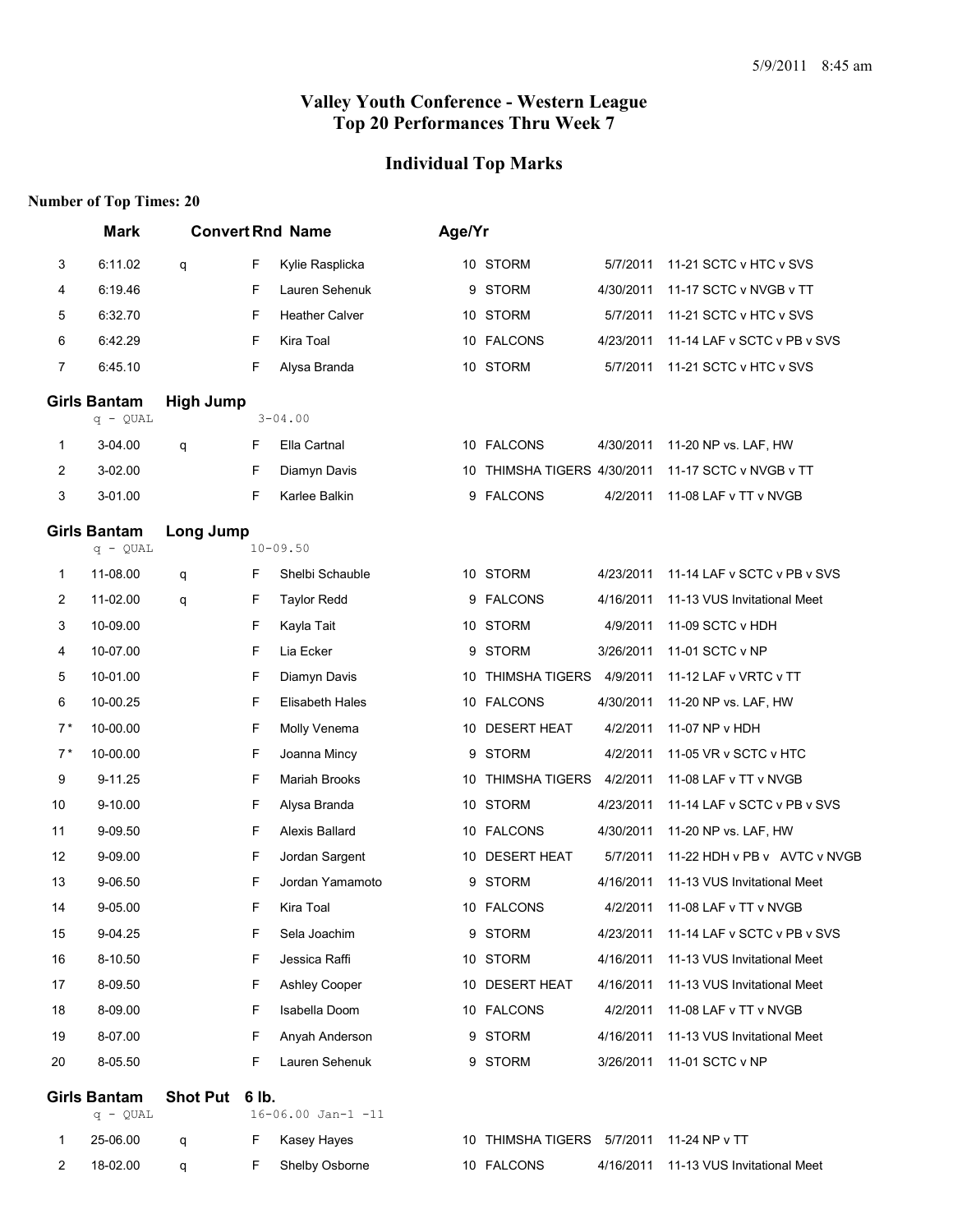#### **Individual Top Marks**

## **Number of Top Times: 20**

**Mark Convert Rnd Name Age/Yr**

| 3     | 18-01.25               | q | F | Melody Kizirian        |    | 10 FALCONS         | 4/2/2011  | 11-08 LAF v TT v NVGB        |
|-------|------------------------|---|---|------------------------|----|--------------------|-----------|------------------------------|
| 4     | 17-03.00               | q | F | Iyanna White           | 9  | <b>DESERT HEAT</b> | 5/7/2011  | 11-22 HDH v PB v AVTC v NVGB |
| 5     | 16-08.50               | q | F | Kenedi Peterson        |    | 10 STORM           | 5/7/2011  | 11-21 SCTC v HTC v SVS       |
| 6     | 16-08.00               | q | F | Lacey Donahue          |    | 10 STORM           | 4/2/2011  | 11-05 VR v SCTC v HTC        |
| 7     | 16-07.25               | q | F | Megan Orr              |    | 10 STORM           | 4/23/2011 | 11-14 LAF v SCTC v PB v SVS  |
| 8     | 15-05.50               |   | F | Analysse Hernandez     |    | 10 STORM           | 3/26/2011 | 11-01 SCTC v NP              |
| 9     | 14-00.00               |   | F | <b>Brooke Dowaliby</b> | 10 | <b>STORM</b>       | 3/26/2011 | 11-01 SCTC v NP              |
| 10    | 13-10.00               |   | F | Lia Ecker              |    | 9 STORM            | 3/26/2011 | 11-01 SCTC v NP              |
| 11    | 13-02.00               |   | F | Taya Rojas             |    | 9 STORM            | 4/23/2011 | 11-14 LAF v SCTC v PB v SVS  |
| 12    | 13-01.00               |   | F | Grace Kenny            | 9  | <b>STORM</b>       | 5/7/2011  | 11-21 SCTC v HTC v SVS       |
| 13    | 12-11.00               |   | F | <b>Skyler Hawkins</b>  | 9  | <b>STORM</b>       | 5/7/2011  | 11-21 SCTC v HTC v SVS       |
| 14    | 12-02.50               |   | F | Anna Summer            |    | 10 STORM           | 4/30/2011 | 11-17 SCTC v NVGB v TT       |
| 15    | 11-02.00               |   | F | <b>Heather Calver</b>  |    | 10 STORM           | 4/30/2011 | 11-17 SCTC v NVGB v TT       |
| 16    | 10-06.50               |   | F | Kyla Panto             | 9  | <b>STORM</b>       | 5/7/2011  | 11-21 SCTC v HTC v SVS       |
| 17    | 10-05.00               |   | F | Abigail Bolks          | 9  | <b>STORM</b>       | 4/2/2011  | 11-05 VR v SCTC v HTC        |
| 18    | 9-05.00                |   | F | Nachi Chukwumerije     |    | 9 STORM            | 4/2/2011  | 11-05 VR v SCTC v HTC        |
| 19    | 9-01.50                |   | F | Amanda Bouzikian       |    | 10 FALCONS         | 4/2/2011  | 11-08 LAF v TT v NVGB        |
|       |                        |   |   |                        |    |                    |           |                              |
|       | Girls Midget 100m Dash |   |   |                        |    |                    |           |                              |
|       | $q - QUAL$             |   |   | 14.20                  |    |                    |           |                              |
| 1     | 13.37                  | q | F | <b>Britanie Butts</b>  |    | 12 DESERT HEAT     | 4/16/2011 | 11-13 VUS Invitational Meet  |
| 2     | 13.40                  | q | P | Marcella Murphy        |    | 12 DESERT HEAT     | 4/16/2011 | 11-13 VUS Invitational Meet  |
| 3     | 13.43                  | q | P | Staci Ramsey           |    | 12 DESERT HEAT     | 4/16/2011 | 11-13 VUS Invitational Meet  |
| 4     | 13.75                  | q | F | Kennedy Jerro          | 12 | <b>DESERT HEAT</b> | 4/16/2011 | 11-13 VUS Invitational Meet  |
| 5     | 14.02                  | q | F | Quennique Bell         | 11 | <b>DESERT HEAT</b> | 4/23/2011 | 11-16 HDH v TT v VR v HTC    |
| $6*$  | 14.12                  | q | F | Claire Murray          |    | 12 FALCONS         | 4/30/2011 | 11-20 NP vs. LAF, HW         |
| $6*$  | 14.12                  | q | P | Yarelisneth Rigney     |    | 12 DESERT HEAT     | 4/16/2011 | 11-13 VUS Invitational Meet  |
| 8     | 14.18                  | q | F | Ekaterina Hupalo       |    | 11 STORM           | 4/23/2011 | 11-14 LAF v SCTC v PB v SVS  |
| 9     | 14.37                  |   | F | <b>Isabella Funes</b>  |    | 12 FALCONS         | 4/30/2011 | 11-20 NP vs. LAF, HW         |
| 10    | 14.50                  |   | F | Deena Gharibian        |    | 12 FALCONS         | 4/23/2011 | 11-14 LAF v SCTC v PB v SVS  |
| 11    | 14.76                  |   | F | Nyla Horn              |    | 12 HAWKS           | 4/30/2011 | 11-20 NP vs. LAF, HW         |
| 12    | 14.80                  |   | F | Ahnrea' Smith          |    | 12 DESERT HEAT     | 4/23/2011 | 11-16 HDH v TT v VR v HTC    |
| 13    | 14.82                  |   | F | Keiara Coleman         |    | 12 DESERT HEAT     | 5/7/2011  | 11-22 HDH v PB v AVTC v NVGB |
| $14*$ | 14.91                  |   | F | Kelley Fredrickson     |    | 11 STORM           | 4/23/2011 | 11-14 LAF v SCTC v PB v SVS  |
| $14*$ | 14.91                  |   | F | Lonyaa Merriweather    | 11 | <b>DESERT HEAT</b> | 4/23/2011 | 11-16 HDH v TT v VR v HTC    |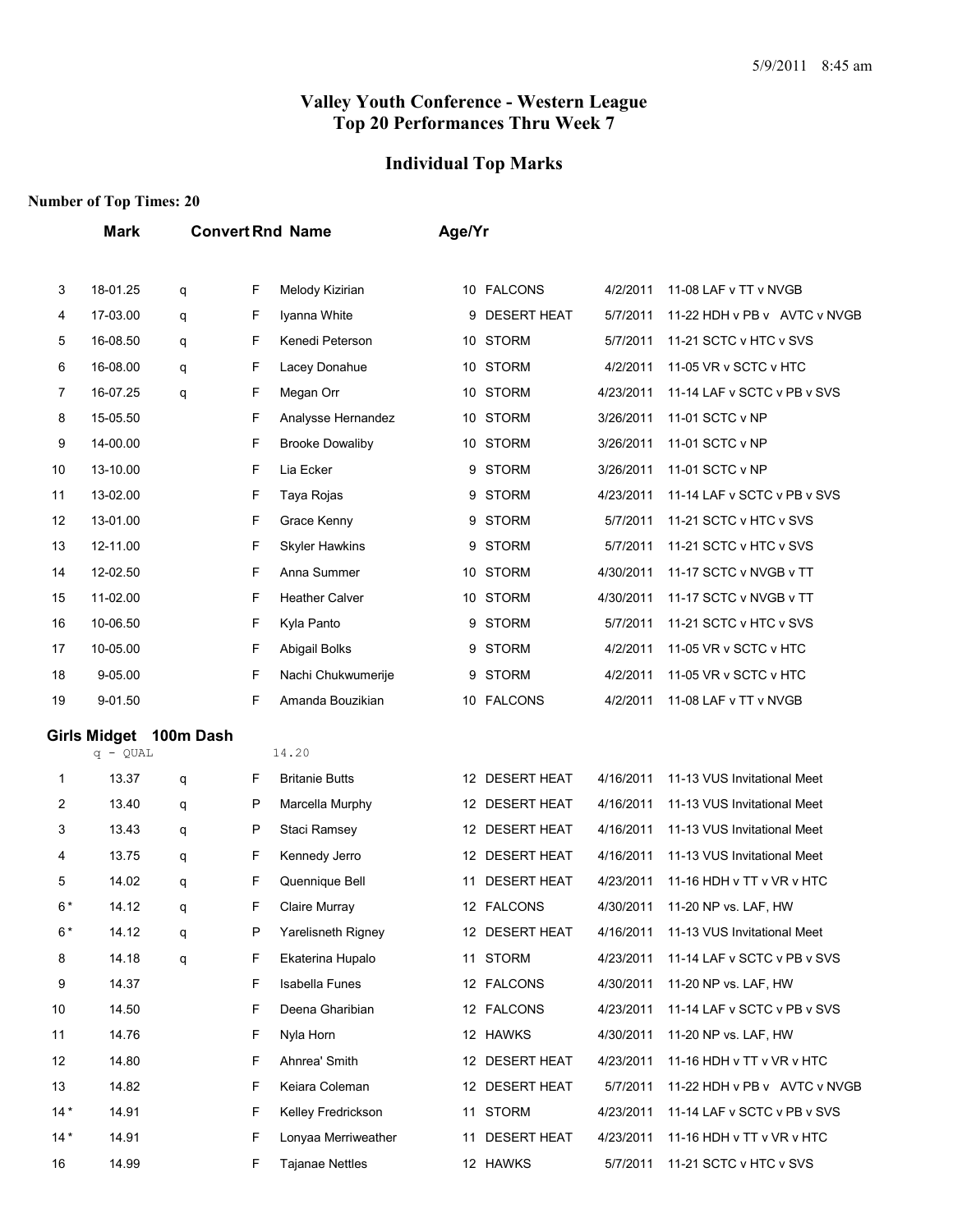# **Individual Top Marks**

|                | <b>Mark</b> |                        |   | <b>Convert Rnd Name</b> | Age/Yr |                       |           |                                       |
|----------------|-------------|------------------------|---|-------------------------|--------|-----------------------|-----------|---------------------------------------|
| 17             | 15.02       |                        | F | Ayo Kemi Popoola        | 11     | THIMSHA TIGERS        | 5/7/2011  | 11-24 NP v TT                         |
| 18             | 15.06       |                        | F | Jasmine Hardy           |        | 11 STORM              | 4/23/2011 | 11-14 LAF v SCTC v PB v SVS           |
| 19             | 15.08       |                        | F | Amanda Yamamoto         | 11     | <b>STORM</b>          | 3/26/2011 | 11-01 SCTC v NP                       |
| 20             | 15.10       |                        | F | Tiyana Sipp             |        | 12 FALCONS            | 4/30/2011 | 11-20 NP vs. LAF, HW                  |
|                | $q - QUAL$  | Girls Midget 200m Dash |   | 29.85                   |        |                       |           |                                       |
| 1              | 27.20       | q                      | F | <b>Britanie Butts</b>   |        | 12 DESERT HEAT        | 4/9/2011  | 11-09 SCTC v HDH                      |
| 2              | 27.30       | q                      | F | Staci Ramsey            |        | 12 DESERT HEAT        | 4/9/2011  | 11-09 SCTC v HDH                      |
| 3              | 27.83       | q                      | F | Kennedy Jerro           |        | 12 DESERT HEAT        | 4/9/2011  | 11-09 SCTC v HDH                      |
| 4              | 28.44       | q                      | F | Marcella Murphy         |        | 12 DESERT HEAT        | 4/16/2011 | 11-13 VUS Invitational Meet           |
| 5              | 28.80       | q                      | F | Quennique Bell          | 11     | <b>DESERT HEAT</b>    | 4/9/2011  | 11-09 SCTC v HDH                      |
| 6              | 29.67       | q                      | F | Yarelisneth Rigney      |        | 12 DESERT HEAT        | 4/2/2011  | 11-07 NP v HDH                        |
| 7              | 29.94       |                        | F | Claire Murray           |        | 12 FALCONS            | 5/7/2011  | 11-23 VR v LAF                        |
| 8              | 30.05       |                        | F | Keiara Coleman          |        | 12 DESERT HEAT        | 5/7/2011  | 11-22 HDH v PB v AVTC v NVGB          |
| 9              | 30.48       |                        | F | Lonyaa Merriweather     | 11     | <b>DESERT HEAT</b>    | 4/16/2011 | 11-13 VUS Invitational Meet           |
| 10             | 30.56       |                        | F | Nyla Horn               |        | 12 HAWKS              | 4/30/2011 | 11-20 NP vs. LAF, HW                  |
| 11             | 30.63       |                        | F | Isabella Funes          |        | 12 FALCONS            | 4/2/2011  | 11-08 LAF v TT v NVGB                 |
| 12             | 30.83       |                        | F | Kylynn Daley            | 11     | <b>STORM</b>          | 5/7/2011  | 11-21 SCTC v HTC v SVS                |
| 13             | 30.92       |                        | F | Damani Harvey           | 11     | <b>DESERT HEAT</b>    | 5/7/2011  | 11-22 HDH v PB v AVTC v NVGB          |
| $14*$          | 30.99       |                        | F | Ekaterina Hupalo        |        | 11 STORM              | 4/23/2011 | 11-14 LAF v SCTC v PB v SVS           |
| $14*$          | 30.99       |                        | F | Ayo Kemi Popoola        | 11     | <b>THIMSHA TIGERS</b> | 5/7/2011  | 11-24 NP v TT                         |
| 16             | 31.03       |                        | F | Ahnrea' Smith           |        | 12 DESERT HEAT        | 4/9/2011  | 11-09 SCTC v HDH                      |
| $17*$          | 31.10       |                        | F | Jasmine Hardy           | 11     | <b>STORM</b>          | 4/23/2011 | 11-14 LAF v SCTC v PB v SVS           |
| $17*$          | 31.10       |                        | F | Kelley Fredrickson      |        | 11 STORM              | 4/23/2011 | 11-14 LAF v SCTC v PB v SVS           |
| 19             | 31.11       |                        | F | <b>Tiyana Sipp</b>      |        | 12 FALCONS            | 5/7/2011  | 11-23 VR v LAF                        |
| 20             | 31.13       |                        | F | Elle Cooper             |        | 11 STORM              |           | 4/16/2011 11-13 VUS Invitational Meet |
|                | $q - QUAL$  | Girls Midget 400m Dash |   | 1:09.25                 |        |                       |           |                                       |
| 1              | 1:02.60     | q                      | F | Marcella Murphy         |        | 12 DESERT HEAT        | 5/7/2011  | 11-22 HDH v PB v AVTC v NVGB          |
| 2              | 1:04.60     | q                      | F | <b>Britanie Butts</b>   |        | 12 DESERT HEAT        | 4/9/2011  | 11-09 SCTC v HDH                      |
| 3              | 1:05.04     | q                      | F | Quennique Bell          |        | 11 DESERT HEAT        | 4/2/2011  | 11-07 NP v HDH                        |
| 4              | 1:05.34     | q                      | F | Staci Ramsey            |        | 12 DESERT HEAT        | 5/7/2011  | 11-22 HDH v PB v AVTC v NVGB          |
| 5              | 1:06.26     | q                      | F | Kennedy Jerro           |        | 12 DESERT HEAT        | 5/7/2011  | 11-22 HDH v PB v AVTC v NVGB          |
| 6              | 1:07.03     | q                      | F | <b>Isabella Funes</b>   |        | 12 FALCONS            | 4/16/2011 | 11-13 VUS Invitational Meet           |
| $\overline{7}$ | 1:10.21     |                        | F | <b>Tajanae Nettles</b>  |        | 12 HAWKS              | 5/7/2011  | 11-21 SCTC v HTC v SVS                |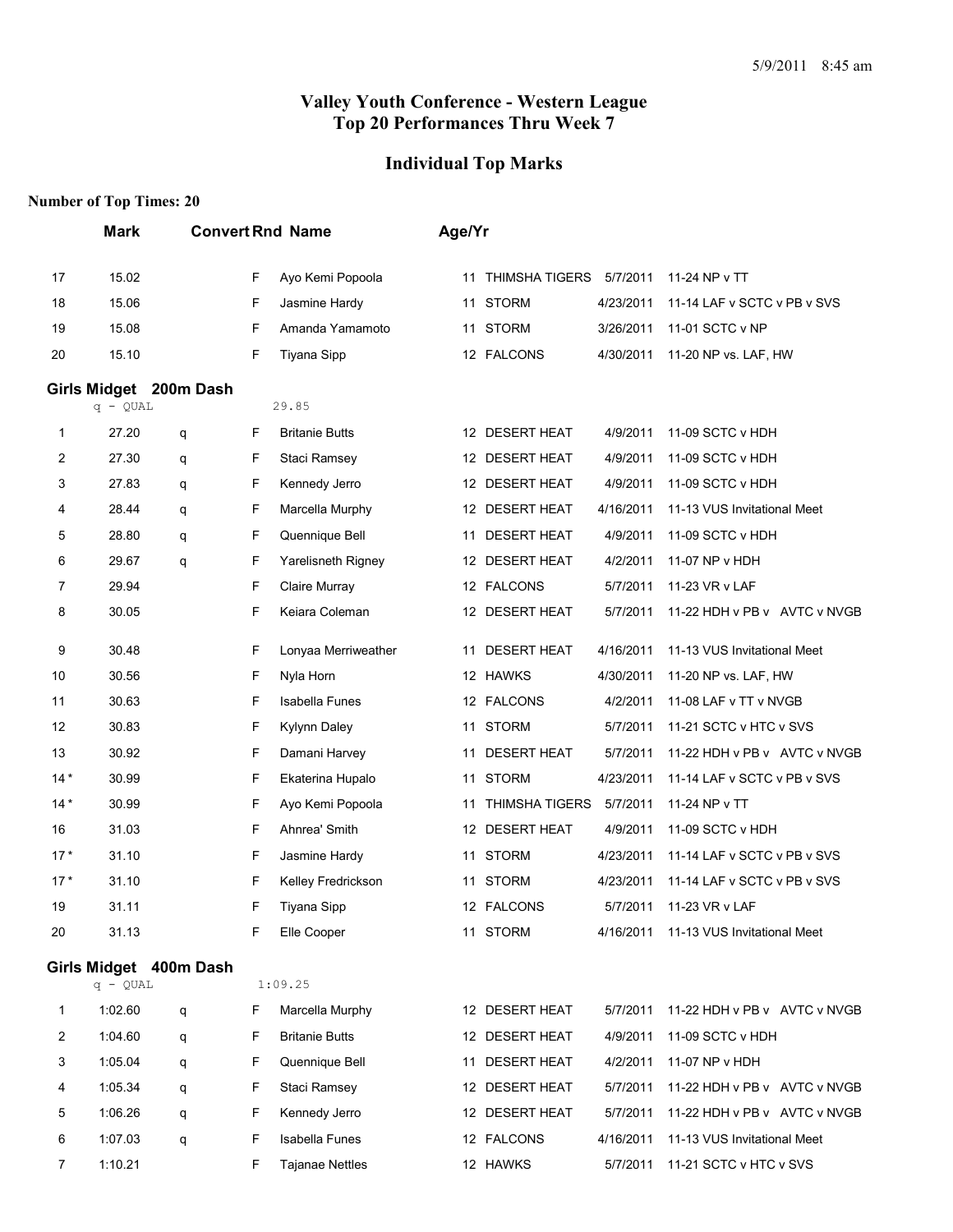## **Individual Top Marks**

|    | <b>Mark</b>           |   |   | <b>Convert Rnd Name</b> | Age/Yr |                          |           |                                |  |
|----|-----------------------|---|---|-------------------------|--------|--------------------------|-----------|--------------------------------|--|
| 8  | 1:10.35               |   | F | Sasha Clark             |        | 11 FALCONS               | 5/7/2011  | 11-23 VR v LAF                 |  |
| 9  | 1:10.48               |   | F | Claire Murray           |        | 12 FALCONS               | 4/9/2011  | 11-12 LAF v VRTC v TT          |  |
| 10 | 1:10.51               |   | F | Lonyaa Merriweather     | 11     | <b>DESERT HEAT</b>       | 4/16/2011 | 11-13 VUS Invitational Meet    |  |
| 11 | 1:11.72               |   | F | Nyla Horn               |        | 12 HAWKS                 | 4/9/2011  | 11-10 NVGB v HTC v SVS         |  |
| 12 | 1:11.77               |   | F | Yarelisneth Rigney      |        | 12 DESERT HEAT           | 4/9/2011  | 11-09 SCTC v HDH               |  |
| 13 | 1:11.96               |   | F | Chalani Harris          |        | 11 HAWKS                 | 5/7/2011  | 11-21 SCTC v HTC v SVS         |  |
| 14 | 1:12.07               |   | F | Makenzie Bridges        |        | 12 STORM                 | 5/7/2011  | 11-21 SCTC v HTC v SVS         |  |
| 15 | 1:12.70               |   | F | Kylynn Daley            | 11     | <b>STORM</b>             | 4/2/2011  | 11-05 VR v SCTC v HTC          |  |
| 16 | 1:12.71               |   | F | Elle Cooper             |        | 11 STORM                 | 4/23/2011 | 11-14 LAF v SCTC v PB v SVS    |  |
| 17 | 1:13.41               |   | F | Damani Harvey           | 11     | <b>DESERT HEAT</b>       | 4/9/2011  | 11-09 SCTC v HDH               |  |
| 18 | 1:14.39               |   | F | Steviedenise Ward       |        | 12 DESERT HEAT           | 4/9/2011  | 11-09 SCTC v HDH               |  |
| 19 | 1:14.93               |   | F | <b>Madison Bridges</b>  |        | 12 STORM                 | 5/7/2011  | 11-21 SCTC v HTC v SVS         |  |
| 20 | 1:15.01               |   | F | Jaliyah Berkley         | 11     | <b>DESERT HEAT</b>       | 5/7/2011  | 11-22 HDH v PB v AVTC v NVGB   |  |
|    | Girls Midget 800m Run |   |   |                         |        |                          |           |                                |  |
|    | $q - QUAL$            |   |   | 2:52.80                 |        |                          |           |                                |  |
| 1  | 2:39.26               | q | F | Sasha Clark             |        | 11 FALCONS               | 4/16/2011 | 11-13 VUS Invitational Meet    |  |
| 2  | 2:42.68               | q | F | Kennedy Jerro           |        | 12 DESERT HEAT           | 4/23/2011 | 11-16 HDH v TT v VR v HTC      |  |
| 3  | 2:44.11               | q | F | Dakota Lindsey          |        | 12 STORM                 | 5/7/2011  | 11-21 SCTC v HTC v SVS         |  |
| 4  | 2:45.43               | q | F | Abigail Davis           |        | 12 STORM                 | 5/7/2011  | 11-21 SCTC v HTC v SVS         |  |
| 5  | 2:47.23               | q | F | Marcella Murphy         |        | 12 DESERT HEAT           | 4/23/2011 | 11-16 HDH v TT v VR v HTC      |  |
| 6  | 2:50.53               | q | F | Shannon Lamb            |        | 12 HAWKS                 | 5/7/2011  | 11-21 SCTC v HTC v SVS         |  |
| 7  | 2:52.16               | q | F | Caitlyn Couch           | 11     | <b>FALCONS</b>           | 5/7/2011  | 11-23 VR v LAF                 |  |
| 8  | 2:52.38               | q | F | <b>Britanie Butts</b>   |        | 12 DESERT HEAT           | 4/23/2011 | 11-16 HDH v TT v VR v HTC      |  |
| 9  | 2:52.95               |   | F | Kylynn Daley            |        | 11 STORM                 | 4/9/2011  | 11-09 SCTC v HDH               |  |
| 10 | 2:53.14               |   | F | Staci Ramsey            |        | 12 DESERT HEAT           | 4/23/2011 | 11-16 HDH v TT v VR v HTC      |  |
| 11 | 2:59.28               |   | F | McKenna Smith           |        | 11 FALCONS               |           | 4/2/2011 11-08 LAF v TT v NVGB |  |
| 12 | 2:59.44               |   | F | Lonyaa Merriweather     |        | 11 DESERT HEAT           | 5/7/2011  | 11-22 HDH v PB v AVTC v NVGB   |  |
| 13 | 2:59.62               |   | F | <b>Isabella Funes</b>   |        | 12 FALCONS               | 4/30/2011 | 11-20 NP vs. LAF, HW           |  |
| 14 | 3:05.10               |   | F | Kaylee Thompson         |        | 12 STORM                 | 5/7/2011  | 11-21 SCTC v HTC v SVS         |  |
| 15 | 3:07.25               |   | F | Kymberli Parham         |        | 11 DESERT HEAT           | 5/7/2011  | 11-22 HDH v PB v AVTC v NVGB   |  |
| 16 | 3:07.68               |   | F | <b>Ginger Slentz</b>    |        | 12 STORM                 | 5/7/2011  | 11-21 SCTC v HTC v SVS         |  |
| 17 | 3:08.66               |   | F | Damani Harvey           |        | 11 DESERT HEAT           | 4/30/2011 | 11-19 VR v PB v HDH            |  |
| 18 | 3:09.07               |   | F | Alyssa Williams         |        | 11 STORM                 | 4/23/2011 | 11-14 LAF v SCTC v PB v SVS    |  |
| 19 | 3:12.86               |   | F | Kira Lazzarini          |        | 11 FALCONS               | 4/23/2011 | 11-14 LAF v SCTC v PB v SVS    |  |
| 20 | 3:13.25               |   | F | l'Maja Stewart          | 11     | THIMSHA TIGERS 4/16/2011 |           | 11-13 VUS Invitational Meet    |  |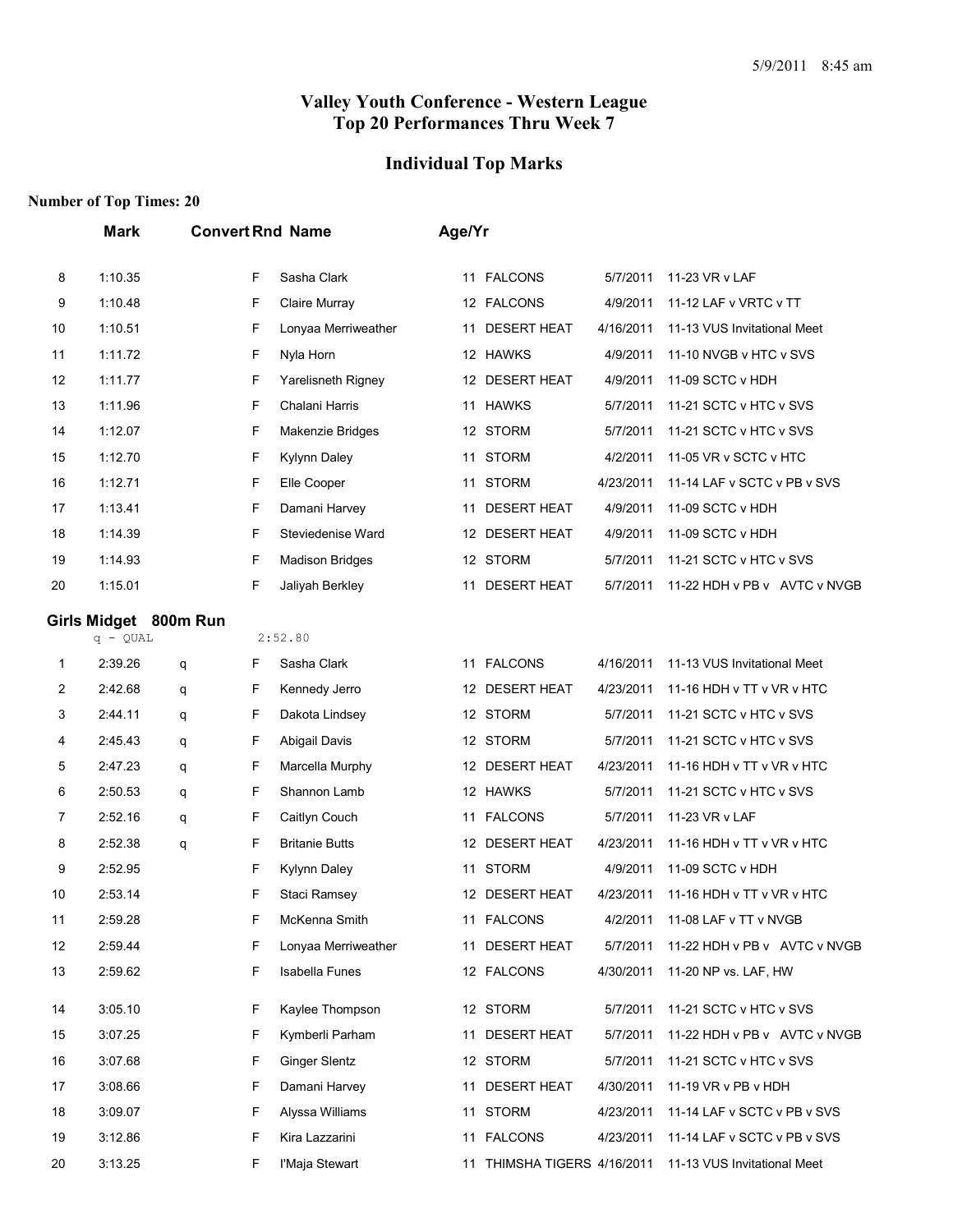# **Individual Top Marks**

|        | <b>Mark</b>        |                          |         | <b>Convert Rnd Name</b>             | Age/Yr |                            |                       |                                                      |
|--------|--------------------|--------------------------|---------|-------------------------------------|--------|----------------------------|-----------------------|------------------------------------------------------|
|        |                    | Girls Midget 1500m Run   | 5:44.40 |                                     |        |                            |                       |                                                      |
|        | $q - QUAL$         |                          |         |                                     |        |                            |                       |                                                      |
| 1      | 5:31.76            | q                        | F       | Dakota Lindsey                      |        | 12 STORM                   | 3/26/2011             | 11-01 SCTC v NP                                      |
| 2      | 5:33.69            | q                        | F       | Sasha Clark                         | 11     | <b>FALCONS</b>             | 4/16/2011             | 11-13 VUS Invitational Meet                          |
| 3      | 5:40.76            | q                        | F       | Abigail Davis                       |        | 12 STORM                   | 4/16/2011             | 11-13 VUS Invitational Meet                          |
| 4      | 5:41.25            | q                        | F       | Caitlyn Couch                       |        | 11 FALCONS                 | 4/23/2011             | 11-14 LAF v SCTC v PB v SVS                          |
| 5      | 5:57.27            |                          | F       | McKenna Smith                       |        | 11 FALCONS                 | 4/2/2011              | 11-08 LAF v TT v NVGB                                |
| 6      | 5:57.82<br>6:29.38 |                          | F<br>F  | Shannon Lamb                        |        | 12 HAWKS                   | 5/7/2011              | 11-21 SCTC v HTC v SVS                               |
| 7      |                    |                          | F       | Kira Lazzarini<br>Valerie Serrano   | 11     | <b>FALCONS</b><br>12 STORM | 5/7/2011              | 11-23 VR v LAF                                       |
| 8<br>9 | 6:31.75            |                          | F       | Savannah Sehenuk                    |        |                            | 4/30/2011             | 11-17 SCTC v NVGB v TT                               |
| 10     | 6:36.51<br>6:50.38 |                          | F       |                                     |        | 12 STORM<br>11 STORM       | 4/2/2011<br>4/16/2011 | 11-05 VR v SCTC v HTC<br>11-13 VUS Invitational Meet |
| 11     | 7:17.11            |                          | F       | Madalyn Higdon<br>Valerie Mancillas |        | 12 THIMSHA TIGERS          | 5/7/2011              | 11-24 NP v TT                                        |
|        |                    |                          |         |                                     |        |                            |                       |                                                      |
|        | $q - QUAL$         | Girls Midget 3000m Run   |         | 13:53.75                            |        |                            |                       |                                                      |
| 1      | 11:39.91           | q                        | F       | Abigail Davis                       |        | 12 STORM                   | 5/7/2011              | 11-21 SCTC v HTC v SVS                               |
| 2      | 12:59.29           | q                        | F       | McKenna Smith                       |        | 11 FALCONS                 | 4/16/2011             | 11-13 VUS Invitational Meet                          |
| 3      | 13:06.00           | q                        | F       | Caitlyn Couch                       |        | 11 FALCONS                 | 4/16/2011             | 11-13 VUS Invitational Meet                          |
| 4      | 13:40.51           | q                        | F       | Shannon Lamb                        |        | 12 HAWKS                   | 4/16/2011             | 11-13 VUS Invitational Meet                          |
| 5      | 14:08.58           |                          | F       | Savannah Sehenuk                    |        | 12 STORM                   | 4/23/2011             | 11-14 LAF v SCTC v PB v SVS                          |
| 6      | 14:18.13           |                          | F       | Valerie Serrano                     |        | 12 STORM                   | 4/16/2011             | 11-13 VUS Invitational Meet                          |
|        |                    | Girls Midget 80m Hurdles |         | 30"                                 |        |                            |                       |                                                      |
|        | $q - QUAL$         |                          |         | 16.70                               |        |                            |                       |                                                      |
| 1      | 14.14              | q                        | F       | <b>Brooke Thompson</b>              |        | 12 STORM                   | 5/7/2011              | 11-21 SCTC v HTC v SVS                               |
| 2      | 14.43              | q                        | F       | Ekaterina Hupalo                    |        | 11 STORM                   | 5/7/2011              | 11-21 SCTC v HTC v SVS                               |
| 3      | 15.57              | q                        | F       | Claire Murray                       |        | 12 FALCONS                 | 4/16/2011             | 11-13 VUS Invitational Meet                          |
| 4      | 15.95              | q                        | F       | <b>Ginger Slentz</b>                |        | 12 STORM                   | 4/23/2011             | 11-14 LAF v SCTC v PB v SVS                          |
| 5      | 16.46              | q                        | F       | Makenna Minniti                     |        | 11 STORM                   | 4/23/2011             | 11-14 LAF v SCTC v PB v SVS                          |
| 6      | 16.84              |                          | F       | Makenzie Bridges                    |        | 12 STORM                   | 5/7/2011              | 11-21 SCTC v HTC v SVS                               |
| 7      | 16.99              |                          | F       | Elle Cooper                         |        | 11 STORM                   | 3/26/2011             | 11-01 SCTC v NP                                      |
| 8      | 17.16              |                          | F       | Deena Gharibian                     |        | 12 FALCONS                 | 4/16/2011             | 11-13 VUS Invitational Meet                          |
| 9      | 17.36              |                          | F       | Gracie Rusk                         |        | 12 STORM                   | 4/30/2011             | 11-17 SCTC v NVGB v TT                               |
| 10     | 17.71              |                          | F       | <b>Sydney Pontius</b>               |        | 12 FALCONS                 | 5/7/2011              | 11-23 VR v LAF                                       |
| 11     | 17.79              |                          | F       | <b>Madison Bridges</b>              |        | 12 STORM                   | 5/7/2011              | 11-21 SCTC v HTC v SVS                               |
| 12     | 18.99              |                          | F       | Kaylee Thompson                     |        | 12 STORM                   | 3/26/2011             | 11-01 SCTC v NP                                      |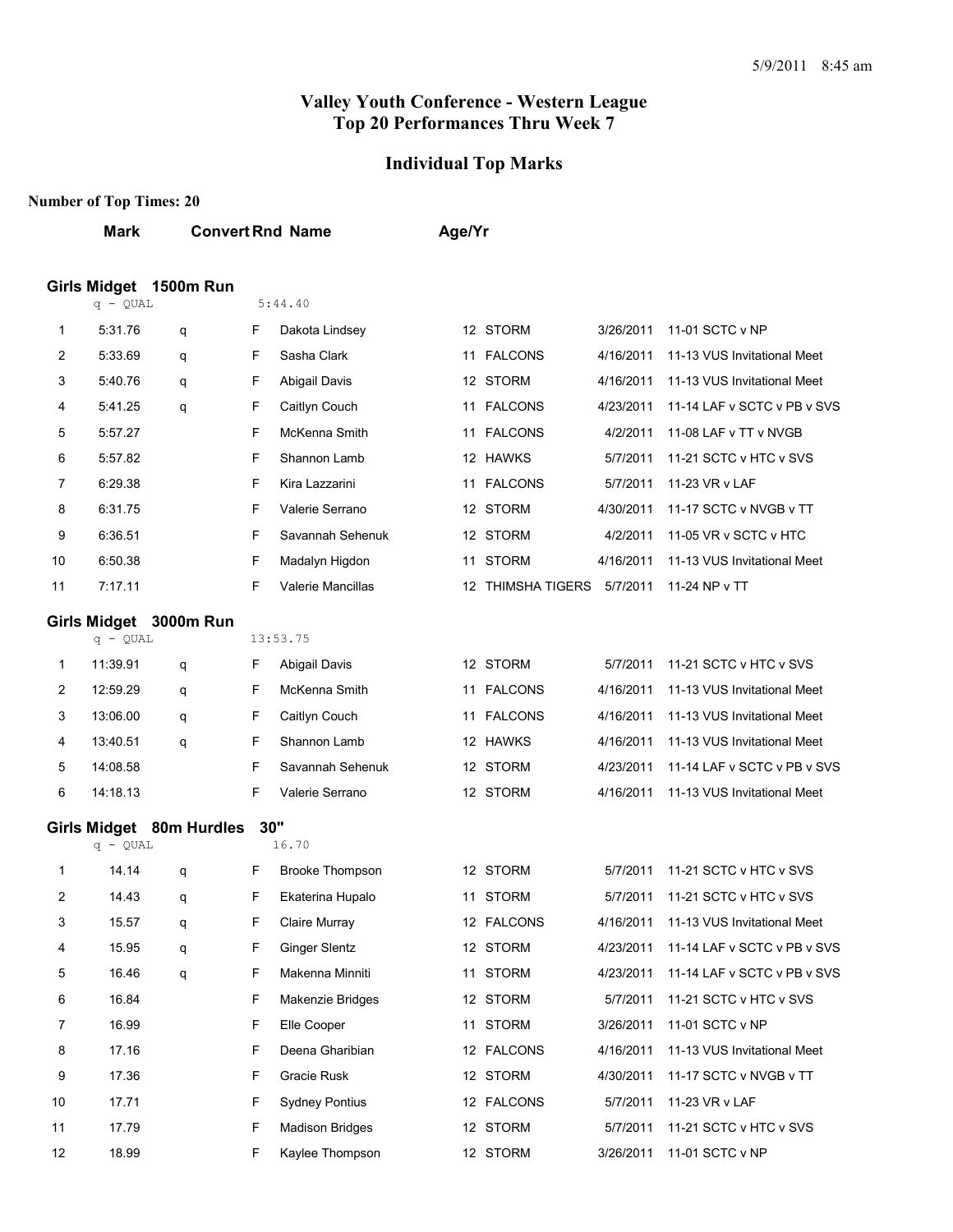# **Individual Top Marks**

|       | <b>Mark</b>         |                  | <b>Convert Rnd Name</b> |                           | Age/Yr |                   |           |                              |
|-------|---------------------|------------------|-------------------------|---------------------------|--------|-------------------|-----------|------------------------------|
| 13    | 19.88               |                  | F                       | Hannah Johnson            |        | 12 STORM          | 4/9/2011  | 11-09 SCTC v HDH             |
| 14    | 24.04               |                  | F                       | Christina Lanham          |        | 11 HAWKS          | 4/2/2011  | 11-05 VR v SCTC v HTC        |
|       | <b>Girls Midget</b> | <b>High Jump</b> |                         |                           |        |                   |           |                              |
|       | $q - QUAL$          |                  |                         | $4 - 01.00$               |        |                   |           |                              |
| 1     | 4-07.00             | q                | F                       | Maya Ortiz                |        | 12 STORM          | 4/16/2011 | 11-13 VUS Invitational Meet  |
| $2*$  | 4-02.00             | q                | F                       | Kylynn Daley              |        | 11 STORM          | 5/7/2011  | 11-21 SCTC v HTC v SVS       |
| $2^*$ | 4-02.00             | q                | F                       | Claire Murray             |        | 12 FALCONS        | 4/30/2011 | 11-20 NP vs. LAF, HW         |
| $4*$  | 4-00.00             |                  | F                       | Deena Gharibian           |        | 12 FALCONS        | 4/30/2011 | 11-20 NP vs. LAF, HW         |
| 4 *   | 4-00.00             |                  | F                       | Keiara Coleman            |        | 12 DESERT HEAT    | 5/7/2011  | 11-22 HDH v PB v AVTC v NVGB |
| 6     | 3-10.00             |                  | F                       | Valerie Serrano           |        | 12 STORM          | 3/26/2011 | 11-01 SCTC v NP              |
| 7     | 3-09.00             |                  | F                       | Makenzie Jo Dolan         |        | 12 FALCONS        | 4/9/2011  | 11-12 LAF v VRTC v TT        |
| $8*$  | 3-08.00             |                  | F                       | Caitlyn Couch             |        | 11 FALCONS        | 4/30/2011 | 11-20 NP vs. LAF, HW         |
| $8*$  | 3-08.00             |                  | F                       | <b>Sydney Pontius</b>     |        | 12 FALCONS        | 5/7/2011  | 11-23 VR v LAF               |
| 10    | 3-06.00             |                  | F                       | Kira Lazzarini            |        | 11 FALCONS        | 5/7/2011  | 11-23 VR v LAF               |
| $11*$ | 3-04.00             |                  | F                       | Kymberli Parham           |        | 11 DESERT HEAT    | 5/7/2011  | 11-22 HDH v PB v AVTC v NVGB |
| $11*$ | 3-04.00             |                  | F                       | Tiyana Sipp               |        | 12 FALCONS        | 5/7/2011  | 11-23 VR v LAF               |
| $11*$ | 3-04.00             |                  | F                       | Shannon Lamb              |        | 12 HAWKS          | 4/30/2011 | 11-20 NP vs. LAF, HW         |
| 14    | 3-02.00             |                  | F                       | Senia Turner-McMullen     |        | 11 FALCONS        | 4/9/2011  | 11-12 LAF v VRTC v TT        |
|       | <b>Girls Midget</b> | Long Jump        |                         |                           |        |                   |           |                              |
|       | $q - QUAL$          |                  |                         | $12 - 03.00$              |        |                   |           |                              |
| 1     | 16-01.00            | q                | F                       | <b>Britanie Butts</b>     |        | 12 DESERT HEAT    | 3/26/2011 | 11-03 HDH v AV v PB          |
| 2     | 14-05.50            | q                | F                       | <b>Isabella Funes</b>     |        | 12 FALCONS        | 4/16/2011 | 11-13 VUS Invitational Meet  |
| 3     | 13-10.00            | q                | F                       | Elle Cooper               |        | 11 STORM          | 5/7/2011  | 11-21 SCTC v HTC v SVS       |
| 4     | 13-06.00            | q                | F                       | Marcella Murphy           |        | 12 DESERT HEAT    | 4/9/2011  | 11-09 SCTC v HDH             |
| 5     | 13-03.00            | q                | F                       | <b>Brooke Thompson</b>    |        | 12 STORM          | 4/2/2011  | 11-05 VR v SCTC v HTC        |
| 6     | 13-02.00            | q                | F                       | Nyla Horn                 |        | 12 HAWKS          | 4/30/2011 | 11-20 NP vs. LAF, HW         |
| 7     | 13-01.25            | q                | F                       | Ekaterina Hupalo          |        | 11 STORM          | 5/7/2011  | 11-21 SCTC v HTC v SVS       |
| 8     | 12-09.00            | q                | F                       | Kelley Fredrickson        |        | 11 STORM          | 5/7/2011  | 11-21 SCTC v HTC v SVS       |
| 9     | 12-08.00            | q                | F                       | Jasmine Hardy             | 11     | <b>STORM</b>      | 3/26/2011 | 11-01 SCTC v NP              |
| 10    | 12-06.00            | q                | F                       | Dakota Lindsey            |        | 12 STORM          | 4/23/2011 | 11-14 LAF v SCTC v PB v SVS  |
| 11    | 12-05.00            | q                | F                       | Allison Pfeffer           |        | 11 FALCONS        | 4/23/2011 | 11-14 LAF v SCTC v PB v SVS  |
| 12    | 11-11.00            |                  | F                       | Amanda Yamamoto           |        | 11 STORM          | 4/23/2011 | 11-14 LAF v SCTC v PB v SVS  |
| 13    | 10-08.50            |                  | F                       | Catelyn Edwards           | 11     | <b>STORM</b>      | 4/2/2011  | 11-05 VR v SCTC v HTC        |
| 14    | 10-05.50            |                  | F                       | <b>Christine Martinez</b> |        | 12 FALCONS        | 4/30/2011 | 11-20 NP vs. LAF, HW         |
| 15    | 10-03.50            |                  | F                       | Ayo Kemi Popoola          |        | 11 THIMSHA TIGERS | 4/2/2011  | 11-08 LAF v TT v NVGB        |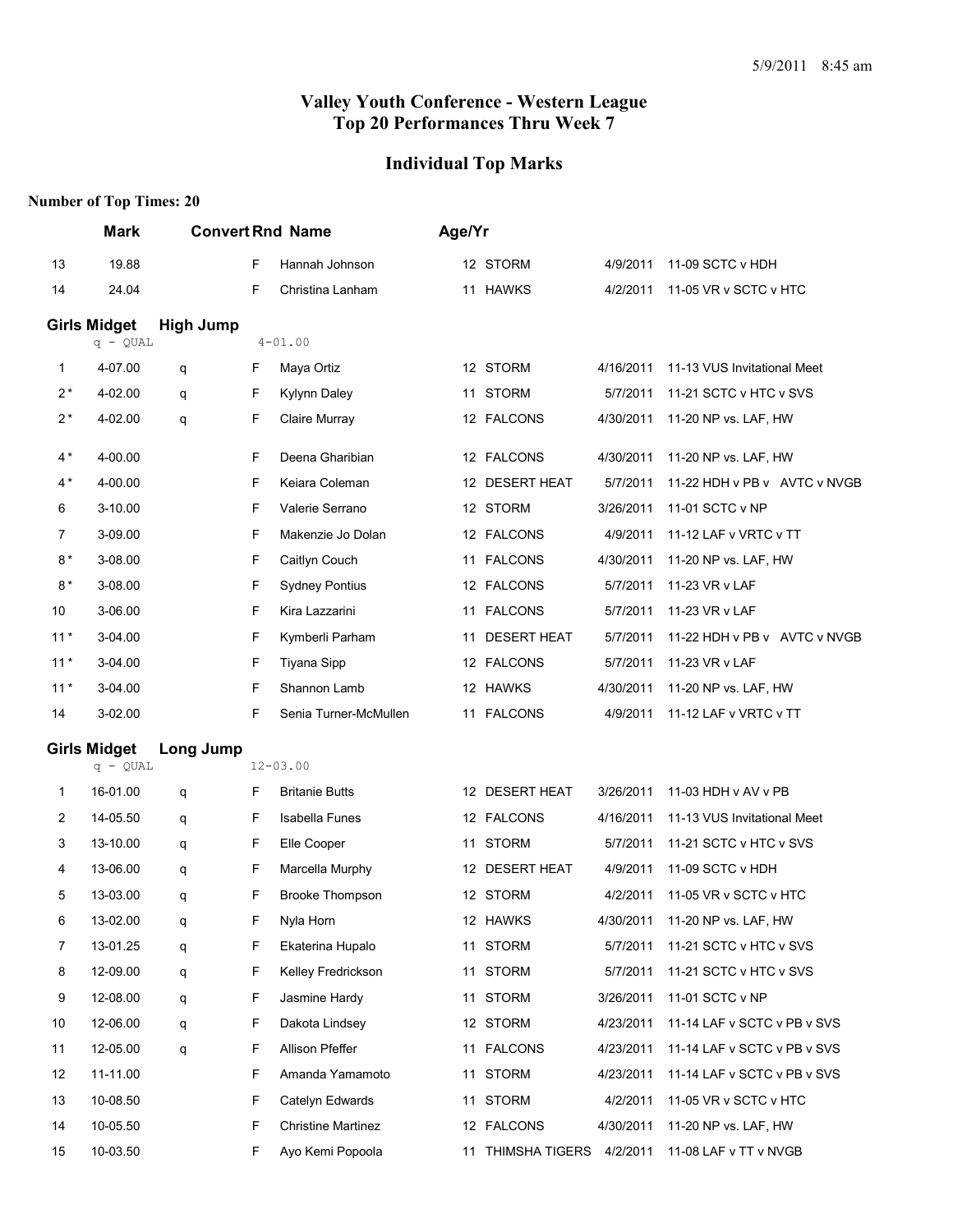## **Individual Top Marks**

|                | <b>Mark</b>                       |                       | <b>Convert Rnd Name</b> |                           |  | Age/Yr                      |           |                             |  |  |  |
|----------------|-----------------------------------|-----------------------|-------------------------|---------------------------|--|-----------------------------|-----------|-----------------------------|--|--|--|
| 16             | 10-02.00                          |                       | F                       | Sasha Clark               |  | 11 FALCONS                  | 5/7/2011  | 11-23 VR v LAF              |  |  |  |
| 17             | 9-10.00                           |                       | F                       | Makenna Minniti           |  | 11 STORM                    | 4/30/2011 | 11-17 SCTC v NVGB v TT      |  |  |  |
| 18             | 9-07.50                           |                       | F                       | Shannon Lamb              |  | 12 HAWKS                    | 4/2/2011  | 11-05 VR v SCTC v HTC       |  |  |  |
| 19             | 9-02.50                           |                       | F                       | Catalina Castillo-Lozano  |  | 11 STORM                    | 3/26/2011 | 11-01 SCTC v NP             |  |  |  |
| 20             | 9-00.00                           |                       | F                       | Shannon Agnes             |  | 12 STORM                    | 4/2/2011  | 11-05 VR v SCTC v HTC       |  |  |  |
|                | <b>Girls Midget</b><br>$q - QUAL$ | Shot Put 6 lb.        |                         | $21 - 06.00$              |  |                             |           |                             |  |  |  |
| 1              | 27-01.50                          | q                     | F                       | <b>Brooke Thompson</b>    |  | 12 STORM                    | 4/9/2011  | 11-09 SCTC v HDH            |  |  |  |
| $\overline{2}$ | 22-00.50                          | q                     | F                       | Shannon Agnes             |  | 12 STORM                    | 4/23/2011 | 11-14 LAF v SCTC v PB v SVS |  |  |  |
| 3              | 21-11.00                          | q                     | F                       | Malia Bambrick            |  | 11 STORM                    | 5/7/2011  | 11-21 SCTC v HTC v SVS      |  |  |  |
| 4              | 21-05.00                          |                       | F                       | <b>Christine Martinez</b> |  | 12 FALCONS                  | 4/2/2011  | 11-08 LAF v TT v NVGB       |  |  |  |
| 5              | 21-00.50                          |                       | F                       | Kandyce Leger             |  | 12 STORM                    | 4/23/2011 | 11-14 LAF v SCTC v PB v SVS |  |  |  |
| 6              | 19-07.50                          |                       | F                       | Valerie Serrano           |  | 12 STORM                    | 3/26/2011 | 11-01 SCTC v NP             |  |  |  |
| $\overline{7}$ | 19-07.00                          |                       | F                       | Christina Fletcher        |  | 12 STORM                    | 4/30/2011 | 11-17 SCTC v NVGB v TT      |  |  |  |
| 8              | 19-06.50                          |                       | F                       | Antoinette Hernandez      |  | 12 STORM                    | 3/26/2011 | 11-01 SCTC v NP             |  |  |  |
| 9              | 19-05.50                          |                       | F                       | Hannah Johnson            |  | 12 STORM                    | 4/9/2011  | 11-09 SCTC v HDH            |  |  |  |
| 10             | 18-05.00                          |                       | F                       | Kassandra Dowaliby        |  | 11 STORM                    | 3/26/2011 | 11-01 SCTC v NP             |  |  |  |
| 11             | 17-11.25                          |                       | F                       | Megan Darbourne           |  | 11 STORM                    | 4/23/2011 | 11-14 LAF v SCTC v PB v SVS |  |  |  |
| 12             | 17-09.75                          |                       | F                       | Julisa Mancillas          |  | 12 THIMSHA TIGERS           | 4/9/2011  | 11-12 LAF v VRTC v TT       |  |  |  |
| 13             | 16-03.50                          |                       | F                       | Hayley Lavelle            |  | 12 STORM                    | 4/2/2011  | 11-05 VR v SCTC v HTC       |  |  |  |
| 14             | 16-03.00                          |                       | F                       | Georgia Sherman           |  | 11 STORM                    | 4/2/2011  | 11-05 VR v SCTC v HTC       |  |  |  |
| 15             | 15-09.00                          |                       | F                       | Shannon Lamb              |  | 12 HAWKS                    | 4/23/2011 | 11-16 HDH v TT v VR v HTC   |  |  |  |
| 16             | 15-08.00                          |                       | F                       | Kaylee Thompson           |  | 12 STORM                    | 5/7/2011  | 11-21 SCTC v HTC v SVS      |  |  |  |
| 17             | 14-11.00                          |                       | F                       | <b>Madison Bridges</b>    |  | 12 STORM                    | 3/26/2011 | 11-01 SCTC v NP             |  |  |  |
| 18             | 14-02.00                          |                       | E                       | <b>Valerie Mancillas</b>  |  | 12 THIMSHA TIGERS 4/23/2011 |           | 11-16 HDH v TT v VR v HTC   |  |  |  |
| 19             | 12-00.00                          |                       | F                       | Hannah Rietzel            |  | 11 STORM                    | 4/9/2011  | 11-09 SCTC v HDH            |  |  |  |
| 20             | 11-11.00                          |                       | F                       | Natalie Pham              |  | 11 STORM                    | 3/26/2011 | 11-01 SCTC v NP             |  |  |  |
|                | $q - QUAL$                        | Girls Youth 100m Dash |                         | 13.60                     |  |                             |           |                             |  |  |  |
| $\mathbf{1}$   | 12.87                             |                       | F                       | Sasha Goff                |  | 13 THIMSHA TIGERS           | 5/7/2011  | 11-24 NP v TT               |  |  |  |
| $\overline{2}$ | 13.01                             | q<br>q                | F                       | Rebecca Liston            |  | 14 FALCONS                  | 4/9/2011  | 11-12 LAF v VRTC v TT       |  |  |  |
| 3              | 13.24                             | q                     | F                       | Shadae Jacobs             |  | 14 DESERT HEAT              | 4/30/2011 | 11-19 $VR$ v PB v HDH       |  |  |  |
| 4              | 13.29                             | q                     | F                       | Julia Newton              |  | 14 FALCONS                  | 4/30/2011 | 11-20 NP vs. LAF, HW        |  |  |  |
| 5              | 13.58                             | q                     | F                       | Vanessa Edwards           |  | 14 STORM                    | 4/9/2011  | 11-09 SCTC v HDH            |  |  |  |
| 6              | 13.65                             |                       | F                       | Micah Williams            |  | 13 DESERT HEAT              | 4/9/2011  | 11-09 SCTC v HDH            |  |  |  |
|                |                                   |                       |                         |                           |  |                             |           |                             |  |  |  |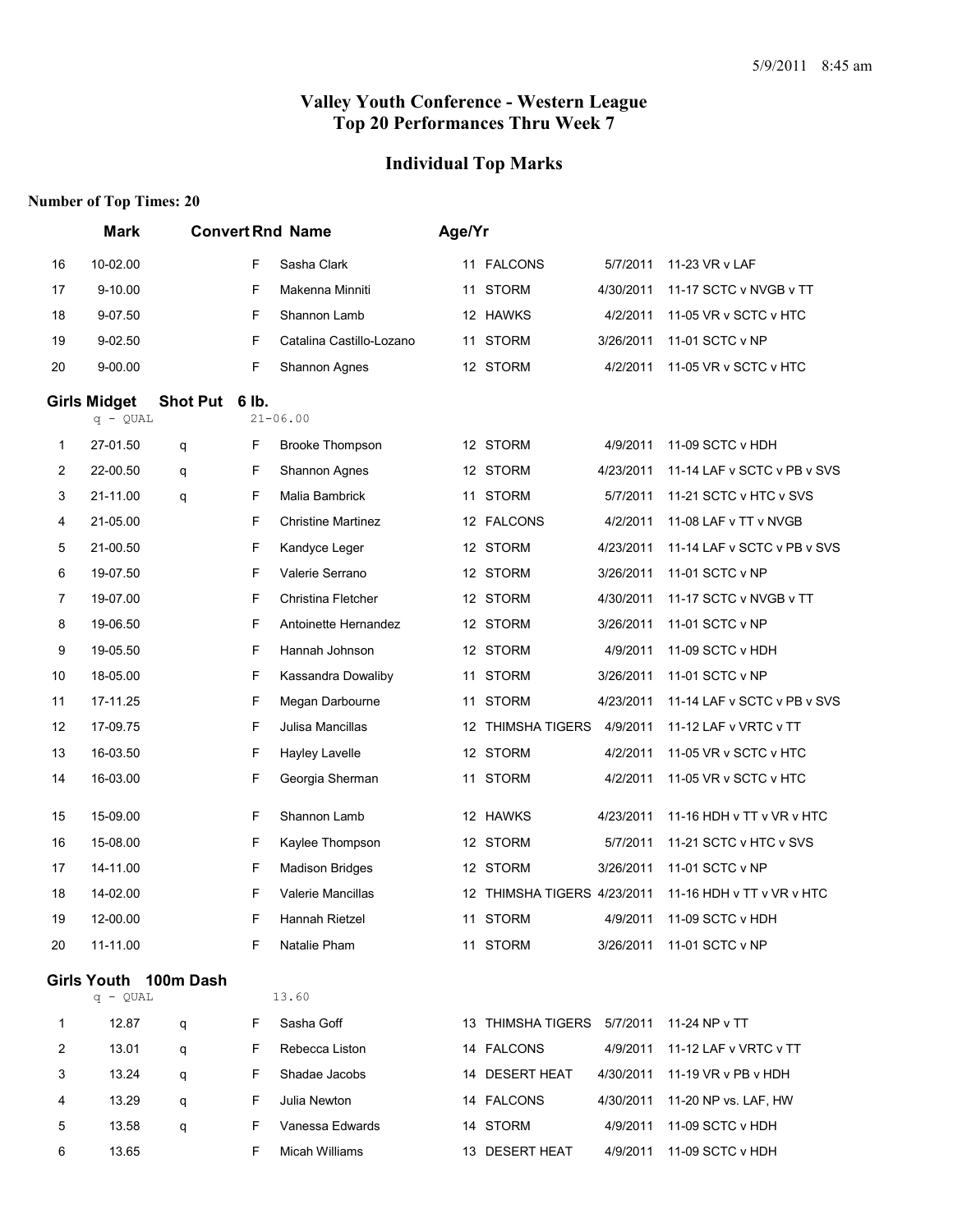# **Individual Top Marks**

|       | <b>Mark</b>           | <b>Convert Rnd Name</b> |                          | Age/Yr |                                          |           |                                       |
|-------|-----------------------|-------------------------|--------------------------|--------|------------------------------------------|-----------|---------------------------------------|
| 7     | 14.12                 | F.                      | Susanne Carpenter        |        | 13 FALCONS                               | 5/7/2011  | 11-23 VR v LAF                        |
| 8     | 14.15                 | P                       | Morgan Ware              |        | 13 DESERT HEAT                           | 4/16/2011 | 11-13 VUS Invitational Meet           |
| 9     | 14.17                 | F                       | Alyssa Hinojosa          |        | 13 THIMSHA TIGERS 4/30/2011              |           | 11-17 SCTC v NVGB v TT                |
| $10*$ | 14.23                 | F                       | Gabrielle Robinson       |        | 13 STORM                                 | 3/26/2011 | 11-01 SCTC v NP                       |
| $10*$ | 14.23                 | F                       | Tanyesha Davis           |        | 14 THIMSHA TIGERS                        | 5/7/2011  | 11-24 NP v TT                         |
| 12    | 14.25                 | F                       | Rachel Lipman            |        | 14 STORM                                 | 5/7/2011  | 11-21 SCTC v HTC v SVS                |
| 13    | 14.32                 | P                       | Nadia Babineaux          | 13     | <b>DESERT HEAT</b>                       | 4/16/2011 | 11-13 VUS Invitational Meet           |
| 14    | 14.35                 | F                       | <b>Tiffany Duarte</b>    |        | 14 FALCONS                               | 4/23/2011 | 11-14 LAF v SCTC v PB v SVS           |
| 15    | 14.47                 | F                       | Jannell Hayes-De La Nuez |        | 13 STORM                                 | 3/26/2011 | 11-01 SCTC v NP                       |
| 16    | 14.50                 | F                       | Cydnea Dean              | 14     | THIMSHA TIGERS                           | 4/2/2011  | 11-08 LAF v TT v NVGB                 |
| 17    | 14.52                 | F                       | Victoria Harville        | 14     | THIMSHA TIGERS                           | 5/7/2011  | 11-24 NP v TT                         |
| 18    | 14.57                 | F                       | Alaina Harville          | 14     | THIMSHA TIGERS                           | 5/7/2011  | 11-24 NP v TT                         |
| 19    | 14.61                 | F                       | Makaila Lopez            |        | 14 STORM                                 | 4/23/2011 | 11-14 LAF v SCTC v PB v SVS           |
| 20    | 14.65                 | F                       | Teri Farr                |        | 14 THIMSHA TIGERS 5/7/2011               |           | 11-24 NP v TT                         |
|       | Girls Youth 200m Dash |                         |                          |        |                                          |           |                                       |
|       | $q - QUAL$            |                         | 28.30                    |        |                                          |           |                                       |
| 1     | 26.60                 | F<br>q                  | Rebecca Liston           |        | 14 FALCONS                               | 4/2/2011  | 11-08 LAF v TT v NVGB                 |
| 2     | 27.41                 | F<br>q                  | Sasha Goff               | 13     | <b>THIMSHA TIGERS</b>                    | 5/7/2011  | 11-24 NP v TT                         |
| 3     | 27.71                 | F<br>q                  | Shadae Jacobs            |        | 14 DESERT HEAT                           | 4/30/2011 | 11-19 VR v PB v HDH                   |
| 4     | 27.94                 | F<br>q                  | Alyssa Hinojosa          | 13     | <b>THIMSHA TIGERS</b>                    | 5/7/2011  | 11-24 NP v TT                         |
| 5     | 28.39                 | F                       | Julia Newton             |        | 14 FALCONS                               | 4/23/2011 | 11-14 LAF v SCTC v PB v SVS           |
| 6     | 28.53                 | F                       | <b>Isabel Annino</b>     |        | 14 FALCONS                               | 4/30/2011 | 11-20 NP vs. LAF, HW                  |
| 7     | 28.65                 | F                       | Susanne Carpenter        |        | 13 FALCONS                               | 4/23/2011 | 11-14 LAF v SCTC v PB v SVS           |
| 8     | 29.17                 | F                       | Nadia Babineaux          | 13     | <b>DESERT HEAT</b>                       | 4/16/2011 | 11-13 VUS Invitational Meet           |
| 9     | 29.29                 | F                       | Micah Williams           | 13     | <b>DESERT HEAT</b>                       | 4/2/2011  | 11-07 NP v HDH                        |
| 10    | 29.69                 | F                       | Morgan Ware              |        | 13 DESERT HEAT                           |           | 4/16/2011 11-13 VUS Invitational Meet |
| 11    | 29.73                 | F                       | Anastasia Swan           |        | 14 THIMSHA TIGERS 5/7/2011 11-24 NP v TT |           |                                       |
| 12    | 29.88                 | F                       | Rachel Lipman            |        | 14 STORM                                 | 4/23/2011 | 11-14 LAF v SCTC v PB v SVS           |
| 13    | 30.16                 | F.                      | Davina Evans             |        | 13 THIMSHA TIGERS 4/16/2011              |           | 11-13 VUS Invitational Meet           |
| 14    | 30.30                 | F                       | Vanessa Edwards          |        | 14 STORM                                 | 4/9/2011  | 11-09 SCTC v HDH                      |
| 15    | 30.35                 | F                       | Gabrielle Robinson       |        | 13 STORM                                 | 4/16/2011 | 11-13 VUS Invitational Meet           |
| 16    | 30.59                 | F                       | Marisa Sanchez           |        | 13 FALCONS                               | 4/30/2011 | 11-20 NP vs. LAF, HW                  |
| 17    | 30.81                 | F                       | Emma Bahr                |        | 13 STORM                                 | 5/7/2011  | 11-21 SCTC v HTC v SVS                |
| 18    | 30.85                 | F                       | Teri Farr                |        | 14 THIMSHA TIGERS 5/7/2011               |           | 11-24 NP v TT                         |
| 19    | 30.94                 | F                       | Cydnea Dean              |        | 14 THIMSHA TIGERS 4/2/2011               |           | 11-08 LAF v TT v NVGB                 |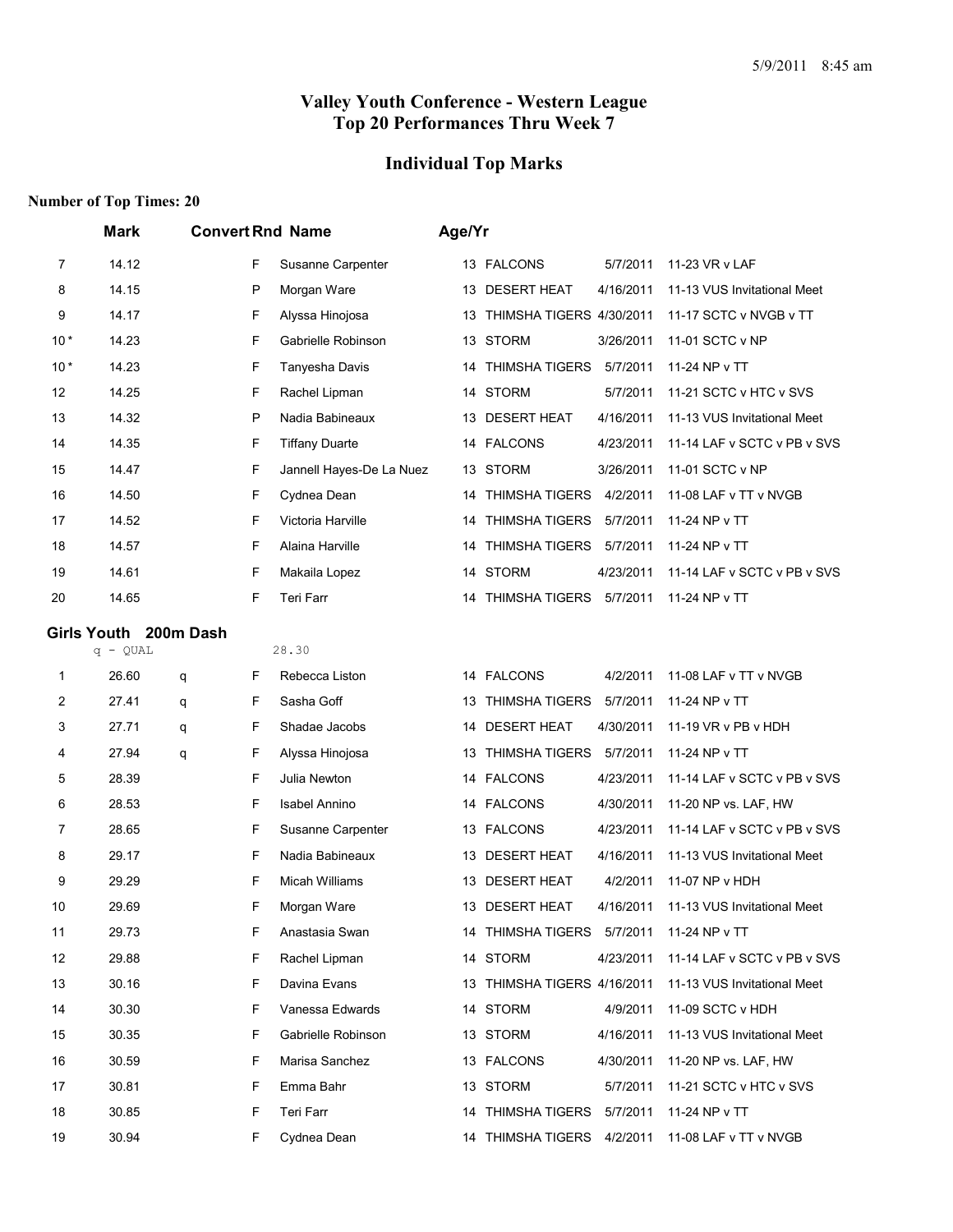# **Individual Top Marks**

|                | <b>Mark</b>           |   | <b>Convert Rnd Name</b> |                          | Age/Yr |                                          |           |                                                  |
|----------------|-----------------------|---|-------------------------|--------------------------|--------|------------------------------------------|-----------|--------------------------------------------------|
| 20             | 31.02                 |   | F                       | Amber Gatewood           |        | 13 STORM                                 | 4/23/2011 | 11-14 LAF v SCTC v PB v SVS                      |
|                | Girls Youth 400m Dash |   |                         |                          |        |                                          |           |                                                  |
|                | $q - QUAL$            |   |                         | 1:06.20                  |        |                                          |           |                                                  |
| 1              | 1:02.07               | q | F                       | Sasha Goff               |        | 13 THIMSHA TIGERS 4/23/2011              |           | 11-16 HDH v TT v VR v HTC                        |
| 2              | 1:03.64               | q | F                       | Micah Williams           |        | 13 DESERT HEAT                           | 4/16/2011 | 11-13 VUS Invitational Meet                      |
| $3*$           | 1:03.65               | q | F                       | Alyssa Hinojosa          |        | 13 THIMSHA TIGERS 4/23/2011              |           | 11-16 HDH v TT v VR v HTC                        |
| $3*$           | 1:03.65               | q | F                       | Megan Melnyk             |        | 14 FALCONS                               | 5/7/2011  | 11-23 VR v LAF                                   |
| 5              | 1:05.06               | q | F                       | Bianca Alonzo            |        | 13 HAWKS                                 | 4/2/2011  | 11-05 VR v SCTC v HTC                            |
| 6              | 1:05.28               | q | F                       | <b>Isabel Annino</b>     |        | 14 FALCONS                               | 4/16/2011 | 11-13 VUS Invitational Meet                      |
| 7              | 1:05.29               | q | F                       | Nadia Babineaux          |        | 13 DESERT HEAT                           | 4/23/2011 | 11-16 HDH v TT v VR v HTC                        |
| 8              | 1:06.13               | q | F                       | Emma Bahr                |        | 13 STORM                                 | 5/7/2011  | 11-21 SCTC v HTC v SVS                           |
| 9              | 1:06.28               |   | F                       | Susanne Carpenter        |        | 13 FALCONS                               | 5/7/2011  | 11-23 VR v LAF                                   |
| 10             | 1:06.37               |   | F                       | <b>Tiffany Duarte</b>    |        | 14 FALCONS                               | 5/7/2011  | 11-23 VR v LAF                                   |
| 11             | 1:07.15               |   | F                       | Sofia Venema             |        | 14 DESERT HEAT                           | 4/16/2011 | 11-13 VUS Invitational Meet                      |
| 12             | 1:07.55               |   | F                       | Jannell Hayes-De La Nuez |        | 13 STORM                                 | 5/7/2011  | 11-21 SCTC v HTC v SVS                           |
| 13             | 1:08.95               |   | F                       | Sarah Kersting           |        | 14 FALCONS                               | 4/2/2011  | 11-08 LAF v TT v NVGB                            |
| 14             | 1:09.21               |   | F                       | Anastasia Swan           | 14     | <b>THIMSHA TIGERS</b>                    | 5/7/2011  | 11-24 NP v TT                                    |
| 15             | 1:09.63               |   | F                       | Rachel Lipman            |        | 14 STORM                                 | 4/23/2011 | 11-14 LAF v SCTC v PB v SVS                      |
| 16             | 1:09.76               |   | F                       | Tanyesha Davis           | 14     | THIMSHA TIGERS                           | 4/2/2011  | 11-08 LAF v TT v NVGB                            |
| 17             | 1:10.09               |   | F                       | Madigan Roll             |        | 14 FALCONS                               | 5/7/2011  | 11-23 VR v LAF                                   |
| 18             | 1:10.37               |   | F                       | <b>Katherine Nolte</b>   |        | 14 FALCONS                               | 5/7/2011  | 11-23 VR v LAF                                   |
| 19             | 1:10.48               |   | F                       | Marisa Sanchez           |        | 13 FALCONS                               | 4/16/2011 | 11-13 VUS Invitational Meet                      |
| 20             | 1:10.61               |   | F                       | Davina Evans             |        | 13 THIMSHA TIGERS                        | 4/9/2011  | 11-12 LAF v VRTC v TT                            |
|                | Girls Youth 800m Run  |   |                         |                          |        |                                          |           |                                                  |
|                | $q - QUAL$            |   |                         | 2:39.35                  |        |                                          |           |                                                  |
| 1*             | 2:30.06               | a | F.                      | Megan Melnyk             |        | 14 FALCONS                               |           | 4/16/2011 11-13 VUS Invitational Meet            |
| $1*$           | 2:30.06               | q | F.                      | Bianca Alonzo            |        | 13 HAWKS                                 |           | 5/7/2011 11-21 SCTC v HTC v SVS                  |
| 3              | 2:33.15               | q | F                       | Leana Setian             |        | 14 FALCONS                               |           | 4/16/2011 11-13 VUS Invitational Meet            |
| 4              | 2:35.56               | q | F                       | Amelia Pear              |        | 14 STORM                                 |           | 4/23/2011 11-14 LAF v SCTC v PB v SVS            |
| 5              | 2:37.37               | q | F                       | Sasha Goff               |        |                                          |           | 13 THIMSHA TIGERS 4/2/2011 11-08 LAF v TT v NVGB |
| 6              | 2:42.10               |   | F                       | Nadia Babineaux          |        | 13 DESERT HEAT                           |           | 5/7/2011 11-22 HDH v PB v AVTC v NVGB            |
| $\overline{7}$ | 2:44.49               |   | F                       | Micah Williams           |        | 13 DESERT HEAT                           |           | 5/7/2011 11-22 HDH v PB v AVTC v NVGB            |
| 8              | 2:44.98               |   | F.                      | Cortland Jell            |        | 13 HAWKS                                 | 4/9/2011  | 11-10 NVGB v HTC v SVS                           |
| 9              | 2:45.57               |   | F                       | Sofia Venema             |        | 14 DESERT HEAT                           |           | 4/23/2011 11-16 HDH v TT v VR v HTC              |
| 10             | 2:47.26               |   | F                       | Kyla Resnick             |        | 13 STORM                                 |           | 4/23/2011 11-14 LAF v SCTC v PB v SVS            |
| 11             | 2:50.36               |   | F.                      | Davina Evans             |        | 13 THIMSHA TIGERS 5/7/2011 11-24 NP v TT |           |                                                  |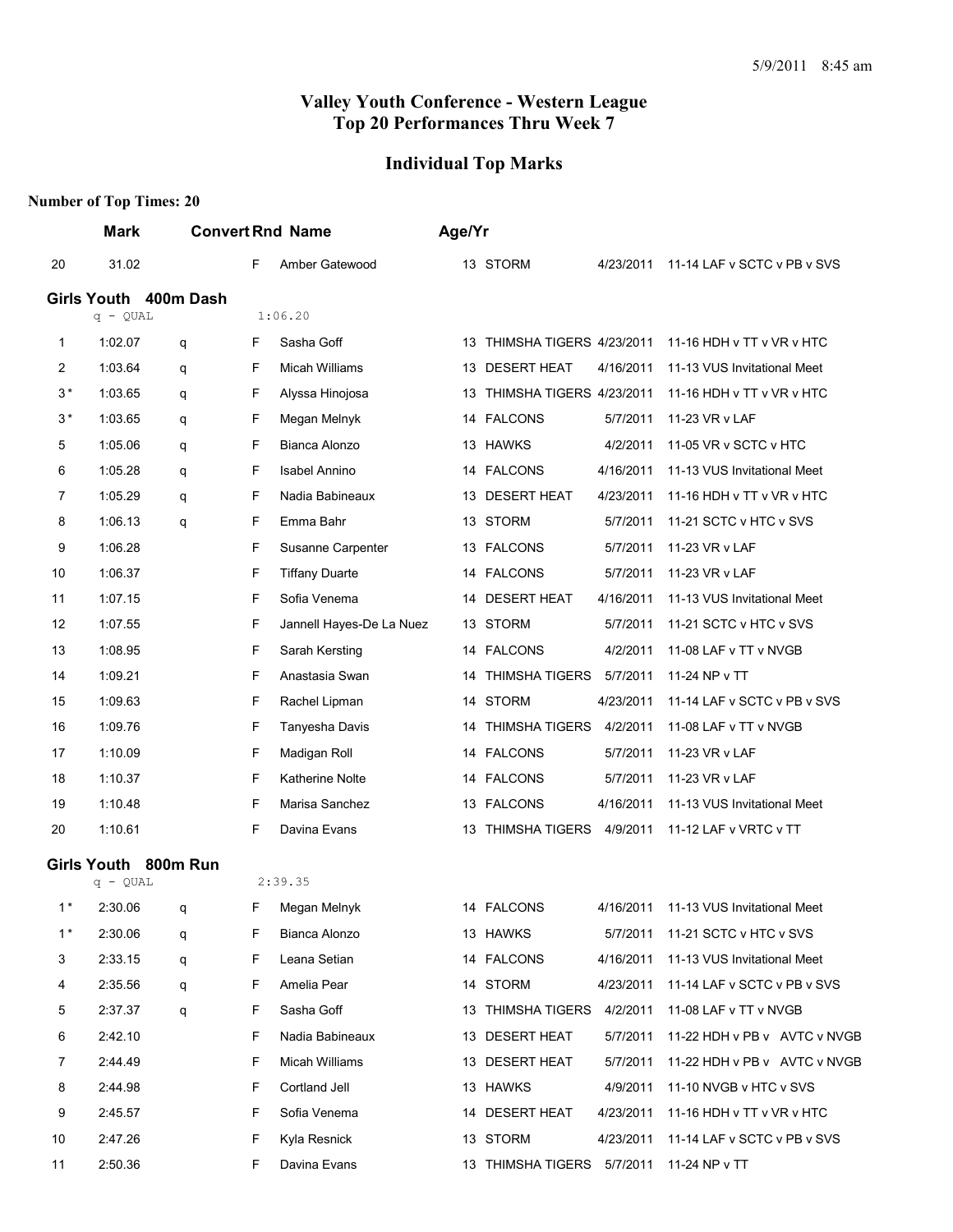# **Individual Top Marks**

|    | <b>Mark</b>                            |   |    | <b>Convert Rnd Name</b> | Age/Yr |                             |           |                                       |
|----|----------------------------------------|---|----|-------------------------|--------|-----------------------------|-----------|---------------------------------------|
| 12 | 2:53.72                                |   | F  | Alyssa Hinojosa         |        | 13 THIMSHA TIGERS 3/26/2011 |           | 11-02 NVGB v TT                       |
| 13 | 2:55.90                                |   | F  | Sierra Pilarski         |        | 14 STORM                    | 4/23/2011 | 11-14 LAF v SCTC v PB v SVS           |
| 14 | 2:56.02                                |   | F  | Emma Bahr               |        | 13 STORM                    | 4/2/2011  | 11-05 VR v SCTC v HTC                 |
| 15 | 2:58.80                                |   | F  | Hannah Roberts          |        | 13 DESERT HEAT              | 4/30/2011 | 11-19 VR v PB v HDH                   |
| 16 | 3:05.22                                |   | F  | <b>Willie Hawkins</b>   |        | 13 HAWKS                    | 4/9/2011  | 11-10 NVGB v HTC v SVS                |
| 17 | 3:06.93                                |   | F  | <b>Katherine Nolte</b>  |        | 14 FALCONS                  | 4/9/2011  | 11-12 LAF v VRTC v TT                 |
| 18 | 3:07.41                                |   | F  | Celine Whitman          |        | 13 STORM                    | 5/7/2011  | 11-21 SCTC v HTC v SVS                |
| 19 | 3:10.33                                |   | F  | Tanyesha Davis          |        | 14 THIMSHA TIGERS           | 4/2/2011  | 11-08 LAF v TT v NVGB                 |
| 20 | 3:10.87                                |   | F  | Anastasia Swan          |        | 14 THIMSHA TIGERS 3/26/2011 |           | 11-02 NVGB v TT                       |
|    | Girls Youth 1500m Run                  |   |    |                         |        |                             |           |                                       |
|    | $q - QUAL$                             |   |    | 5:33.50                 |        |                             |           |                                       |
| 1  | 5:09.25                                | q | F  | Bianca Alonzo           |        | 13 HAWKS                    | 5/7/2011  | 11-21 SCTC v HTC v SVS                |
| 2  | 5:18.06                                | q | F  | Leana Setian            |        | 14 FALCONS                  | 4/23/2011 | 11-14 LAF v SCTC v PB v SVS           |
| 3  | 5:23.70                                | q | F  | Megan Melnyk            |        | 14 FALCONS                  | 4/9/2011  | 11-12 LAF v VRTC v TT                 |
| 4  | 5:24.50                                | q | F  | Amelia Pear             |        | 14 STORM                    | 5/7/2011  | 11-21 SCTC v HTC v SVS                |
| 5  | 5:38.07                                |   | F  | Fiona Faulkner          |        | 14 FALCONS                  | 5/7/2011  | 11-23 VR v LAF                        |
| 6  | 5:44.36                                |   | F  | Kyla Resnick            |        | 13 STORM                    | 4/16/2011 | 11-13 VUS Invitational Meet           |
| 7  | 6:04.39                                |   | F  | Hannah Roberts          |        | 13 DESERT HEAT              | 4/30/2011 | 11-19 VR v PB v HDH                   |
| 8  | 6:07.02                                |   | F  | Sierra Pilarski         |        | 14 STORM                    | 4/30/2011 | 11-17 SCTC v NVGB v TT                |
| 9  | 6:08.55                                |   | F  | Sofia Venema            |        | 14 DESERT HEAT              | 3/26/2011 | 11-03 HDH v AV v PB                   |
| 10 | 6:31.51                                |   | F  | Celine Whitman          |        | 13 STORM                    | 4/23/2011 | 11-14 LAF v SCTC v PB v SVS           |
| 11 | 6:43.94                                |   | F  | Mikayla Vovk            |        | 13 STORM                    | 3/26/2011 | 11-01 SCTC v NP                       |
| 12 | 7:22.39                                |   | F  | Willie Hawkins          |        | 13 HAWKS                    | 3/26/2011 | 11-04 LAF v HTC v SVS v VRTC          |
| 13 | 7:36.71                                |   | F  | Jessica Reyes           |        | 14 DESERT HEAT              | 4/16/2011 | 11-13 VUS Invitational Meet           |
| 14 | 7:44.62                                |   | F  | Jasmine Lynch           |        | 13 DESERT HEAT              | 4/9/2011  | 11-09 SCTC v HDH                      |
|    | Girls Youth 3000m Run<br>$q - QUAL$    |   |    | 14:00.00                |        |                             |           |                                       |
| 1  | 12:40.00                               | q | F  | Kyla Resnick            |        | 13 STORM                    |           | 4/2/2011 11-05 VR v SCTC v HTC        |
| 2  | 13:59.31                               | q | F  | Sierra Pilarski         |        | 14 STORM                    |           | 4/23/2011 11-14 LAF v SCTC v PB v SVS |
|    |                                        |   |    |                         |        |                             |           |                                       |
|    | Girls Youth 100m Hurdles<br>$q - QUAL$ |   |    | 30"<br>19.60            |        |                             |           |                                       |
| 1  | 15.70                                  | q | F  | Sasha Goff              |        | 13 THIMSHA TIGERS 4/16/2011 |           | 11-13 VUS Invitational Meet           |
| 2  | 15.71                                  | q | F  | Nina Acebo              |        | 14 FALCONS                  | 4/16/2011 | 11-13 VUS Invitational Meet           |
| 3  | 17.59                                  | q | F  | <b>Isabel Annino</b>    |        | 14 FALCONS                  | 5/7/2011  | 11-23 VR v LAF                        |
| 4  | 17.60                                  | q | F. | Sarah Kersting          |        | 14 FALCONS                  |           | 4/30/2011 11-20 NP vs. LAF, HW        |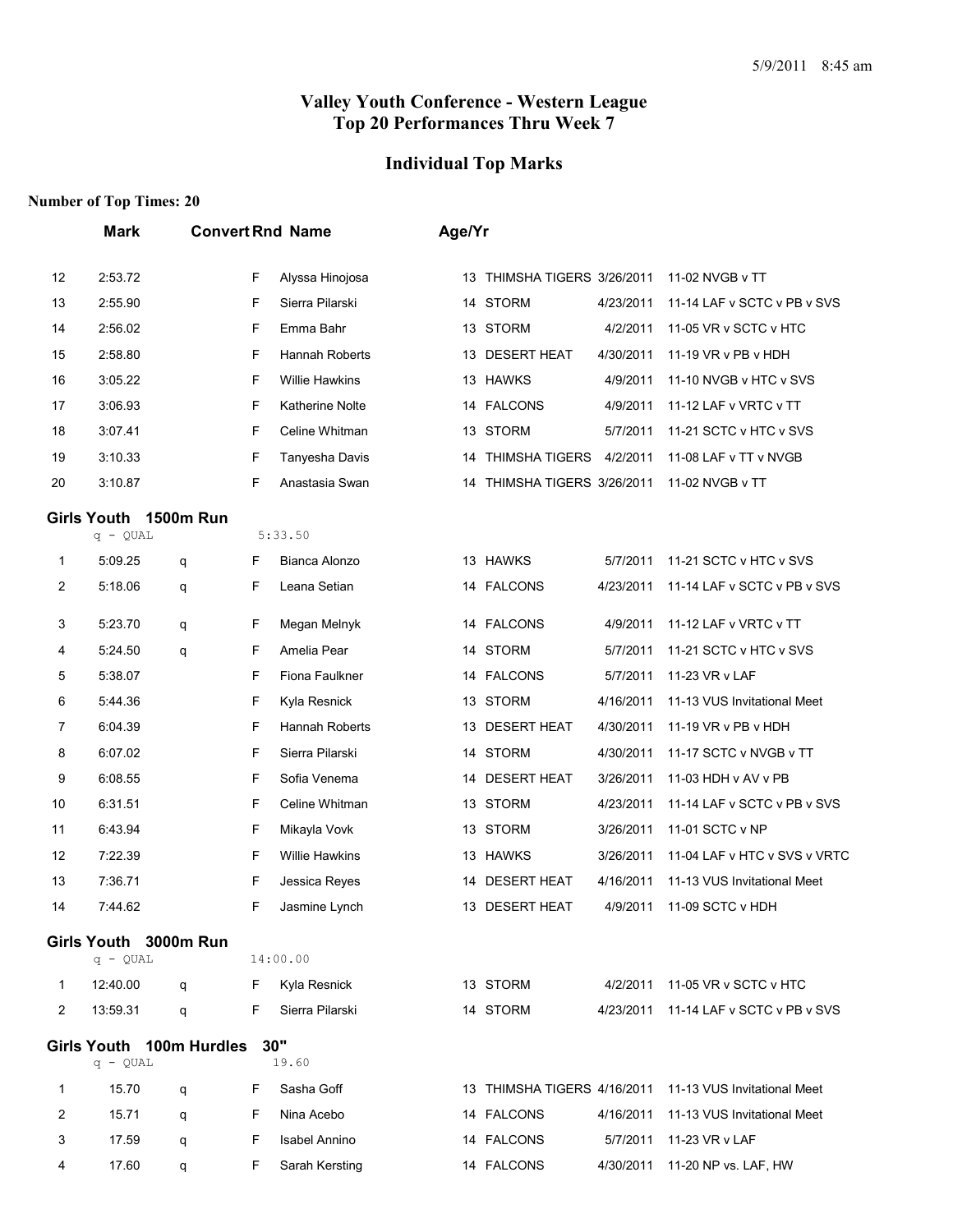#### **Individual Top Marks**

#### **Number of Top Times: 20**

|              | <b>Mark</b>                      |                  |   | <b>Convert Rnd Name</b> | Age/Yr |                            |           |                              |
|--------------|----------------------------------|------------------|---|-------------------------|--------|----------------------------|-----------|------------------------------|
| 5            | 21.13                            |                  | F | Marisa Sanchez          |        | 13 FALCONS                 | 4/30/2011 | 11-20 NP vs. LAF, HW         |
| 6            | 21.56                            |                  | F | Hannah Sy               |        | 13 FALCONS                 | 4/23/2011 | 11-14 LAF v SCTC v PB v SVS  |
| 7            | 21.60                            |                  | F | Angelique Ward          |        | 13 DESERT HEAT             | 5/7/2011  | 11-22 HDH v PB v AVTC v NVGB |
| 8            | 22.18                            |                  | F | <b>Brooke Yamamoto</b>  |        | 13 STORM                   | 4/2/2011  | 11-05 VR v SCTC v HTC        |
| 9            | 22.39                            |                  | F | <b>Stacey Storaker</b>  |        | 13 STORM                   | 5/7/2011  | 11-21 SCTC v HTC v SVS       |
|              | <b>Girls Youth</b><br>$q - QUAL$ | <b>High Jump</b> |   | $3 - 10.00$             |        |                            |           |                              |
| 1            | 4-02.00                          | q                | F | Madigan Roll            |        | 14 FALCONS                 | 4/23/2011 | 11-14 LAF v SCTC v PB v SVS  |
| 2            | 4-00.00                          | q                | F | Natalie Smith           |        | 14 FALCONS                 | 4/2/2011  | 11-08 LAF v TT v NVGB        |
| $3*$         | 3-08.00                          |                  | F | Rheanna Osborne         |        | 13 FALCONS                 | 4/9/2011  | 11-12 LAF v VRTC v TT        |
| $3*$         | 3-08.00                          |                  | F | Savannah Baum           |        | 13 FALCONS                 | 4/30/2011 | 11-20 NP vs. LAF, HW         |
|              | <b>Girls Youth</b><br>$q - QUAL$ | Long Jump        |   | $14 - 01.00$            |        |                            |           |                              |
| $\mathbf{1}$ | 17-05.25                         |                  | F | Nina Acebo              |        | 14 FALCONS                 | 4/30/2011 | 11-20 NP vs. LAF, HW         |
| 2            | 15-05.50                         | q<br>q           | F | Cydnea Dean             |        | 14 THIMSHA TIGERS          | 4/9/2011  | 11-12 LAF v VRTC v TT        |
| 3            | 14-07.25                         | q                | F | <b>Isabel Annino</b>    |        | 14 FALCONS                 | 4/30/2011 | 11-20 NP vs. LAF, HW         |
| 4            | 13-10.00                         |                  | F | Sarah Kersting          |        | 14 FALCONS                 | 4/9/2011  | 11-12 LAF v VRTC v TT        |
| 5            | 13-05.00                         |                  | F | Madigan Roll            |        | 14 FALCONS                 | 4/9/2011  | 11-12 LAF v VRTC v TT        |
| 6            | 13-03.00                         |                  | F | Maria Sepulveda         |        | 14 STORM                   | 3/26/2011 | 11-01 SCTC v NP              |
| $7*$         | 13-01.50                         |                  | F | Davina Evans            |        | 13 THIMSHA TIGERS          | 4/9/2011  | 11-12 LAF v VRTC v TT        |
| $7*$         | 13-01.50                         |                  | F | Bianca Alonzo           |        | 13 HAWKS                   | 5/7/2011  | 11-21 SCTC v HTC v SVS       |
| 9            | 12-11.25                         |                  | F | Emma Bahr               |        | 13 STORM                   | 4/2/2011  | 11-05 VR v SCTC v HTC        |
| 10           | 12-11.00                         |                  | F | Vanessa Edwards         |        | 14 STORM                   | 3/26/2011 | 11-01 SCTC v NP              |
| 11           | 12-05.50                         |                  | F | Natalie Smith           |        | 14 FALCONS                 | 5/7/2011  | 11-23 VR v LAF               |
| 12           | 12-01.00                         |                  | F | Fiona Faulkner          |        | 14 FALCONS                 | 4/9/2011  | 11-12 LAF v VRTC v TT        |
| 13           | 11-11.25                         |                  | F | Anastasia Swan          |        | 14 THIMSHA TIGERS 5/7/2011 |           | 11-24 NP v TT                |
| 14           | 11-10.00                         |                  | F | Makaila Lopez           |        | 14 STORM                   | 4/9/2011  | 11-09 SCTC v HDH             |
| 15           | 11-08.50                         |                  | F | Tonita Johnson          |        | 13 THIMSHA TIGERS          | 4/9/2011  | 11-12 LAF v VRTC v TT        |
| 16           | 11-06.50                         |                  | F | <b>Brooke Yamamoto</b>  |        | 13 STORM                   | 5/7/2011  | 11-21 SCTC v HTC v SVS       |
| 17           | 11-05.50                         |                  | F | Jenna Carrillo          |        | 14 STORM                   | 4/16/2011 | 11-13 VUS Invitational Meet  |
| 18           | 11-03.00                         |                  | F | Victoria Arambula       |        | 14 STORM                   | 4/2/2011  | 11-05 VR v SCTC v HTC        |
| 19           | 10-09.25                         |                  | F | Jordan Love             |        | 13 STORM                   | 4/2/2011  | 11-05 VR v SCTC v HTC        |
| 20           | 9-07.75                          |                  | F | <b>Willie Hawkins</b>   |        | 13 HAWKS                   | 4/2/2011  | 11-05 VR v SCTC v HTC        |

# **Girls Youth Shot Put 6 lb.**<br>q - QUAL 25-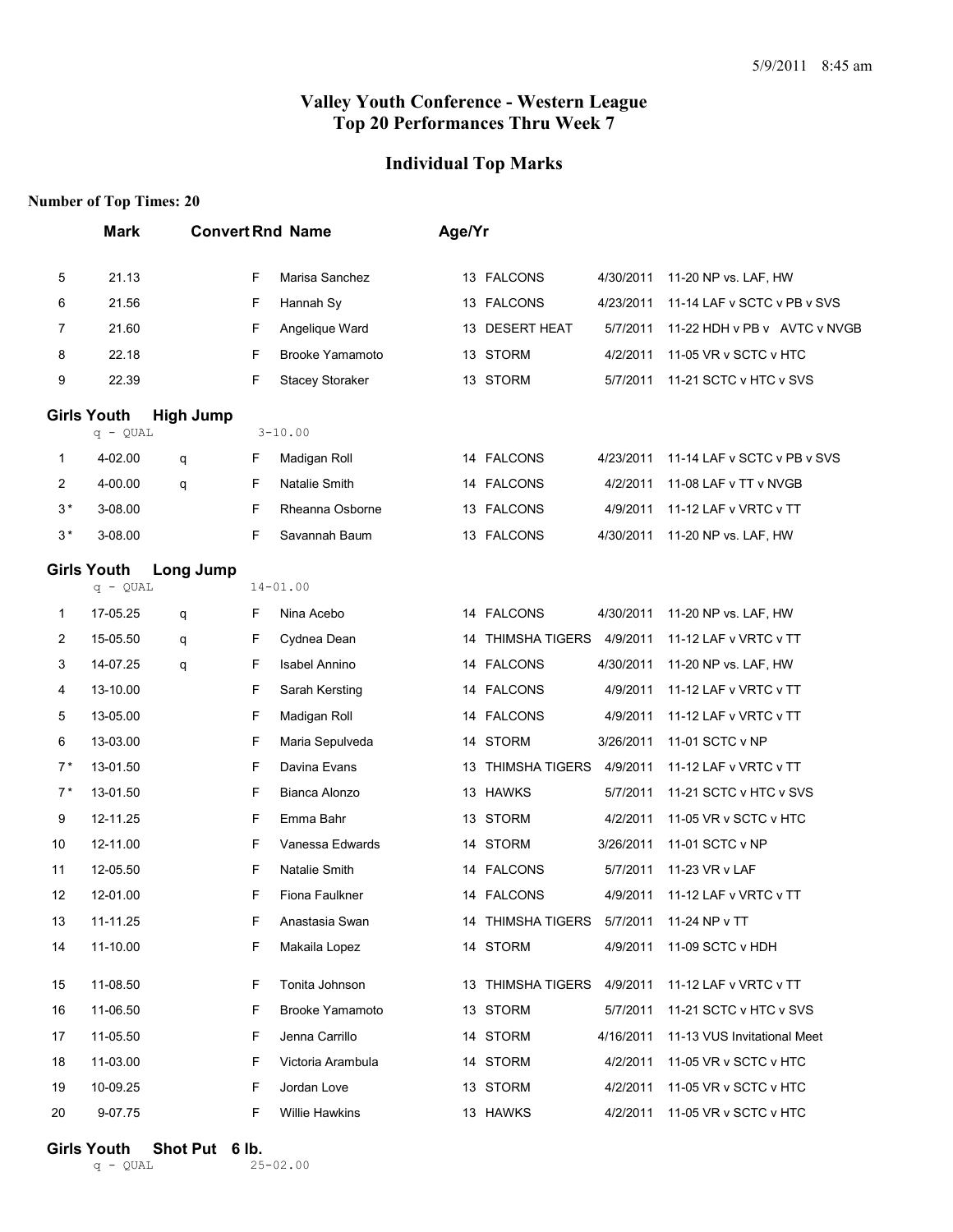# **Individual Top Marks**

|    | <b>Mark</b>                             |   |           | <b>Convert Rnd Name</b> | Age/Yr |                             |           |                              |
|----|-----------------------------------------|---|-----------|-------------------------|--------|-----------------------------|-----------|------------------------------|
| 1  | 29-08.00                                | q | F         | Jade Ane                |        | 14 STORM                    | 3/26/2011 | 11-01 SCTC v NP              |
| 2  | 29-04.00                                | q | F         | Jordan Love             |        | 13 STORM                    | 4/30/2011 | 11-17 SCTC v NVGB v TT       |
| 3  | 28-09.50                                | q | F         | Margaret Lopez          | 13     | <b>STORM</b>                | 4/23/2011 | 11-14 LAF v SCTC v PB v SVS  |
| 4  | 28-04.00                                | q | F         | Tanyesha Davis          | 14     | THIMSHA TIGERS 4/30/2011    |           | 11-17 SCTC v NVGB v TT       |
| 5  | 27-06.00                                | q | F         | Teri Farr               | 14     | THIMSHA TIGERS 4/23/2011    |           | 11-16 HDH v TT v VR v HTC    |
| 6  | 24-09.00                                |   | F         | Myoni Lightner          | 14     | THIMSHA TIGERS 5/7/2011     |           | 11-24 NP v TT                |
| 7  | 22-06.50                                |   | F         | Alaina Harville         | 14     | THIMSHA TIGERS 4/30/2011    |           | 11-17 SCTC v NVGB v TT       |
| 8  | 22-03.75                                |   | F         | Jazmin Jones            | 13     | THIMSHA TIGERS 4/2/2011     |           | 11-08 LAF v TT v NVGB        |
| 9  | 20-03.00                                |   | F         | Victoria Harville       | 14     | THIMSHA TIGERS              | 4/9/2011  | 11-12 LAF v VRTC v TT        |
| 10 | 19-02.00                                |   | F         | Mikayla Vovk            |        | 13 STORM                    | 4/9/2011  | 11-09 SCTC v HDH             |
| 11 | 15-10.25                                |   | F         | Viviana Jimenez         | 13     | THIMSHA TIGERS              | 5/7/2011  | 11-24 NP v TT                |
|    | Girls Intermediate<br>$q - QUAL$        |   | 100m Dash | 14.60 10                |        |                             |           |                              |
| 1  | 14.59                                   | q | P         | Fredrique Hoffman       | 16     | THIMSHA TIGERS 4/16/2011    |           | 11-13 VUS Invitational Meet  |
| 2  | 14.61                                   |   | F         | Desiree Martin          | 15     | THIMSHA TIGERS 5/7/2011     |           | 11-24 NP v TT                |
| 3  | 14.62                                   |   | F         | Kendra Kelley           | 15     | <b>DESERT HEAT</b>          | 4/16/2011 | 11-13 VUS Invitational Meet  |
| 4  | 14.70                                   |   | F         | Amber Edemann           | 15     | THIMSHA TIGERS 3/26/2011    |           | 11-02 NVGB v TT              |
| 5  | 15.38                                   |   | F         | Alexya Chenault         | 16     | STORM                       | 3/26/2011 | 11-01 SCTC v NP              |
| 6  | 15.53                                   |   | F         | Alexandra Pena          | 16     | <b>FALCONS</b>              | 4/2/2011  | 11-08 LAF v TT v NVGB        |
| 7  | 15.58                                   |   | F         | Rachel Achterman        | 15     | <b>FALCONS</b>              | 4/23/2011 | 11-14 LAF v SCTC v PB v SVS  |
| 8  | 15.98                                   |   | F         | Shandrea Burnett        | 16     | <b>DESERT HEAT</b>          | 3/26/2011 | 11-03 HDH v AV v PB          |
| 9  | 16.10                                   |   | F         | <b>Emily Solis</b>      |        | 16 STORM                    | 3/26/2011 | 11-01 SCTC v NP              |
| 10 | 16.66                                   |   | F         | Michelle Aguilar        |        | 16 FALCONS                  | 4/2/2011  | 11-08 LAF v TT v NVGB        |
| 11 | 19.61                                   |   | F         | Dejonay Jones           | 16     | <b>DESERT HEAT</b>          | 4/23/2011 | 11-16 HDH v TT v VR v HTC    |
|    | <b>Girls Intermediate</b><br>$q - QUAL$ |   | 200m Dash | 30.80 10                |        |                             |           |                              |
| 1  | 30.89                                   |   | F         | Kendra Kelley           |        | 15 DESERT HEAT              | 5/7/2011  | 11-22 HDH v PB v AVTC v NVGB |
| 2  | 31.48                                   |   | F         | Desiree Martin          |        | 15 THIMSHA TIGERS 4/30/2011 |           | 11-17 SCTC v NVGB v TT       |
| 3  | 31.92                                   |   | F         | Fredrique Hoffman       |        | 16 THIMSHA TIGERS 4/30/2011 |           | 11-17 SCTC v NVGB v TT       |
| 4  | 32.11                                   |   | F         | Rachel Achterman        |        | 15 FALCONS                  | 5/7/2011  | 11-23 VR v LAF               |
| 5  | 32.72                                   |   | F         | Shandrea Burnett        |        | 16 DESERT HEAT              | 3/26/2011 | 11-03 HDH v AV v PB          |
| 6  | 33.92                                   |   | F         | Alexandra Pena          |        | 16 FALCONS                  | 4/2/2011  | 11-08 LAF v TT v NVGB        |
| 7  | 34.26                                   |   | F         | Alexya Chenault         |        | 16 STORM                    | 3/26/2011 | 11-01 SCTC v NP              |
| 8  | 34.35                                   |   | F         | <b>Emily Solis</b>      |        | 16 STORM                    | 4/9/2011  | 11-09 SCTC v HDH             |
| 9  | 35.42                                   |   | F         | Michelle Aguilar        |        | 16 FALCONS                  | 4/2/2011  | 11-08 LAF v TT v NVGB        |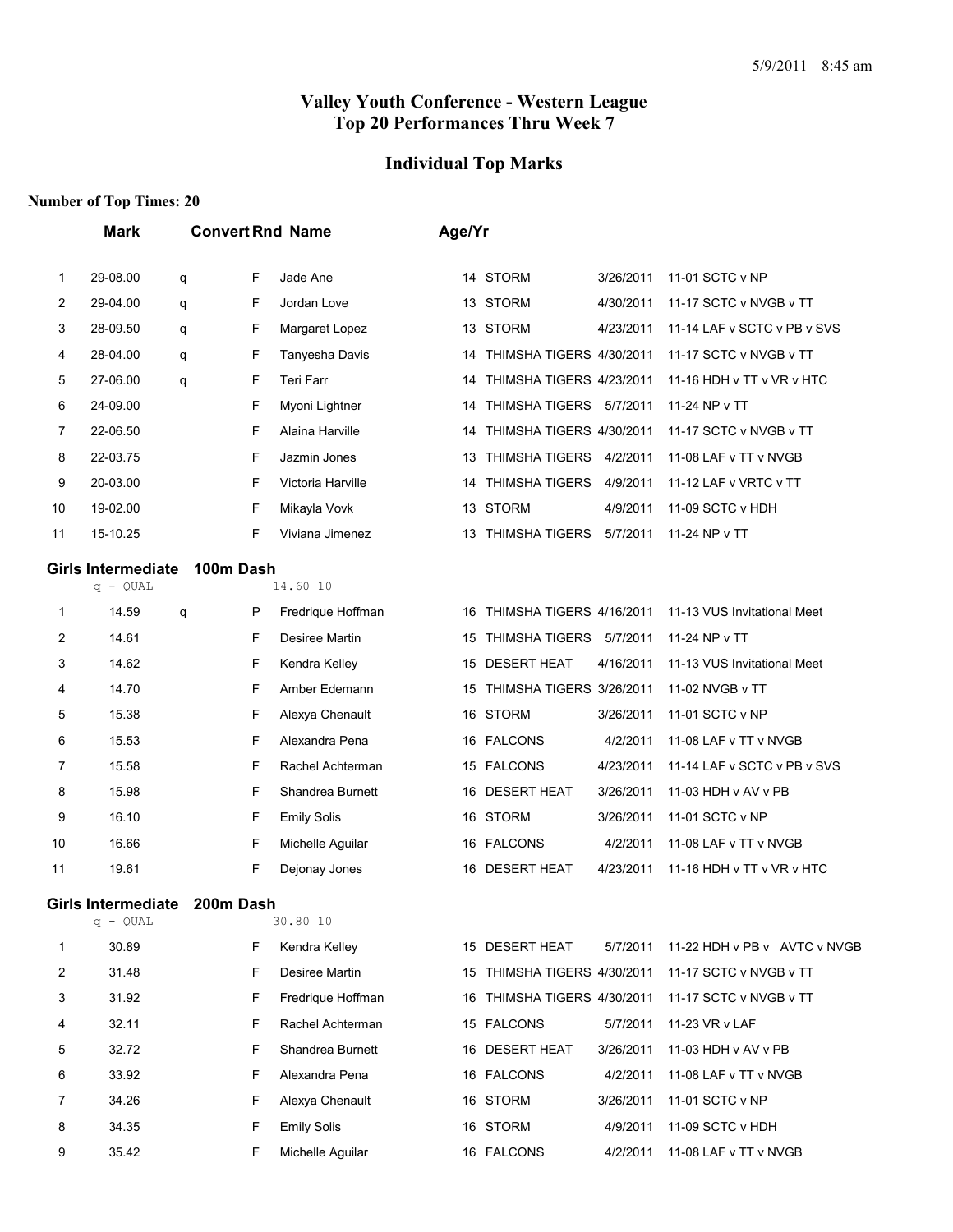#### **Individual Top Marks**

|                | <b>Mark</b>                             |   | <b>Convert Rnd Name</b> |                   | Age/Yr |                                                  |           |                                       |  |
|----------------|-----------------------------------------|---|-------------------------|-------------------|--------|--------------------------------------------------|-----------|---------------------------------------|--|
| 10             | 40.93                                   |   | F                       | Dejonay Jones     |        | 16 DESERT HEAT                                   | 5/7/2011  | 11-22 HDH v PB v AVTC v NVGB          |  |
|                | <b>Girls Intermediate</b>               |   | 400m Dash               |                   |        |                                                  |           |                                       |  |
|                | $q - QUAL$                              |   |                         | $1:13.80$ 10      |        |                                                  |           |                                       |  |
| 1              | 1:05.68                                 | q | F                       | Amber Edemann     |        | 15 THIMSHA TIGERS 4/16/2011                      |           | 11-13 VUS Invitational Meet           |  |
| 2              | 1:10.47                                 | q | F                       | Rachel Achterman  |        | 15 FALCONS                                       | 4/30/2011 | 11-20 NP vs. LAF, HW                  |  |
| 3              | 1:11.33                                 | q | F                       | Fredrique Hoffman |        | 16 THIMSHA TIGERS                                | 4/2/2011  | 11-08 LAF v TT v NVGB                 |  |
| 4              | 1:12.28                                 | q | F                       | Desiree Martin    |        | 15 THIMSHA TIGERS                                | 5/7/2011  | 11-24 NP v TT                         |  |
| 5              | 1:14.05                                 |   | F                       | Shandrea Burnett  |        | 16 DESERT HEAT                                   | 3/26/2011 | 11-03 HDH v AV v PB                   |  |
| 6              | 1:16.87                                 |   | F                       | Alexandra Pena    |        | 16 FALCONS                                       | 4/2/2011  | 11-08 LAF v TT v NVGB                 |  |
| 7              | 1:17.49                                 |   | F                       | Kendra Kelley     |        | 15 DESERT HEAT                                   | 3/26/2011 | 11-03 HDH v AV v PB                   |  |
| 8              | 1:18.37                                 |   | F                       | Vianey Mancillas  |        | 15 THIMSHA TIGERS 4/23/2011                      |           | 11-16 HDH v TT v VR v HTC             |  |
| 9              | 1:24.00                                 |   | F                       | Dejonay Jones     | 16     | DESERT HEAT                                      | 4/23/2011 | 11-16 HDH v TT v VR v HTC             |  |
| 10             | 1:46.18                                 |   | F                       | Victoria Nixon    |        | 15 DESERT HEAT                                   | 4/9/2011  | 11-09 SCTC v HDH                      |  |
|                | <b>Girls Intermediate</b><br>$q - QUAL$ |   | 800m Run                | 3:12.0010         |        |                                                  |           |                                       |  |
| 1              | 2:48.00                                 | q | F                       | Amber Edemann     |        | 15 THIMSHA TIGERS 4/9/2011                       |           | 11-12 LAF v VRTC v TT                 |  |
| 2              | 2:50.67                                 | q | F                       | Shandrea Burnett  | 16.    | <b>DESERT HEAT</b>                               | 4/16/2011 | 11-13 VUS Invitational Meet           |  |
| 3              | 3:05.90                                 | q | F                       | Vianey Mancillas  | 15     | THIMSHA TIGERS 4/16/2011                         |           | 11-13 VUS Invitational Meet           |  |
| 4              | 4:23.00                                 |   | F                       | Victoria Nixon    |        | 15 DESERT HEAT                                   | 4/23/2011 | 11-16 HDH v TT v VR v HTC             |  |
|                | <b>Girls Intermediate</b><br>$q - QUAL$ |   | <b>1500m Run</b>        | 6:29.0010         |        |                                                  |           |                                       |  |
|                | 5:39.20                                 |   | F                       | Amber Edemann     |        | 15 THIMSHA TIGERS 4/16/2011                      |           | 11-13 VUS Invitational Meet           |  |
| 1<br>2         | 6:04.46                                 | q | F                       | Vianey Mancillas  |        | 15 THIMSHA TIGERS 5/7/2011                       |           | 11-24 NP v TT                         |  |
| 3              | 9:31.48                                 | q | F                       | Victoria Nixon    |        | 15 DESERT HEAT                                   | 4/23/2011 | 11-16 HDH v TT v VR v HTC             |  |
|                |                                         |   |                         |                   |        |                                                  |           |                                       |  |
|                | Girls Intermediate<br>q - QUAL          |   | 100m Hurdles 30"        | 21.00 10          |        |                                                  |           |                                       |  |
| 1              | 19.70                                   | q | F.                      | Desiree Martin    |        | 15 THIMSHA TIGERS 4/9/2011 11-12 LAF v VRTC v TT |           |                                       |  |
| $\overline{c}$ | 20.76                                   | q | F.                      | Rachel Achterman  |        | 15 FALCONS                                       |           | 4/30/2011 11-20 NP vs. LAF, HW        |  |
|                | <b>Girls Intermediate</b><br>$q - QUAL$ |   | <b>Long Jump</b>        | 11-11.00 10       |        |                                                  |           |                                       |  |
| $1^*$          | 13-06.00                                | q | F                       | Kendra Kelley     |        | 15 DESERT HEAT                                   |           | 5/7/2011 11-22 HDH v PB v AVTC v NVGB |  |
| $1^*$          | 13-06.00                                | q | F                       | Desiree Martin    |        | 15 THIMSHA TIGERS 5/7/2011 11-24 NP v TT         |           |                                       |  |
| 3              | 12-04.00                                | q | F                       | Rachel Achterman  |        | 15 FALCONS                                       |           | 5/7/2011 11-23 VR v LAF               |  |
| 4              | 11-06.25                                |   | F                       | Michelle Aguilar  |        | 16 FALCONS                                       |           | 4/2/2011 11-08 LAF v TT v NVGB        |  |
|                | <b>Girls Intermediate</b>               |   | Shot Put 4 kg.          |                   |        |                                                  |           |                                       |  |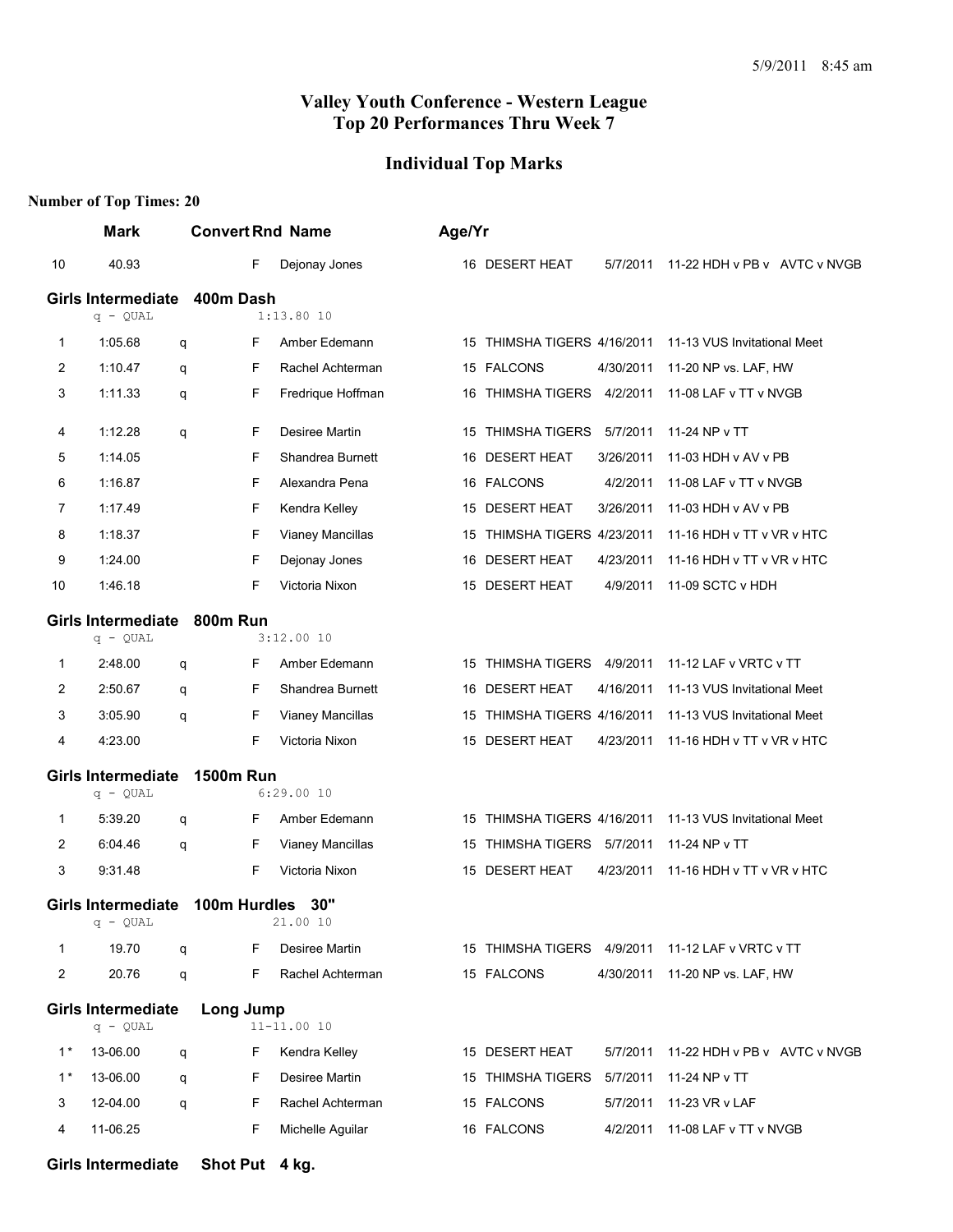## **Individual Top Marks**

|                | <b>Mark</b>         |           |   | <b>Convert Rnd Name</b> | Age/Yr |                          |           |                              |  |
|----------------|---------------------|-----------|---|-------------------------|--------|--------------------------|-----------|------------------------------|--|
|                | $q - QUAL$          |           |   | 21-01.00 10             |        |                          |           |                              |  |
| 1              | 25-10.00            | q         | F | Kendra Kelley           | 15     | <b>DESERT HEAT</b>       | 4/23/2011 | 11-16 HDH v TT v VR v HTC    |  |
| $\overline{2}$ | 23-07.00            | q         | F | Victoria Nixon          | 15     | <b>DESERT HEAT</b>       | 5/7/2011  | 11-22 HDH v PB v AVTC v NVGB |  |
| 3              | 23-00.50            | q         | F | Alexya Chenault         |        | 16 STORM                 | 3/26/2011 | 11-01 SCTC v NP              |  |
| 4              | 19-08.00            |           | F | Michelle Aguilar        |        | 16 FALCONS               | 4/2/2011  | 11-08 LAF v TT v NVGB        |  |
| 5              | 19-01.00            |           | F | Alexandra Pena          |        | 16 FALCONS               | 4/2/2011  | 11-08 LAF v TT v NVGB        |  |
| 6              | 13-11.00            |           | F | Dejonay Jones           | 16     | <b>DESERT HEAT</b>       | 5/7/2011  | 11-22 HDH v PB v AVTC v NVGB |  |
|                | <b>Boys Gremlin</b> | 100m Dash |   |                         |        |                          |           |                              |  |
| 1              | 15.68               |           | F | Drue Watts              |        | 8 DESERT HEAT            | 4/16/2011 | 11-13 VUS Invitational Meet  |  |
| $\overline{c}$ | 15.70               |           | F | Damion Harvey           | 8      | <b>DESERT HEAT</b>       | 4/9/2011  | 11-09 SCTC v HDH             |  |
| 3              | 15.75               |           | P | Jordan Kennon           | 8      | <b>DESERT HEAT</b>       | 4/16/2011 | 11-13 VUS Invitational Meet  |  |
| 4              | 15.93               |           | F | Nkemka Chukwumerije     | 8      | <b>STORM</b>             | 5/7/2011  | 11-21 SCTC v HTC v SVS       |  |
| 5              | 16.04               |           | F | Hurun Clarke            |        | 8 HAWKS                  | 5/7/2011  | 11-21 SCTC v HTC v SVS       |  |
| 6              | 16.15               |           | F | Kamari Ramsey           | 7      | <b>DESERT HEAT</b>       | 3/26/2011 | 11-03 HDH v AV v PB          |  |
| 7              | 16.24               |           | F | <b>Tousaint Hale</b>    | 8      | <b>FALCONS</b>           | 4/9/2011  | 11-12 LAF v VRTC v TT        |  |
| 8              | 16.37               |           | P | Camdan Mc Wright        | 8      | THIMSHA TIGERS 4/16/2011 |           | 11-13 VUS Invitational Meet  |  |
| 9              | 16.48               |           | F | Alonzo Moore            | 8      | <b>DESERT HEAT</b>       | 4/23/2011 | 11-16 HDH v TT v VR v HTC    |  |
| 10             | 16.79               |           | P | Caiou Chatman           | 8      | <b>DESERT HEAT</b>       | 4/16/2011 | 11-13 VUS Invitational Meet  |  |
| 11             | 16.94               |           | F | Zamondre Merriweather   | 7      | <b>DESERT HEAT</b>       | 4/9/2011  | 11-09 SCTC v HDH             |  |
| 12             | 17.01               |           | F | Quentin Thompson        | 8      | <b>STORM</b>             | 4/9/2011  | 11-09 SCTC v HDH             |  |
| 13             | 17.11               |           | F | Angel Salas             | 7      | <b>THIMSHA TIGERS</b>    | 5/7/2011  | 11-24 NP v TT                |  |
| 14             | 17.21               |           | P | Pejan Foster            | 8      | <b>DESERT HEAT</b>       | 4/16/2011 | 11-13 VUS Invitational Meet  |  |
| 15             | 17.30               |           | P | Floyd Chalk             | 8      | <b>DESERT HEAT</b>       | 4/16/2011 | 11-13 VUS Invitational Meet  |  |
| 16             | 17.41               |           | F | Amari Powell            | 8      | <b>STORM</b>             | 4/9/2011  | 11-09 SCTC v HDH             |  |
| 17             | 17.45               |           | F | Jarren Flowers          |        | 8 HAWKS                  | 4/30/2011 | 11-20 NP vs. LAF, HW         |  |
| 18             | 17.51               |           | F | Benjamin Rouzan         |        | 8 DESERT HEAT            | 4/30/2011 | 11-19 VR v PB v HDH          |  |
| 19             | 17.60               |           | P | Zach Turner             |        | 8 STORM                  | 4/16/2011 | 11-13 VUS Invitational Meet  |  |
| 20             | 17.74               |           | F | Dahnte Russell          |        | 7 HAWKS                  | 4/30/2011 | 11-20 NP vs. LAF, HW         |  |
|                | <b>Boys Gremlin</b> | 200m Dash |   |                         |        |                          |           |                              |  |
| 1              | 32.97               |           | F | Nkemka Chukwumerije     |        | 8 STORM                  | 4/23/2011 | 11-14 LAF v SCTC v PB v SVS  |  |
| 2              | 33.04               |           | F | <b>Tousaint Hale</b>    |        | 8 FALCONS                | 4/23/2011 | 11-14 LAF v SCTC v PB v SVS  |  |
| 3              | 33.24               |           | F | Drue Watts              |        | 8 DESERT HEAT            | 4/16/2011 | 11-13 VUS Invitational Meet  |  |
| 4              | 33.62               |           | F | Nicholas Serrano        |        | 8 STORM                  | 4/23/2011 | 11-14 LAF v SCTC v PB v SVS  |  |
| 5              | 34.22               |           | F | Damion Harvey           |        | 8 DESERT HEAT            | 4/16/2011 | 11-13 VUS Invitational Meet  |  |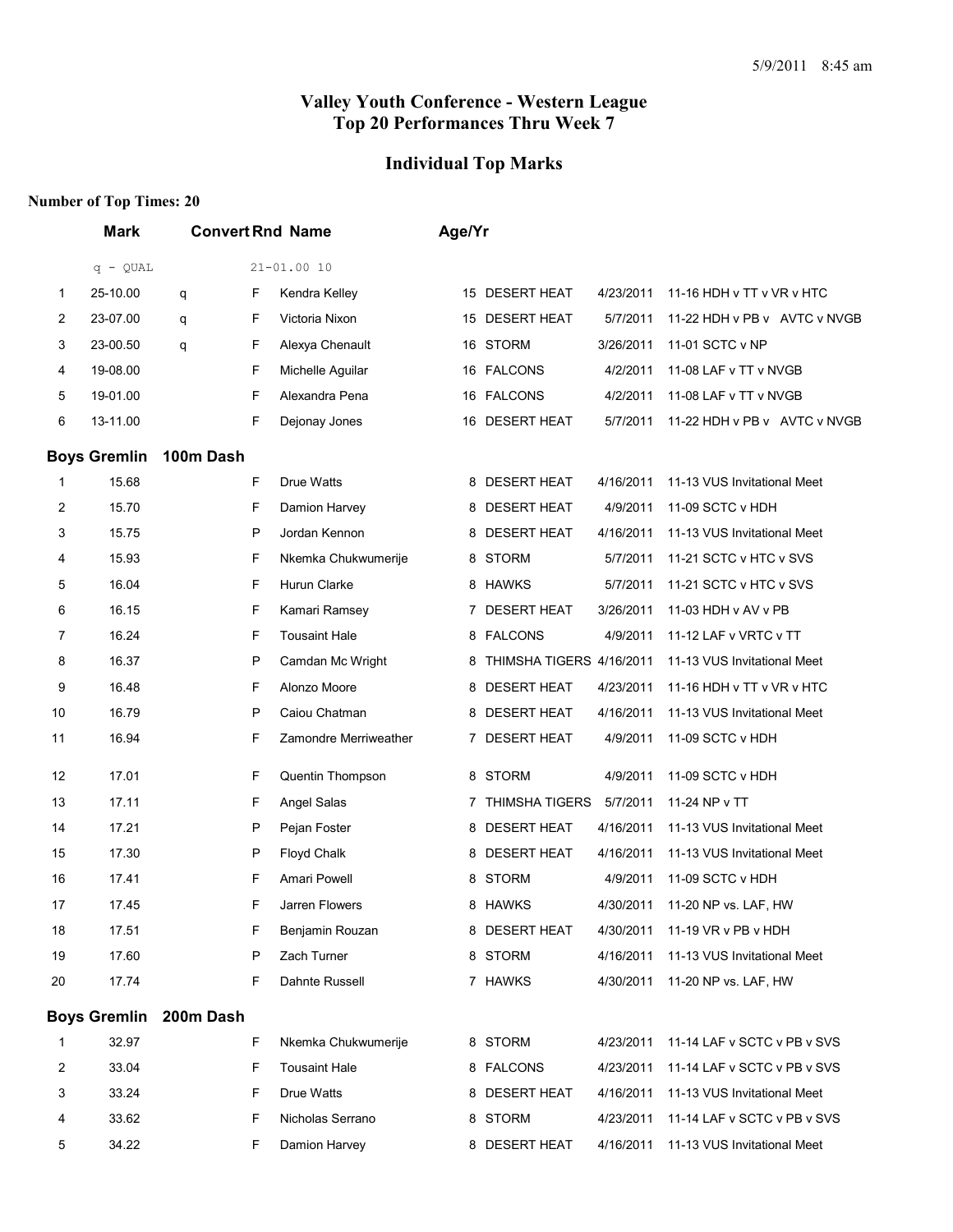## **Individual Top Marks**

|    | Mark                | <b>Convert Rnd Name</b>    | Age/Yr                                                              |
|----|---------------------|----------------------------|---------------------------------------------------------------------|
| 6  | 34.31               | F<br>Alonzo Moore          | 8 DESERT HEAT<br>5/7/2011<br>11-22 HDH v PB v AVTC v NVGB           |
| 7  | 35.29               | F<br>Jordan Kennon         | <b>DESERT HEAT</b><br>4/23/2011<br>11-16 HDH v TT v VR v HTC<br>8   |
| 8  | 35.33               | F<br>Camdan Mc Wright      | THIMSHA TIGERS 4/16/2011<br>11-13 VUS Invitational Meet<br>8        |
| 9  | 35.80               | F<br>Christian Neal        | <b>DESERT HEAT</b><br>4/9/2011<br>11-09 SCTC v HDH<br>7             |
| 10 | 36.08               | F<br>Hurun Clarke          | 8 HAWKS<br>4/16/2011<br>11-13 VUS Invitational Meet                 |
| 11 | 36.42               | F<br>Jayden Jackson        | 8 DESERT HEAT<br>4/2/2011<br>11-07 NP v HDH                         |
| 12 | 36.81               | F<br>Zamondre Merriweather | <b>DESERT HEAT</b><br>4/16/2011<br>11-13 VUS Invitational Meet<br>7 |
| 13 | 37.01               | F<br>Benjamin Rouzan       | <b>DESERT HEAT</b><br>4/30/2011<br>11-19 VR v PB v HDH<br>8         |
| 14 | 37.07               | F<br>Elias Larry           | 8 DESERT HEAT<br>4/23/2011<br>11-16 HDH v TT v VR v HTC             |
| 15 | 37.37               | F<br>Cameron Haynes        | THIMSHA TIGERS 4/16/2011<br>11-13 VUS Invitational Meet             |
| 16 | 37.63               | F<br>Dahnte Russell        | 7 HAWKS<br>4/30/2011<br>11-20 NP vs. LAF, HW                        |
| 17 | 37.64               | F<br>Angel Salas           | THIMSHA TIGERS<br>4/2/2011<br>11-08 LAF v TT v NVGB<br>7            |
| 18 | 37.71               | F<br>Kamari Ramsey         | <b>DESERT HEAT</b><br>4/16/2011<br>11-13 VUS Invitational Meet<br>7 |
| 19 | 37.88               | F<br>Amari Powell          | 8 STORM<br>4/16/2011<br>11-13 VUS Invitational Meet                 |
| 20 | 38.14               | F<br>Floyd Chalk           | <b>DESERT HEAT</b><br>4/16/2011<br>11-13 VUS Invitational Meet<br>8 |
|    | <b>Boys Gremlin</b> | 400m Dash                  |                                                                     |
| 1  | 1:18.14             | F<br>Jordan Kennon         | 8 DESERT HEAT<br>4/2/2011<br>11-07 NP v HDH                         |
| 2  | 1:18.72             | F<br>Alonzo Moore          | 8 DESERT HEAT<br>5/7/2011<br>11-22 HDH v PB v AVTC v NVGB           |
| 3  | 1:18.79             | F<br>Nicholas Serrano      | <b>STORM</b><br>4/23/2011<br>11-14 LAF v SCTC v PB v SVS<br>8       |
| 4  | 1:19.16             | F<br>Elias Larry           | <b>DESERT HEAT</b><br>5/7/2011<br>11-22 HDH v PB v AVTC v NVGB<br>8 |
| 5  | 1:20.30             | F<br><b>Tousaint Hale</b>  | 8 FALCONS<br>5/7/2011<br>11-23 VR v LAF                             |
| 6  | 1:20.84             | F<br>Caiou Chatman         | <b>DESERT HEAT</b><br>5/7/2011<br>11-22 HDH v PB v AVTC v NVGB<br>8 |
| 7  | 1:21.76             | F<br>Damion Harvey         | 8 DESERT HEAT<br>4/30/2011<br>11-19 VR v PB v HDH                   |
| 8  | 1:23.84             | F<br>Drue Watts            | <b>DESERT HEAT</b><br>3/26/2011<br>11-03 HDH v AV v PB<br>8         |
| 9  | 1:24.15             | F<br>Zamondre Merriweather | 7 DESERT HEAT<br>4/16/2011<br>11-13 VUS Invitational Meet           |
| 10 | 1:24.99             | F<br>Camdan Mc Wright      | 8 THIMSHA TIGERS 4/30/2011<br>11-17 SCTC v NVGB v TT                |
| 11 | 1:25.11             | F<br>Benjamin Rouzan       | 8 DESERT HEAT<br>4/23/2011<br>11-16 HDH v TT v VR v HTC             |
| 12 | 1:25.25             | F<br>Cameron Haynes        | 7 THIMSHA TIGERS 4/16/2011<br>11-13 VUS Invitational Meet           |
| 13 | 1:26.64             | Hurun Clarke<br>F          | 8 HAWKS<br>4/30/2011<br>11-20 NP vs. LAF, HW                        |
| 14 | 1:28.30             | F<br><b>Carter Sparks</b>  | 8 HAWKS<br>3/26/2011<br>11-04 LAF v HTC v SVS v VRTC                |
| 15 | 1:29.07             | F<br>Da 'marri Noel        | 8 THIMSHA TIGERS 4/30/2011<br>11-17 SCTC v NVGB v TT                |
| 16 | 1:29.09             | F<br>Rowan Fitzgerald      | 7 FALCONS<br>4/2/2011<br>11-08 LAF v TT v NVGB                      |
| 17 | 1:29.33             | F<br>Ruben Gamboa          | 7 THIMSHA TIGERS 4/30/2011<br>11-17 SCTC v NVGB v TT                |
| 18 | 1:30.23             | F<br>Dahnte Russell        | 7 HAWKS<br>11-13 VUS Invitational Meet<br>4/16/2011                 |
| 19 | 1:31.22             | Amari Powell<br>F          | 8 STORM<br>11-17 SCTC v NVGB v TT<br>4/30/2011                      |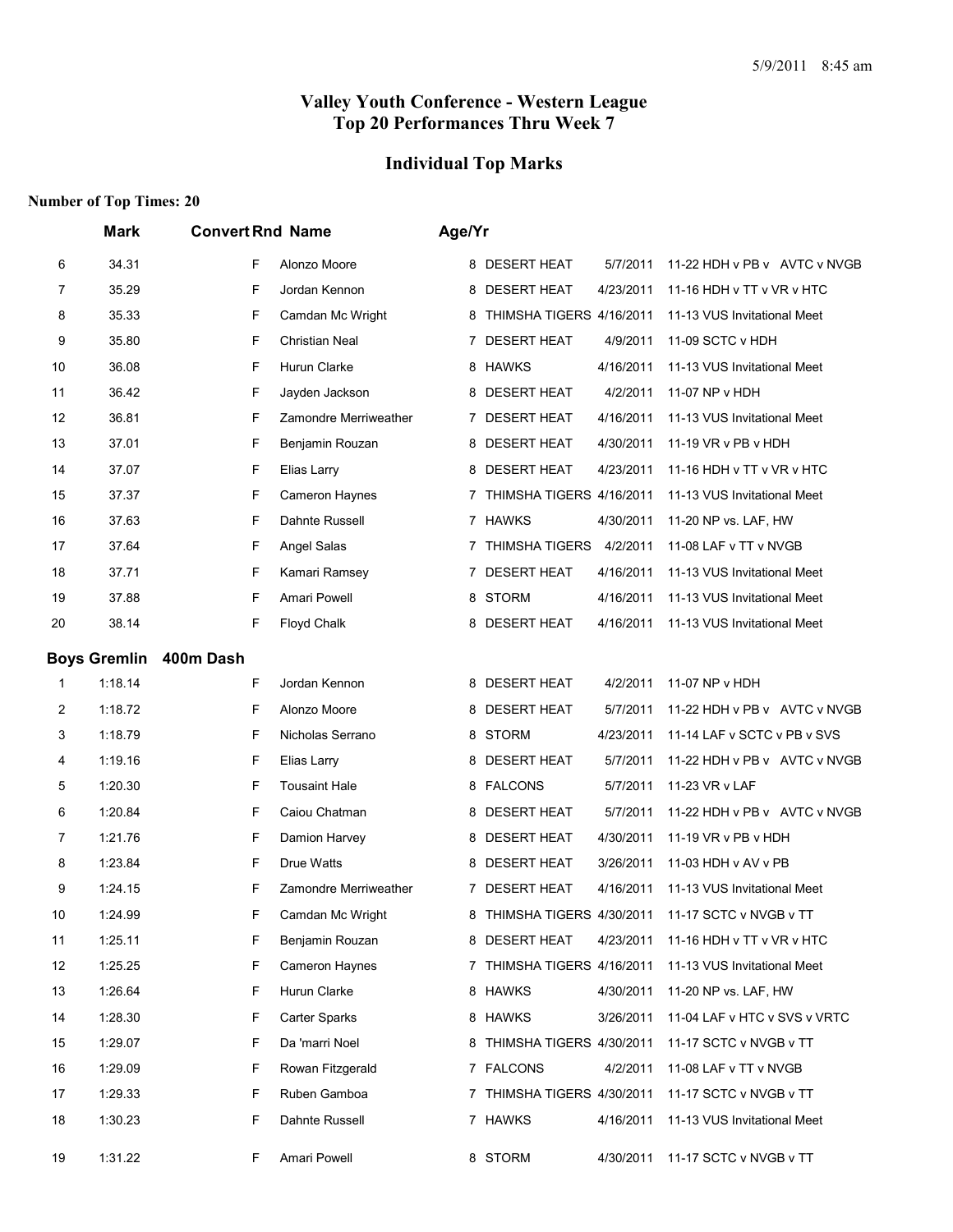#### **Individual Top Marks**

#### **Number of Top Times: 20**

|    | <b>Mark</b>         | <b>Convert Rnd Name</b> |                       | Age/Yr                        |           |                                       |
|----|---------------------|-------------------------|-----------------------|-------------------------------|-----------|---------------------------------------|
| 20 | 1:31.38             | F                       | Michael Turpin        | 7 HAWKS                       | 4/16/2011 | 11-13 VUS Invitational Meet           |
|    | <b>Boys Gremlin</b> | 800m Run                |                       |                               |           |                                       |
| 1  | 3:02.97             | F                       | Nicholas Serrano      | 8 STORM                       | 4/30/2011 | 11-17 SCTC v NVGB v TT                |
| 2  | 3:08.41             | F                       | Caiou Chatman         | <b>DESERT HEAT</b><br>8       | 4/30/2011 | 11-19 VR v PB v HDH                   |
| 3  | 3:12.12             | F                       | Damion Harvey         | <b>DESERT HEAT</b><br>8       | 5/7/2011  | 11-22 HDH v PB v AVTC v NVGB          |
| 4  | 3:15.43             | F                       | Alex Davis            | 8 FALCONS                     | 4/16/2011 | 11-13 VUS Invitational Meet           |
| 5  | 3:17.04             | F                       | Zamondre Merriweather | <b>DESERT HEAT</b><br>7       | 4/30/2011 | 11-19 VR v PB v HDH                   |
| 6  | 3:19.55             | F                       | Zach Turner           | <b>STORM</b><br>8             | 5/7/2011  | 11-21 SCTC v HTC v SVS                |
| 7  | 3:25.46             | F                       | Ruben Gamboa          | THIMSHA TIGERS 4/30/2011<br>7 |           | 11-17 SCTC v NVGB v TT                |
| 8  | 3:25.56             | F                       | Da 'marri Noel        | THIMSHA TIGERS 4/23/2011<br>8 |           | 11-16 HDH v TT v VR v HTC             |
| 9  | 3:25.65             | F                       | Patricio Altamirano   | 7 STORM                       | 4/16/2011 | 11-13 VUS Invitational Meet           |
| 10 | 3:25.71             | F                       | Dada Norwell          | THIMSHA TIGERS 4/30/2011<br>8 |           | 11-17 SCTC v NVGB v TT                |
| 11 | 3:27.50             | F                       | Rowan Fitzgerald      | 7 FALCONS                     | 4/16/2011 | 11-13 VUS Invitational Meet           |
| 12 | 3:28.90             | F                       | lan Haag              | 8 STORM                       | 5/7/2011  | 11-21 SCTC v HTC v SVS                |
| 13 | 3:31.49             | F                       | Cameron Haynes        | <b>THIMSHA TIGERS</b><br>7    | 4/9/2011  | 11-12 LAF v VRTC v TT                 |
| 14 | 3:33.18             | F                       | Alex Jenney           | <b>STORM</b><br>8             | 5/7/2011  | 11-21 SCTC v HTC v SVS                |
| 15 | 3:34.79             | F                       | Michael Turpin        | <b>HAWKS</b><br>7             | 4/16/2011 | 11-13 VUS Invitational Meet           |
| 16 | 3:36.62             | F                       | Carter Sparks         | 8 HAWKS                       | 4/23/2011 | 11-16 HDH v TT v VR v HTC             |
| 17 | 3:40.77             | F                       | <b>Brian Juarez</b>   | 8 HAWKS                       | 5/7/2011  | 11-21 SCTC v HTC v SVS                |
| 18 | 3:47.08             | F                       | Nathan Branda         | <b>STORM</b><br>7             | 4/16/2011 | 11-13 VUS Invitational Meet           |
| 19 | 3:55.69             | F                       | Aidan Urbina          | HAWKS<br>6                    | 4/30/2011 | 11-20 NP vs. LAF, HW                  |
| 20 | 3:59.15             | F                       | Viraj Lakhotia        | 7 STORM                       | 5/7/2011  | 11-21 SCTC v HTC v SVS                |
|    | <b>Boys Gremlin</b> | <b>1500m Run</b>        |                       |                               |           |                                       |
| 1  | 5:52.98             | F                       | Nicholas Serrano      | 8 STORM                       | 5/7/2011  | 11-21 SCTC v HTC v SVS                |
| 2  | 6:21.16             | F                       | Alex Davis            | 8 FALCONS                     |           | 4/23/2011 11-14 LAF v SCTC v PB v SVS |
| 3  | 6:52.52             | F                       | lan Haag              | 8 STORM                       | 4/2/2011  | 11-05 VR v SCTC v HTC                 |
| 4  | 6:54.35             | F                       | Ruben Gamboa          | 7 THIMSHA TIGERS              | 4/2/2011  | 11-08 LAF v TT v NVGB                 |
| 5  | 7:01.31             | F                       | Nathan Branda         | 7 STORM                       | 4/9/2011  | 11-09 SCTC v HDH                      |
| 6  | 7:08.76             | F                       | Aidan Urbina          | 6 HAWKS                       | 5/7/2011  | 11-21 SCTC v HTC v SVS                |
| 7  | 7:35.60             | F                       | Eric Schmidt          | 8 STORM                       | 5/7/2011  | 11-21 SCTC v HTC v SVS                |
| 8  | 7:44.04             | F                       | Ilya Gonzales         | 7 HAWKS                       | 5/7/2011  | 11-21 SCTC v HTC v SVS                |
| 9  | 7:56.10             | F                       | Angel Salas           | 7 THIMSHA TIGERS 4/30/2011    |           | 11-17 SCTC v NVGB v TT                |
| 10 | 8:45.32             | F                       | Josiah Walley         | 7 HAWKS                       | 4/23/2011 | 11-16 HDH v TT v VR v HTC             |
|    |                     |                         |                       |                               |           |                                       |

**Boys Gremlin Long Jump**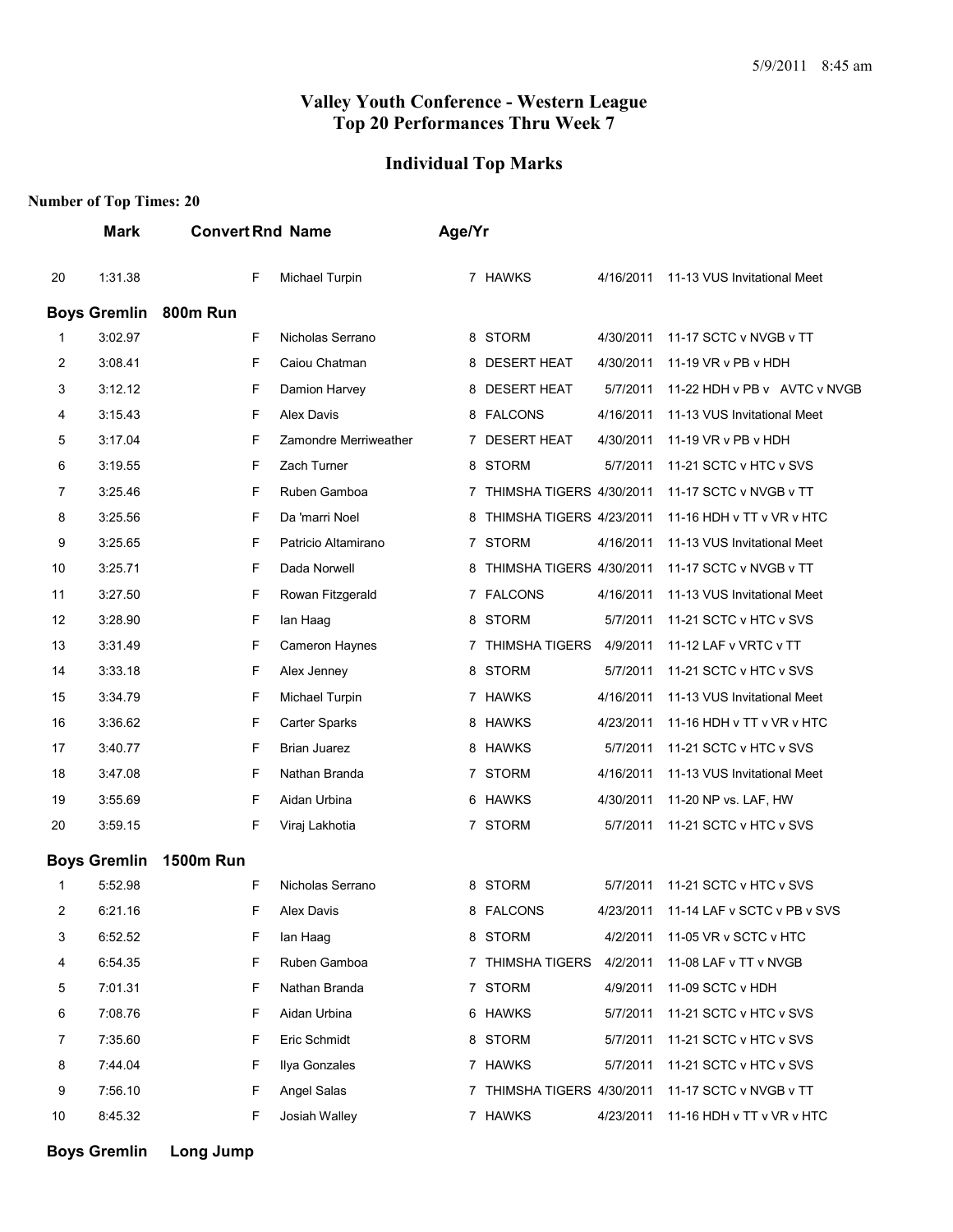## **Individual Top Marks**

|                | <b>Mark</b>                      | <b>Convert Rnd Name</b> |   |                         | Age/Yr |                            |           |                                     |
|----------------|----------------------------------|-------------------------|---|-------------------------|--------|----------------------------|-----------|-------------------------------------|
| 1              | 9-11.50                          |                         | F | Quentin Thompson        |        | 8 STORM                    | 4/2/2011  | 11-05 VR v SCTC v HTC               |
| $\overline{2}$ | 9-06.00                          |                         | F | Davion Means            |        | 8 DESERT HEAT              | 3/26/2011 | 11-03 HDH v AV v PB                 |
| 3              | 9-01.25                          |                         | F | Elias Larry             |        | 8 DESERT HEAT              | 4/2/2011  | 11-07 NP v HDH                      |
| 4              | 9-00.75                          |                         | F | Nkemka Chukwumerije     |        | 8 STORM                    | 4/2/2011  | 11-05 VR v SCTC v HTC               |
| 5              | 8-10.75                          |                         | F | <b>Tousaint Hale</b>    |        | 8 FALCONS                  | 5/7/2011  | 11-23 VR v LAF                      |
| 6              | 8-10.25                          |                         | F | Angel Salas             |        | 7 THIMSHA TIGERS           | 5/7/2011  | 11-24 NP v TT                       |
| 7              | 8-07.25                          |                         | F | Zach Turner             |        | 8 STORM                    | 4/2/2011  | 11-05 VR v SCTC v HTC               |
| 8              | 8-04.25                          |                         | F | <b>Alex Davis</b>       |        | 8 FALCONS                  | 4/9/2011  | 11-12 LAF v VRTC v TT               |
| 9              | 8-04.00                          |                         | F | Lion Turpin             |        | 8 HAWKS                    | 4/23/2011 | 11-16 HDH v TT v VR v HTC           |
| $10*$          | 8-02.25                          |                         | F | Dae Mario Bethke        |        | 7 STORM                    | 5/7/2011  | 11-21 SCTC v HTC v SVS              |
| $10*$          | 8-02.25                          |                         | F | lan Haag                |        | 8 STORM                    | 4/30/2011 | 11-17 SCTC v NVGB v TT              |
| 12             | 8-02.00                          |                         | F | Alex Jenney             |        | 8 STORM                    | 5/7/2011  | 11-21 SCTC v HTC v SVS              |
| 13             | 8-01.00                          |                         | F | Caiou Chatman           |        | 8 DESERT HEAT              | 3/26/2011 | 11-03 HDH v AV v PB                 |
| 14             | 8-00.00                          |                         | F | Dion Carpenter          |        | 8 HAWKS                    | 4/9/2011  | 11-10 NVGB v HTC v SVS              |
| 15             | 7-11.00                          |                         | F | Kamari Ramsey           |        | 7 DESERT HEAT              | 3/26/2011 | 11-03 HDH v AV v PB                 |
| 16             | 7-08.00                          |                         | F | Rowan Fitzgerald        |        | 7 FALCONS                  | 4/2/2011  | 11-08 LAF v TT v NVGB               |
| 17             | 7-03.75                          |                         | F | Ruben Gamboa            |        | 7 THIMSHA TIGERS 4/16/2011 |           | 11-13 VUS Invitational Meet         |
| 18             | 7-03.25                          |                         | F | Camdan Mc Wright        |        | 8 THIMSHA TIGERS           | 5/7/2011  | 11-24 NP v TT                       |
| 19             | 7-02.25                          |                         | F | <b>Winston Clark</b>    |        | 6 FALCONS                  | 4/9/2011  | 11-12 LAF v VRTC v TT               |
| 20             | 7-00.75                          |                         | F | <b>Preston Williams</b> |        | 7 STORM                    | 4/16/2011 | 11-13 VUS Invitational Meet         |
|                | <b>Boys Bantam</b><br>$q - QUAL$ | 100m Dash               |   | 14.77                   |        |                            |           |                                     |
| 1              | 14.49                            | q                       | F | Jaylen Sargent          |        | 10 DESERT HEAT             | 4/2/2011  | 11-07 NP v HDH                      |
| 2              | 14.54                            | q                       | F | Nick Jenney             |        | 10 STORM                   | 4/9/2011  | 11-09 SCTC v HDH                    |
| 3              | 14.68                            | q                       | F | Solomon Strader         |        | 10 STORM                   | 4/9/2011  | 11-09 SCTC v HDH                    |
| 4              | 14.83                            |                         | F | Jalen Gray              |        | 10 DESERT HEAT             |           | 4/23/2011 11-16 HDH v TT v VR v HTC |
| 5              | 15.02                            |                         | F | Dominique Thompson      |        | 10 THIMSHA TIGERS 4/2/2011 |           | 11-08 LAF v TT v NVGB               |
| 6              | 15.12                            |                         | F | Julian Robotham         |        | 10 STORM                   | 4/23/2011 | 11-14 LAF v SCTC v PB v SVS         |
| 7              | 15.22                            |                         | F | Xavier Provens          |        | 9 STORM                    | 5/7/2011  | 11-21 SCTC v HTC v SVS              |
| 8              | 15.32                            |                         | F | Nicholas Wyatt          |        | 9 DESERT HEAT              | 4/9/2011  | 11-09 SCTC v HDH                    |
| 9              | 15.34                            |                         | F | Joshua English          |        | 9 STORM                    | 5/7/2011  | 11-21 SCTC v HTC v SVS              |
| 10             | 15.50                            |                         | F | <b>Tyler Walker</b>     |        | 9 DESERT HEAT              | 4/2/2011  | 11-07 NP v HDH                      |
| 11             | 15.56                            |                         | F | Johnathan Kaelin        |        | 9 THIMSHA TIGERS           | 5/7/2011  | 11-24 NP v TT                       |
| 12             | 15.62                            |                         | F | Isaiah Turner           |        | 10 STORM                   | 4/23/2011 | 11-14 LAF v SCTC v PB v SVS         |
| 13             | 15.69                            |                         | F | Devin Thompson          |        | 10 STORM                   | 5/7/2011  | 11-21 SCTC v HTC v SVS              |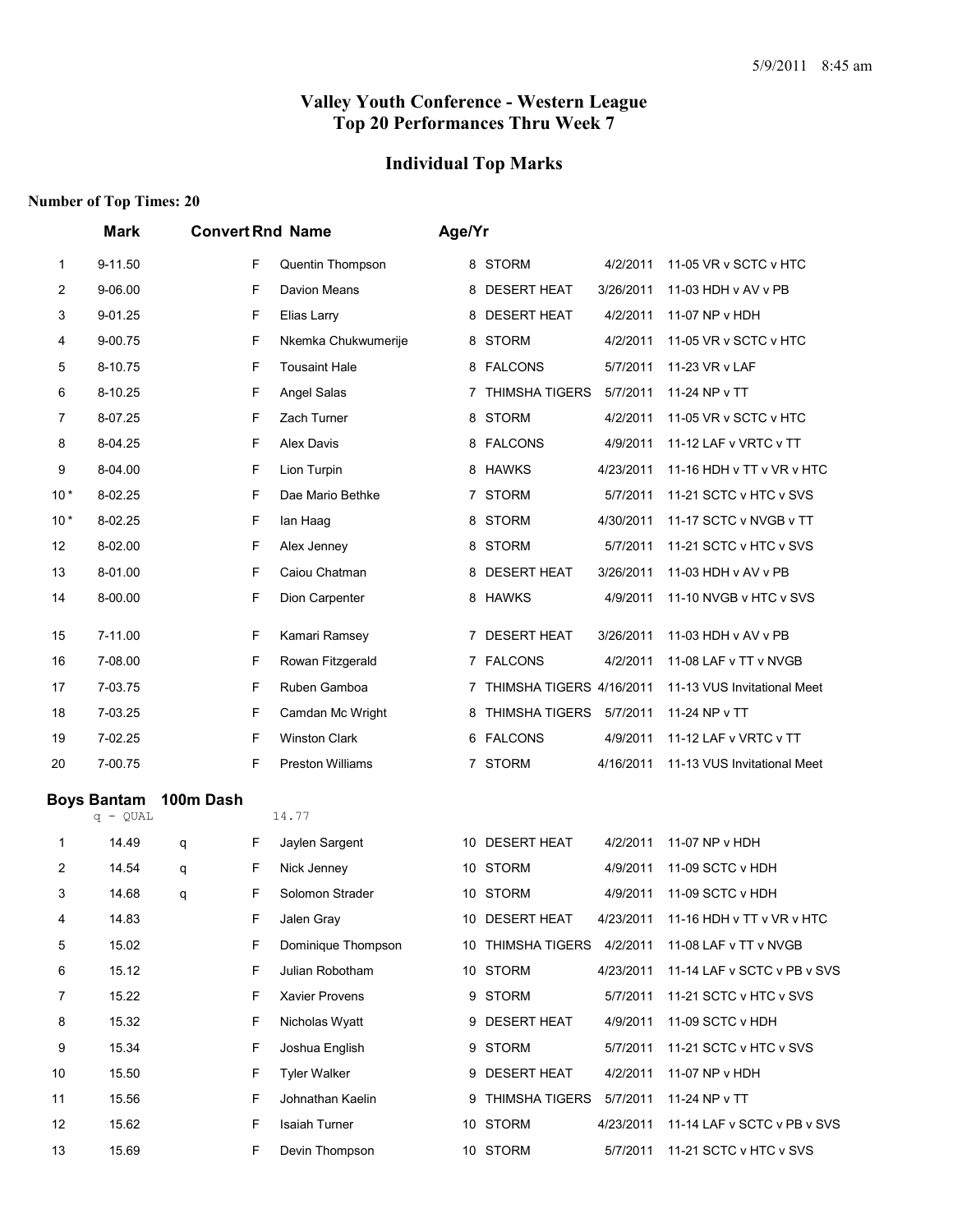# **Individual Top Marks**

|                | <b>Mark</b>                      | <b>Convert Rnd Name</b> |   |                         |    | Age/Yr                     |           |                              |  |  |  |
|----------------|----------------------------------|-------------------------|---|-------------------------|----|----------------------------|-----------|------------------------------|--|--|--|
| 14             | 15.83                            |                         | F | Mason Cotton            |    | 9 HAWKS                    | 5/7/2011  | 11-21 SCTC v HTC v SVS       |  |  |  |
| 15             | 16.04                            |                         | F | Mya Davis               |    | 10 STORM                   | 5/7/2011  | 11-21 SCTC v HTC v SVS       |  |  |  |
| 16             | 16.07                            |                         | F | Jalen Jackson           | 10 | <b>DESERT HEAT</b>         | 4/2/2011  | 11-07 NP v HDH               |  |  |  |
| 17             | 16.10                            |                         | F | <b>Phillip Gonzales</b> | 9  | <b>THIMSHA TIGERS</b>      | 5/7/2011  | 11-24 NP v TT                |  |  |  |
| 18             | 16.12                            |                         | F | Gavin Leising           | 9  | <b>STORM</b>               | 5/7/2011  | 11-21 SCTC v HTC v SVS       |  |  |  |
| 19             | 16.21                            |                         | P | Garo Barsemian          |    | 10 FALCONS                 | 4/16/2011 | 11-13 VUS Invitational Meet  |  |  |  |
| 20             | 16.37                            |                         | P | Ge'Nuwine Moore         | 9  | <b>DESERT HEAT</b>         | 4/16/2011 | 11-13 VUS Invitational Meet  |  |  |  |
|                | <b>Boys Bantam</b>               | 200m Dash               |   |                         |    |                            |           |                              |  |  |  |
|                | $q - QUAL$                       |                         |   | 30.65                   |    |                            |           |                              |  |  |  |
| 1              | 30.05                            | q                       | F | Nick Jenney             |    | 10 STORM                   | 5/7/2011  | 11-21 SCTC v HTC v SVS       |  |  |  |
| $\overline{c}$ | 30.37                            | q                       | F | Jalen Gray              |    | 10 DESERT HEAT             | 4/16/2011 | 11-13 VUS Invitational Meet  |  |  |  |
| 3              | 30.60                            | q                       | F | Dominique Thompson      | 10 | <b>THIMSHA TIGERS</b>      | 5/7/2011  | 11-24 NP v TT                |  |  |  |
| 4              | 30.76                            |                         | F | Jaylen Sargent          | 10 | <b>DESERT HEAT</b>         | 4/16/2011 | 11-13 VUS Invitational Meet  |  |  |  |
| 5              | 31.30                            |                         | F | Solomon Strader         |    | 10 STORM                   | 4/9/2011  | 11-09 SCTC v HDH             |  |  |  |
| 6              | 32.29                            |                         | F | Ge'Nuwine Moore         | 9  | <b>DESERT HEAT</b>         | 3/26/2011 | 11-03 HDH v AV v PB          |  |  |  |
| 7              | 32.31                            |                         | F | Nicholas Wyatt          | 9  | <b>DESERT HEAT</b>         | 4/2/2011  | 11-07 NP v HDH               |  |  |  |
| 8              | 32.36                            |                         | F | <b>Tyler Walker</b>     | 9  | <b>DESERT HEAT</b>         | 4/2/2011  | 11-07 NP v HDH               |  |  |  |
| 9              | 32.45                            |                         | F | Xavier Provens          |    | 9 STORM                    | 4/23/2011 | 11-14 LAF v SCTC v PB v SVS  |  |  |  |
| 10             | 32.64                            |                         | F | Jermaine Beard          | 9  | <b>DESERT HEAT</b>         | 3/26/2011 | 11-03 HDH v AV v PB          |  |  |  |
| 11             | 32.82                            |                         | F | Jalen Jackson           | 10 | <b>DESERT HEAT</b>         | 3/26/2011 | 11-03 HDH v AV v PB          |  |  |  |
| 12             | 33.29                            |                         | F | <b>Isaiah Turner</b>    |    | 10 STORM                   | 3/26/2011 | 11-01 SCTC v NP              |  |  |  |
| 13             | 33.34                            |                         | F | Johnathan Kaelin        | 9  | <b>THIMSHA TIGERS</b>      | 5/7/2011  | 11-24 NP v TT                |  |  |  |
| 14             | 33.59                            |                         | F | Julian Robotham         |    | 10 STORM                   | 4/2/2011  | 11-05 VR v SCTC v HTC        |  |  |  |
| 15             | 33.89                            |                         | F | Mya Davis               |    | 10 STORM                   | 5/7/2011  | 11-21 SCTC v HTC v SVS       |  |  |  |
| 16             | 34.31                            |                         | F | J.d. Sumlin             | 9  | <b>DESERT HEAT</b>         | 4/16/2011 | 11-13 VUS Invitational Meet  |  |  |  |
| 17             | 34.64                            |                         | F | Malachi Windham         |    | 10 DESERT HEAT             | 4/2/2011  | 11-07 NP v HDH               |  |  |  |
| 18             | 34.82                            |                         | F | Joshua English          |    | 9 STORM                    | 4/2/2011  | 11-05 VR v SCTC v HTC        |  |  |  |
| 19             | 34.86                            |                         | F | Mason Cotton            |    | 9 HAWKS                    | 4/2/2011  | 11-05 VR v SCTC v HTC        |  |  |  |
| 20             | 35.09                            |                         | F | Kendrick Ewell          |    | 9 DESERT HEAT              | 4/2/2011  | 11-07 NP v HDH               |  |  |  |
|                | <b>Boys Bantam</b><br>$q - QUAL$ | 400m Dash               |   | 1:12.00                 |    |                            |           |                              |  |  |  |
| 1              | 1:09.09                          | q                       | F | Jalen Gray              |    | 10 DESERT HEAT             | 4/16/2011 | 11-13 VUS Invitational Meet  |  |  |  |
| 2              | 1:10.34                          | q                       | F | Anthony Avila           |    | 10 THIMSHA TIGERS 5/7/2011 |           | 11-24 NP v TT                |  |  |  |
| 3              | 1:11.77                          | q                       | F | Nick Jenney             |    | 10 STORM                   | 4/23/2011 | 11-14 LAF v SCTC v PB v SVS  |  |  |  |
| 4              | 1:12.00                          | q                       | F | Jaylen Sargent          |    | 10 DESERT HEAT             | 5/7/2011  | 11-22 HDH v PB v AVTC v NVGB |  |  |  |
|                |                                  |                         |   |                         |    |                            |           |                              |  |  |  |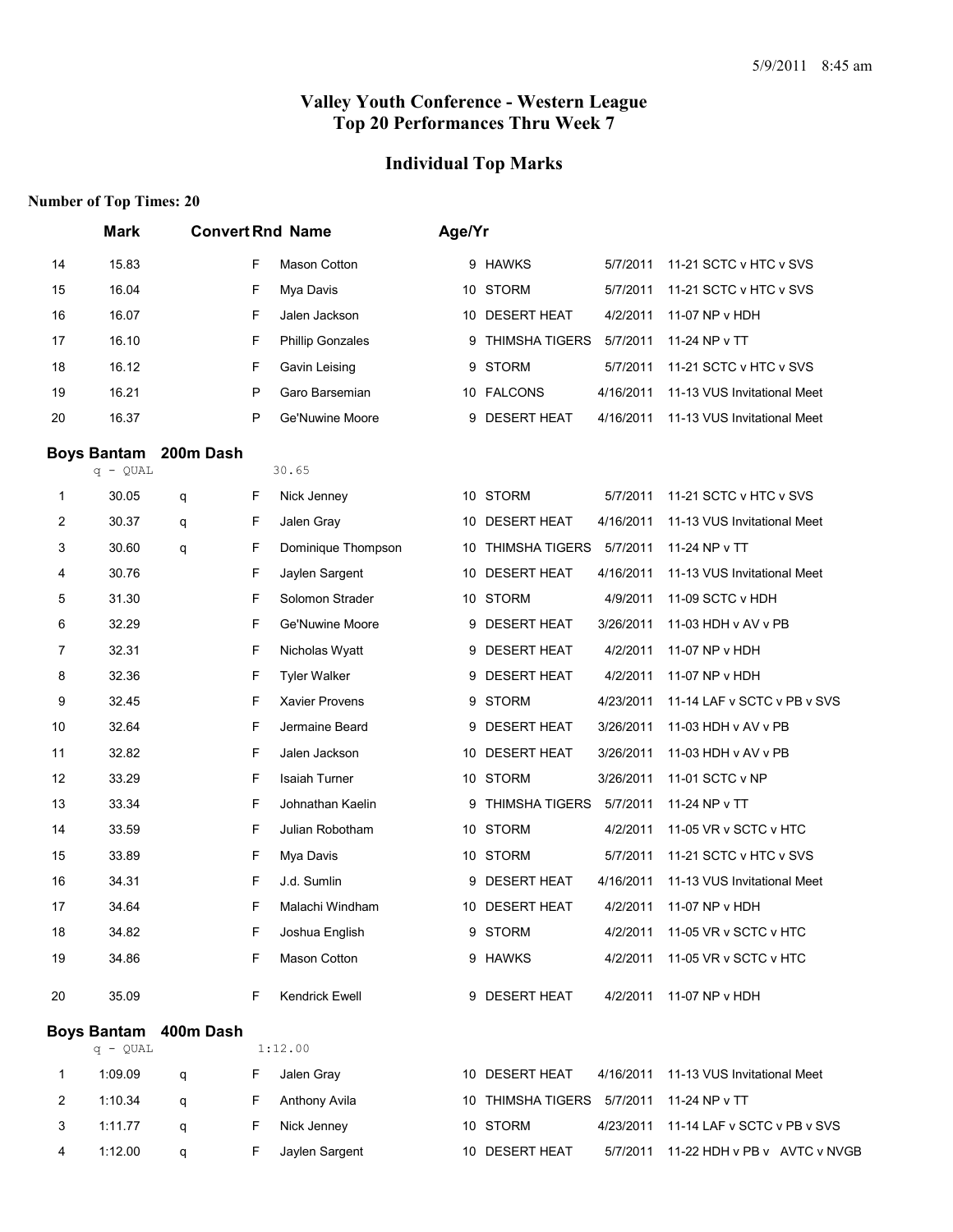## **Individual Top Marks**

|      | <b>Mark</b>        |          |   | <b>Convert Rnd Name</b> | Age/Yr |                             |           |                              |
|------|--------------------|----------|---|-------------------------|--------|-----------------------------|-----------|------------------------------|
| 5    | 1:12.11            |          | F | Dominique Thompson      |        | 10 THIMSHA TIGERS 5/7/2011  |           | 11-24 NP v TT                |
| 6    | 1:12.30            |          | F | <b>Tyler Walker</b>     | 9      | <b>DESERT HEAT</b>          | 4/16/2011 | 11-13 VUS Invitational Meet  |
| 7    | 1:14.79            |          | F | <b>Isaiah Turner</b>    |        | 10 STORM                    | 5/7/2011  | 11-21 SCTC v HTC v SVS       |
| 8    | 1:14.88            |          | F | Solomon Strader         |        | 10 STORM                    | 3/26/2011 | 11-01 SCTC v NP              |
| 9    | 1:15.68            |          | F | Ge'Nuwine Moore         | 9      | <b>DESERT HEAT</b>          | 5/7/2011  | 11-22 HDH v PB v AVTC v NVGB |
| 10   | 1:17.07            |          | F | J.j. Dick               | 10     | <b>FALCONS</b>              | 5/7/2011  | 11-23 VR v LAF               |
| 11   | 1:18.08            |          | F | Nicholas Wyatt          | 9      | <b>DESERT HEAT</b>          | 5/7/2011  | 11-22 HDH v PB v AVTC v NVGB |
| 12   | 1:18.92            |          | F | Jacob Turner-McMullen   |        | 10 FALCONS                  | 5/7/2011  | 11-23 VR v LAF               |
| 13   | 1:19.25            |          | F | <b>Phillip Gonzales</b> | 9      | <b>THIMSHA TIGERS</b>       | 5/7/2011  | 11-24 NP v TT                |
| 14   | 1:19.26            |          | F | <b>Mason Cotton</b>     | 9      | <b>HAWKS</b>                | 3/26/2011 | 11-04 LAF v HTC v SVS v VRTC |
| 15   | 1:20.34            |          | F | Jermaine Beard          |        | 9 DESERT HEAT               | 5/7/2011  | 11-22 HDH v PB v AVTC v NVGB |
| 16   | 1:20.38            |          | F | Garo Barsemian          | 10     | <b>FALCONS</b>              | 4/9/2011  | 11-12 LAF v VRTC v TT        |
| 17   | 1:21.16            |          | F | Aidan Johnson           |        | 10 STORM                    | 5/7/2011  | 11-21 SCTC v HTC v SVS       |
| 18   | 1:21.26            |          | F | Johnathan Kaelin        | 9      | <b>THIMSHA TIGERS</b>       | 4/2/2011  | 11-08 LAF v TT v NVGB        |
| 19   | 1:21.29            |          | F | <b>Cameron Cruz</b>     | 9      | <b>STORM</b>                | 4/2/2011  | 11-05 VR v SCTC v HTC        |
| 20   | 1:21.99            |          | F | Rameon Witt, Jr.        |        | 10 FALCONS                  | 4/2/2011  | 11-08 LAF v TT v NVGB        |
|      | <b>Boys Bantam</b> | 800m Run |   |                         |        |                             |           |                              |
|      | $q - QUAL$         |          |   | 2:52.00                 |        |                             |           |                              |
| 1    | 2:39.46            | q        | F | Kobe Serrano            |        | 10 STORM                    | 4/16/2011 | 11-13 VUS Invitational Meet  |
| 2    | 2:44.03            | q        | F | Anthony Avila           |        | 10 THIMSHA TIGERS 4/16/2011 |           | 11-13 VUS Invitational Meet  |
| 3    | 2:49.46            | q        | F | <b>Tyler Walker</b>     | 9      | <b>DESERT HEAT</b>          | 5/7/2011  | 11-22 HDH v PB v AVTC v NVGB |
| 4    | 2:50.11            | q        | F | Rameon Witt, Jr.        |        | 10 FALCONS                  | 5/7/2011  | 11-23 VR v LAF               |
| 5    | 2:56.41            |          | F | <b>Mason Cotton</b>     | 9      | <b>HAWKS</b>                | 4/16/2011 | 11-13 VUS Invitational Meet  |
| 6    | 2:57.10            |          | F | Jalen Gray              |        | 10 DESERT HEAT              | 4/2/2011  | 11-07 NP v HDH               |
| $7*$ | 2:57.81            |          | F | Joshua English          | 9      | <b>STORM</b>                | 5/7/2011  | 11-21 SCTC v HTC v SVS       |
| $7*$ | 2:57.81            |          | F | Jacob Turner-McMullen   |        | 10 FALCONS                  | 5/7/2011  | 11-23 VR v LAF               |
| 9    | 3:01.80            |          | F | <b>Eric Faeustle</b>    |        | 9 FALCONS                   | 4/23/2011 | 11-14 LAF v SCTC v PB v SVS  |
| 10   | 3:02.78            |          | F | Isaiah Turner           |        | 10 STORM                    | 5/7/2011  | 11-21 SCTC v HTC v SVS       |
| 11   | 3:05.90            |          | F | Jermaine Beard          |        | 9 DESERT HEAT               | 5/7/2011  | 11-22 HDH v PB v AVTC v NVGB |
| 12   | 3:08.76            |          | F | Cameron Cruz            |        | 9 STORM                     | 4/16/2011 | 11-13 VUS Invitational Meet  |
| 13   | 3:09.46            |          | F | Aaron Eubanks           |        | 9 DESERT HEAT               | 4/16/2011 | 11-13 VUS Invitational Meet  |
| 14   | 3:09.91            |          | F | Lance Lott              |        | 10 STORM                    | 5/7/2011  | 11-21 SCTC v HTC v SVS       |
| 15   | 3:10.20            |          | F | Aidan Johnson           |        | 10 STORM                    | 5/7/2011  | 11-21 SCTC v HTC v SVS       |
| 16   | 3:10.26            |          | F | Johnathan Kaelin        |        | 9 THIMSHA TIGERS            | 4/2/2011  | 11-08 LAF v TT v NVGB        |
| 17   | 3:10.34            |          | F | Kendrick Ewell          |        | 9 DESERT HEAT               | 4/2/2011  | 11-07 NP v HDH               |
| 18   | 3:10.67            |          | F | Daniel Rush             |        | 10 STORM                    | 4/16/2011 | 11-13 VUS Invitational Meet  |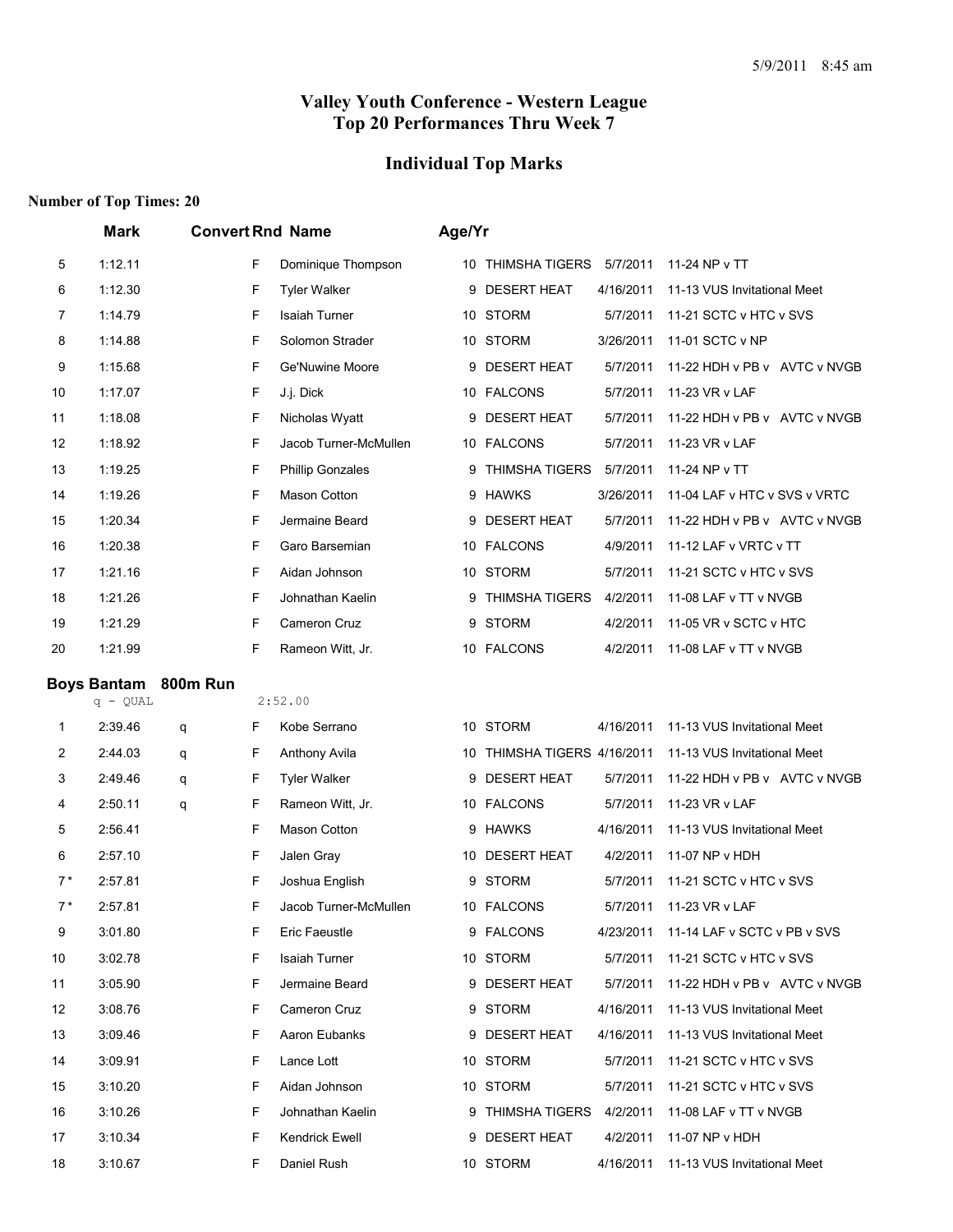## **Individual Top Marks**

|      | <b>Mark</b>        |                  |   | <b>Convert Rnd Name</b> | Age/Yr |                    |           |                              |
|------|--------------------|------------------|---|-------------------------|--------|--------------------|-----------|------------------------------|
| 19   | 3:10.79            |                  | F | Ge'Nuwine Moore         |        | 9 DESERT HEAT      | 4/23/2011 | 11-16 HDH v TT v VR v HTC    |
| 20   | 3:14.01            |                  | F | Nicholas Whitman        |        | 10 STORM           | 5/7/2011  | 11-21 SCTC v HTC v SVS       |
|      | <b>Boys Bantam</b> | <b>1500m Run</b> |   |                         |        |                    |           |                              |
|      | $q - QUAL$         |                  |   | 5:48.00                 |        |                    |           |                              |
| 1    | 5:12.40            | q                | F | Kobe Serrano            |        | 10 STORM           | 4/23/2011 | 11-14 LAF v SCTC v PB v SVS  |
| 2    | 5:44.06            | q                | F | Rameon Witt, Jr.        |        | 10 FALCONS         | 5/7/2011  | 11-23 VR v LAF               |
| 3    | 5:52.16            |                  | F | Joshua English          |        | 9 STORM            | 5/7/2011  | 11-21 SCTC v HTC v SVS       |
| 4    | 5:59.69            |                  | F | Jacob Turner-McMullen   |        | 10 FALCONS         | 4/2/2011  | 11-08 LAF v TT v NVGB        |
| 5    | 6:02.18            |                  | F | Daniel Rush             |        | 10 STORM           | 5/7/2011  | 11-21 SCTC v HTC v SVS       |
| 6    | 6:06.99            |                  | F | Lance Lott              | 10     | <b>STORM</b>       | 5/7/2011  | 11-21 SCTC v HTC v SVS       |
| 7    | 6:12.96            |                  | F | Cameron Carey           |        | 10 FALCONS         | 5/7/2011  | 11-23 VR v LAF               |
| 8    | 6:27.41            |                  | F | Nicholas Whitman        |        | 10 STORM           | 4/23/2011 | 11-14 LAF v SCTC v PB v SVS  |
| 9    | 6:28.75            |                  | F | Ethan Wesley            | 9      | <b>STORM</b>       | 4/23/2011 | 11-14 LAF v SCTC v PB v SVS  |
| 10   | 6:29.84            |                  | F | Robbie Miller           | 9      | <b>STORM</b>       | 4/23/2011 | 11-14 LAF v SCTC v PB v SVS  |
| 11   | 6:34.22            |                  | F | Jermaine Beard          | 9      | <b>DESERT HEAT</b> | 4/23/2011 | 11-16 HDH v TT v VR v HTC    |
| 12   | 6:37.46            |                  | F | Alex Grant              | 10     | <b>STORM</b>       | 4/16/2011 | 11-13 VUS Invitational Meet  |
| 13   | 6:43.29            |                  | F | J.j. Dick               |        | 10 FALCONS         | 4/30/2011 | 11-20 NP vs. LAF, HW         |
| 14   | 6:44.90            |                  | F | Carlos Carchi           | 10     | <b>DESERT HEAT</b> | 5/7/2011  | 11-22 HDH v PB v AVTC v NVGB |
| 15   | 6:45.18            |                  | F | Ryan McLaughlin         |        | 10 FALCONS         | 4/23/2011 | 11-14 LAF v SCTC v PB v SVS  |
| 16   | 7:03.09            |                  | F | <b>Timothy Ng</b>       | 9      | <b>STORM</b>       | 5/7/2011  | 11-21 SCTC v HTC v SVS       |
| 17   | 7:06.93            |                  | F | Andres Ramirez          |        | 10 FALCONS         | 5/7/2011  | 11-23 VR v LAF               |
| 18   | 7:08.42            |                  | F | Ford Roll               | 10     | <b>FALCONS</b>     | 4/2/2011  | 11-08 LAF v TT v NVGB        |
| 19   | 7:12.81            |                  | F | John Fredericks         |        | 10 STORM           | 5/7/2011  | 11-21 SCTC v HTC v SVS       |
| 20   | 8:06.73            |                  | F | Zachary Lino            | 10     | <b>DESERT HEAT</b> | 3/26/2011 | 11-03 HDH v AV v PB          |
|      | <b>Boys Bantam</b> | <b>High Jump</b> |   |                         |        |                    |           |                              |
|      | q - QUAL           |                  |   | $3 - 08.00$             |        |                    |           |                              |
| $1*$ | 4-00.00            | q                | F | Rameon Witt, Jr.        |        | 10 FALCONS         | 5/7/2011  | 11-23 VR v LAF               |
| $1*$ | 4-00.00            | q                | F | Alex Grant              |        | 10 STORM           | 4/23/2011 | 11-14 LAF v SCTC v PB v SVS  |
| $1*$ | 4-00.00            | q                | F | Devin Thompson          |        | 10 STORM           | 5/7/2011  | 11-21 SCTC v HTC v SVS       |
| $4*$ | 3-08.00            | q                | F | Gavin Leising           |        | 9 STORM            | 4/23/2011 | 11-14 LAF v SCTC v PB v SVS  |
| $4*$ | 3-08.00            | q                | F | Julian Robotham         |        | 10 STORM           | 4/30/2011 | 11-17 SCTC v NVGB v TT       |
| 4 *  | 3-08.00            | q                | F | Dylan Nunes             |        | 10 FALCONS         | 4/16/2011 | 11-13 VUS Invitational Meet  |
| 7    | 3-06.00            |                  | F | <b>Brent Ellis</b>      |        | 10 FALCONS         | 4/16/2011 | 11-13 VUS Invitational Meet  |
| $8*$ | 3-04.00            |                  | F | Eric Faeustle           |        | 9 FALCONS          | 4/2/2011  | 11-08 LAF v TT v NVGB        |
| $8*$ | 3-04.00            |                  | F | Nicholas Moore          |        | 10 STORM           | 4/23/2011 | 11-14 LAF v SCTC v PB v SVS  |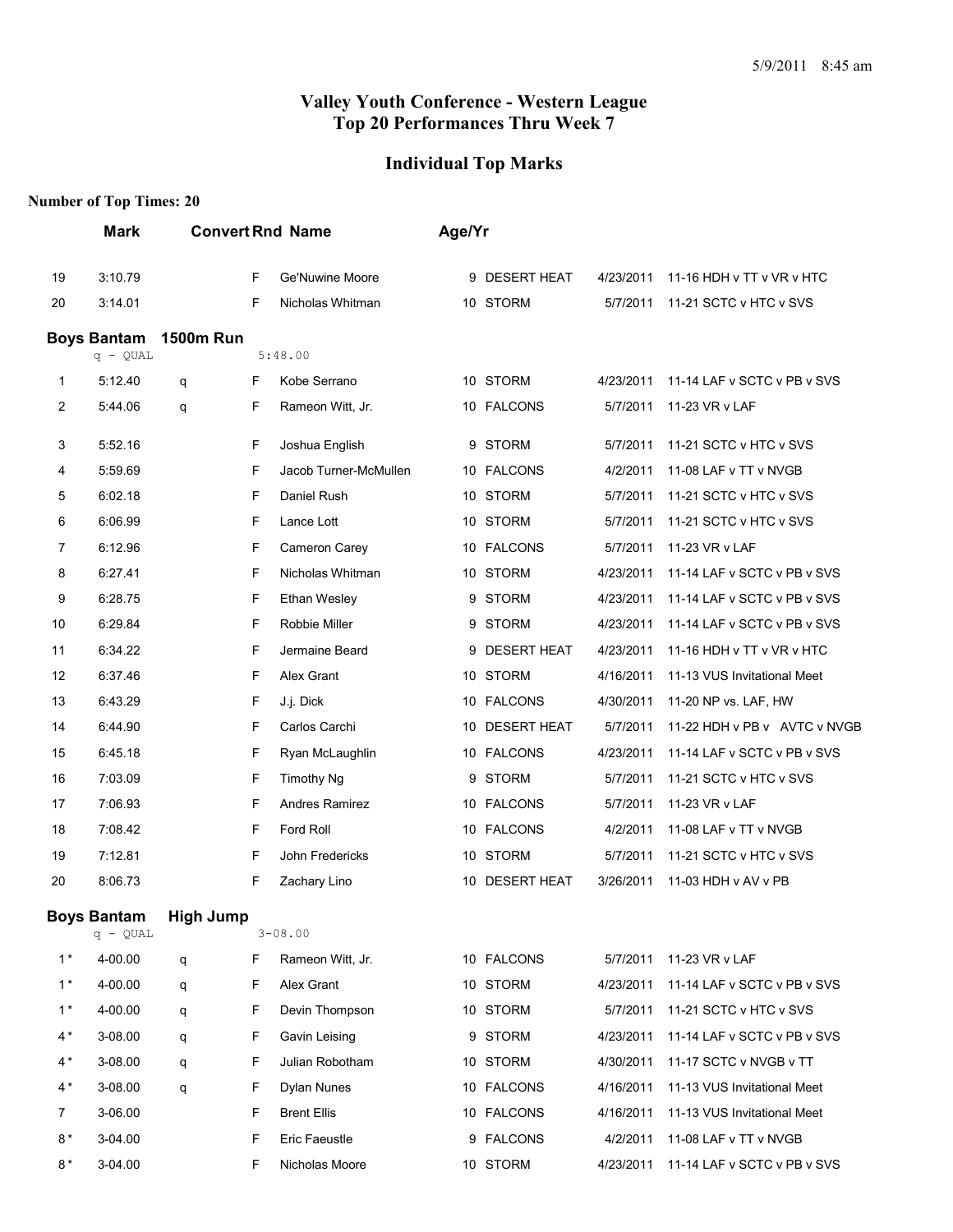## **Individual Top Marks**

|       | <b>Mark</b>                      |                 |       | <b>Convert Rnd Name</b>     | Age/Yr |                          |           |                             |
|-------|----------------------------------|-----------------|-------|-----------------------------|--------|--------------------------|-----------|-----------------------------|
| $8*$  | 3-04.00                          |                 | F     | Lance Lott                  |        | 10 STORM                 | 4/16/2011 | 11-13 VUS Invitational Meet |
| $8*$  | 3-04.00                          |                 | F     | Daniel Rush                 |        | 10 STORM                 | 4/23/2011 | 11-14 LAF v SCTC v PB v SVS |
| $12*$ | 3-02.00                          |                 | F     | Ethan Brooks                |        | 10 STORM                 | 4/9/2011  | 11-09 SCTC v HDH            |
| $12*$ | 3-02.00                          |                 | F     | Sean Mercado                |        | 10 STORM                 | 4/2/2011  | 11-05 VR v SCTC v HTC       |
| $14*$ | 3-00.00                          |                 | F     | <b>Tyler Clyde</b>          |        | 10 STORM                 | 4/2/2011  | 11-05 VR v SCTC v HTC       |
| $14*$ | 3-00.00                          |                 | F     | Andres Ramirez              |        | 10 FALCONS               | 4/2/2011  | 11-08 LAF v TT v NVGB       |
| $14*$ | 3-00.00                          |                 | F     | <b>Ethan Strang</b>         |        | 10 STORM                 | 4/23/2011 | 11-14 LAF v SCTC v PB v SVS |
| $14*$ | 3-00.00                          |                 | F     | Dylan Brooks                |        | 10 STORM                 | 4/23/2011 | 11-14 LAF v SCTC v PB v SVS |
|       | <b>Boys Bantam</b><br>$q - QUAL$ | Long Jump       |       | $11 - 06.00$                |        |                          |           |                             |
| 1     | 12-10.25                         | q               | F     | Devin Thompson              |        | 10 STORM                 | 4/9/2011  | 11-09 SCTC v HDH            |
| 2     | 11-06.00                         | q               | F     | Anthony Avila               | 10     | THIMSHA TIGERS 4/23/2011 |           | 11-16 HDH v TT v VR v HTC   |
| 3     | 11-01.75                         |                 | F     | <b>Xavier Provens</b>       | 9      | <b>STORM</b>             | 5/7/2011  | 11-21 SCTC v HTC v SVS      |
| 4     | 10-11.50                         |                 | F     | <b>Victor-Manuel Puente</b> |        | 9 STORM                  | 4/9/2011  | 11-09 SCTC v HDH            |
| 5     | 10-05.25                         |                 | F     | Johnathan Kaelin            | 9      | THIMSHA TIGERS 4/30/2011 |           | 11-17 SCTC v NVGB v TT      |
| 6     | 10-04.00                         |                 | F     | <b>Mason Cotton</b>         |        | 9 HAWKS                  | 5/7/2011  | 11-21 SCTC v HTC v SVS      |
| 7     | 9-11.75                          |                 | F     | Eytan Gipi                  |        | 10 STORM                 | 5/7/2011  | 11-21 SCTC v HTC v SVS      |
| 8     | 9-09.75                          |                 | F     | Sean Mercado                |        | 10 STORM                 | 5/7/2011  | 11-21 SCTC v HTC v SVS      |
| 9     | 9-05.75                          |                 | F     | Dominique Thompson          |        | 10 THIMSHA TIGERS        | 4/9/2011  | 11-12 LAF v VRTC v TT       |
| 10    | 9-04.25                          |                 | F     | Eric Faeustle               |        | 9 FALCONS                | 4/23/2011 | 11-14 LAF v SCTC v PB v SVS |
| 11    | 9-02.75                          |                 | F     | Daniel Rush                 |        | 10 STORM                 | 3/26/2011 | 11-01 SCTC v NP             |
| 12    | 9-01.50                          |                 | F     | Dylan Brooks                |        | 10 STORM                 | 4/16/2011 | 11-13 VUS Invitational Meet |
| 13    | 9-00.75                          |                 | F     | Alexander Ionescu           |        | 10 FALCONS               | 4/16/2011 | 11-13 VUS Invitational Meet |
| 14    | 8-10.00                          |                 | F     | Ethan Wesley                |        | 9 STORM                  | 4/30/2011 | 11-17 SCTC v NVGB v TT      |
| $15*$ | 8-08.00                          |                 | F     | Cameron Cruz                |        | 9 STORM                  | 4/2/2011  | 11-05 VR v SCTC v HTC       |
| $15*$ | 8-08.00                          |                 | F     | Jalen Jackson               |        | 10 DESERT HEAT           | 4/23/2011 | 11-16 HDH v TT v VR v HTC   |
| 17    | 8-07.50                          |                 | F     | Ethan Brooks                |        | 10 STORM                 | 5/7/2011  | 11-21 SCTC v HTC v SVS      |
| 18    | 8-05.50                          |                 | F     | <b>Phillip Gonzales</b>     |        | 9 THIMSHA TIGERS         | 4/9/2011  | 11-12 LAF v VRTC v TT       |
| 19    | 8-04.25                          |                 | F     | Alex Munoz                  |        | 9 STORM                  | 4/9/2011  | 11-09 SCTC v HDH            |
| $20*$ | 8-01.00                          |                 | F     | Andres Ramirez              |        | 10 FALCONS               | 5/7/2011  | 11-23 VR v LAF              |
| $20*$ | 8-01.00                          |                 | F     | J.j. Dick                   |        | 10 FALCONS               | 4/16/2011 | 11-13 VUS Invitational Meet |
|       | <b>Boys Bantam</b><br>$q - QUAL$ | <b>Shot Put</b> | 6 lb. | 20-00.00 Jan-1 -11          |        |                          |           |                             |
| 1     | 26-04.75                         | q               | F     | Nick Jenney                 |        | 10 STORM                 | 4/16/2011 | 11-13 VUS Invitational Meet |
| 2     | 25-01.25                         | q               | F     | Devin Thompson              |        | 10 STORM                 | 4/16/2011 | 11-13 VUS Invitational Meet |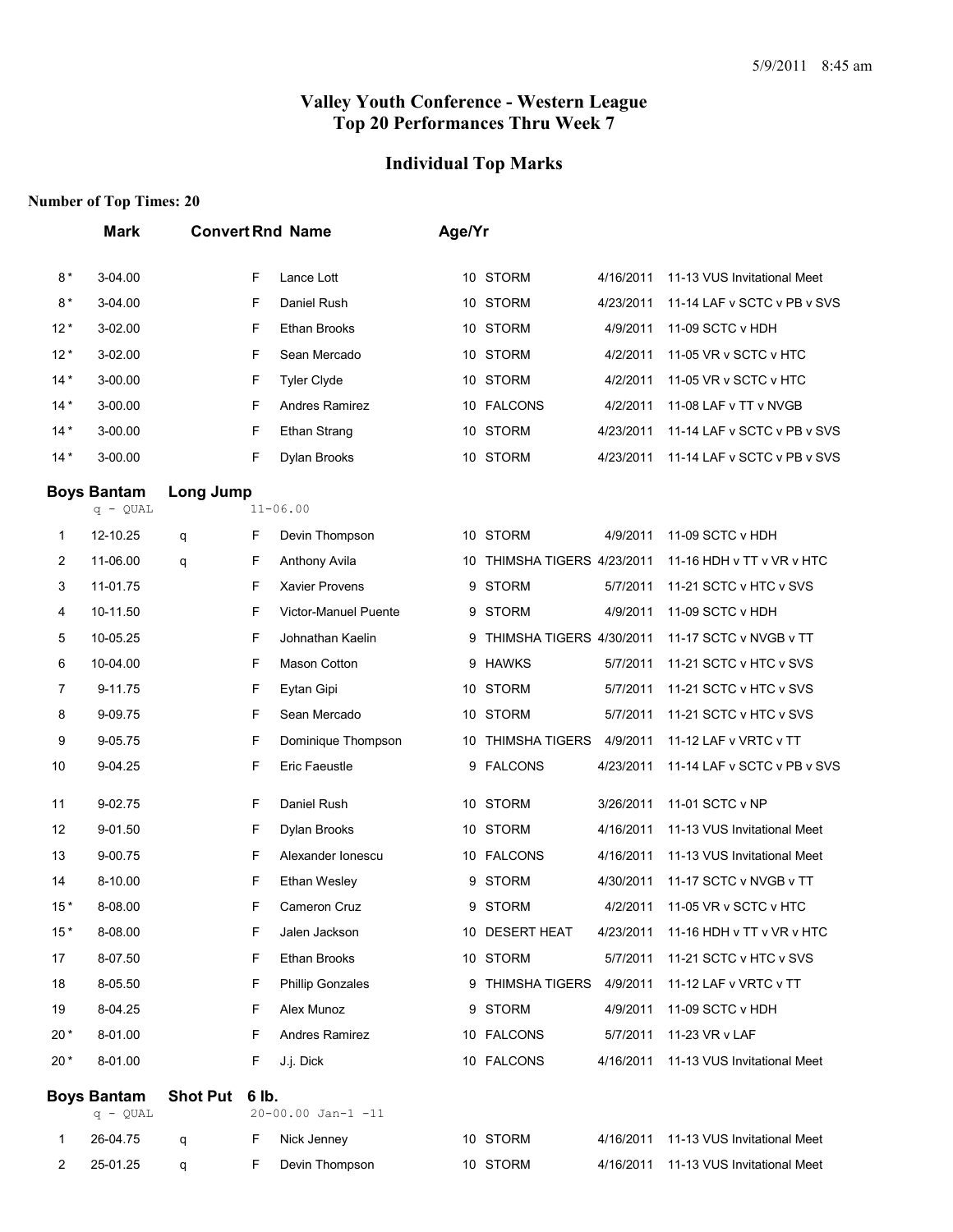## **Individual Top Marks**

|       | <b>Mark</b>        |           |    | <b>Convert Rnd Name</b> | Age/Yr |                             |           |                             |  |  |
|-------|--------------------|-----------|----|-------------------------|--------|-----------------------------|-----------|-----------------------------|--|--|
| 3     | 22-08.75           | q         | F  | Mya Davis               |        | 10 STORM                    | 4/16/2011 | 11-13 VUS Invitational Meet |  |  |
| 4     | 22-08.50           | q         | F  | Gavin Leising           | 9      | STORM                       | 4/30/2011 | 11-17 SCTC v NVGB v TT      |  |  |
| 5     | 21-10.00           | q         | F  | Nicholas Moore          |        | 10 STORM                    | 5/7/2011  | 11-21 SCTC v HTC v SVS      |  |  |
| 6     | 19-09.00           |           | F  | Eric Jones              | 10     | <b>DESERT HEAT</b>          | 4/9/2011  | 11-09 SCTC v HDH            |  |  |
| 7     | 19-04.00           |           | F  | Sean Mercado            |        | 10 STORM                    | 3/26/2011 | 11-01 SCTC v NP             |  |  |
| 8     | 18-11.00           |           | F  | Jonathan Fangon         |        | 9 FALCONS                   | 4/30/2011 | 11-20 NP vs. LAF, HW        |  |  |
| 9     | 18-05.25           |           | F  | Dylan Brooks            |        | 10 STORM                    | 4/9/2011  | 11-09 SCTC v HDH            |  |  |
| 10    | 18-04.00           |           | F  | Jason O'Sullivan        |        | 10 STORM                    | 4/30/2011 | 11-17 SCTC v NVGB v TT      |  |  |
| 11    | 17-11.00           |           | F  | Ethan Brooks            |        | 10 STORM                    | 4/9/2011  | 11-09 SCTC v HDH            |  |  |
| 12    | 17-10.00           |           | F  | Tyler Clyde             |        | 10 STORM                    | 5/7/2011  | 11-21 SCTC v HTC v SVS      |  |  |
| 13    | 17-05.25           |           | F  | Ford Roll               |        | 10 FALCONS                  | 4/16/2011 | 11-13 VUS Invitational Meet |  |  |
| 14    | 16-11.75           |           | F  | Ralph Cole              |        | 9 FALCONS                   | 4/2/2011  | 11-08 LAF v TT v NVGB       |  |  |
| 15    | 16-06.00           |           | F  | Alex Munoz              |        | 9 STORM                     | 4/9/2011  | 11-09 SCTC v HDH            |  |  |
| 16    | 16-02.00           |           | F  | Lance Lott              |        | 10 STORM                    | 5/7/2011  | 11-21 SCTC v HTC v SVS      |  |  |
| 17    | 15-11.25           |           | F  | Cameron Carey           |        | 10 FALCONS                  | 4/2/2011  | 11-08 LAF v TT v NVGB       |  |  |
| 18    | 15-01.00           |           | F  | <b>Bradley Stroben</b>  |        | 10 FALCONS                  | 5/7/2011  | 11-23 VR v LAF              |  |  |
| 19    | 14-11.50           |           | F  | <b>Ethan Strang</b>     |        | 10 STORM                    | 4/23/2011 | 11-14 LAF v SCTC v PB v SVS |  |  |
| 20    | 14-08.25           |           | F  | Daniel Rush             |        | 10 STORM                    | 4/23/2011 | 11-14 LAF v SCTC v PB v SVS |  |  |
|       | <b>Boys Midget</b> | 100m Dash |    |                         |        |                             |           |                             |  |  |
|       | $q - QUAL$         |           |    | 13.60                   |        |                             |           |                             |  |  |
| 1     | 13.01              | q         | F  | Joshua Pikes            |        | 12 DESERT HEAT              | 4/16/2011 | 11-13 VUS Invitational Meet |  |  |
| 2     | 13.42              | q         | P  | Russell Dace            |        | 11 DESERT HEAT              | 4/16/2011 | 11-13 VUS Invitational Meet |  |  |
| 3     | 13.52              | q         | F  | Jason Byrd              |        | 12 HAWKS                    | 5/7/2011  | 11-21 SCTC v HTC v SVS      |  |  |
| 4     | 13.55              | q         | P  | Jamaal Bell             | 11     | <b>DESERT HEAT</b>          | 4/16/2011 | 11-13 VUS Invitational Meet |  |  |
| 5     | 13.73              |           | F  | <b>Branden Smith</b>    |        | 12 DESERT HEAT              | 4/2/2011  | 11-07 NP v HDH              |  |  |
| $6*$  | 13.75              |           | F  | Eliiah Blades           |        | 12 HAWKS                    | 4/30/2011 | 11-20 NP vs. LAF, HW        |  |  |
| $6*$  | 13.75              |           | F. | Sam Pica                |        | 12 STORM                    |           | 4/9/2011 11-09 SCTC v HDH   |  |  |
| 8     | 14.04              |           | F  | Dariontae Jones         |        | 12 DESERT HEAT              | 4/9/2011  | 11-09 SCTC v HDH            |  |  |
| 9     | 14.13              |           | F. | Elijah Ward             |        | 11 DESERT HEAT              | 4/9/2011  | 11-09 SCTC v HDH            |  |  |
| 10    | 14.22              |           | P  | Duane Martin            |        | 12 THIMSHA TIGERS 4/16/2011 |           | 11-13 VUS Invitational Meet |  |  |
| 11    | 14.23              |           | F  | Jalen Williams          |        | 11 DESERT HEAT              | 4/9/2011  | 11-09 SCTC v HDH            |  |  |
| 12    | 14.24              |           | F  | Joseph Forest           |        | 11 DESERT HEAT              | 4/9/2011  | 11-09 SCTC v HDH            |  |  |
| $13*$ | 14.27              |           | F  | Da'Zhon Sanders         |        | 11 DESERT HEAT              | 4/2/2011  | 11-07 NP v HDH              |  |  |
| $13*$ | 14.27              |           | F  | Jalen Perdue            |        | 11 DESERT HEAT              | 4/2/2011  | 11-07 NP v HDH              |  |  |
| 15    | 14.28              |           | F. | Jaylen O'Neal           |        | 12 DESERT HEAT              | 4/23/2011 | 11-16 HDH v TT v VR v HTC   |  |  |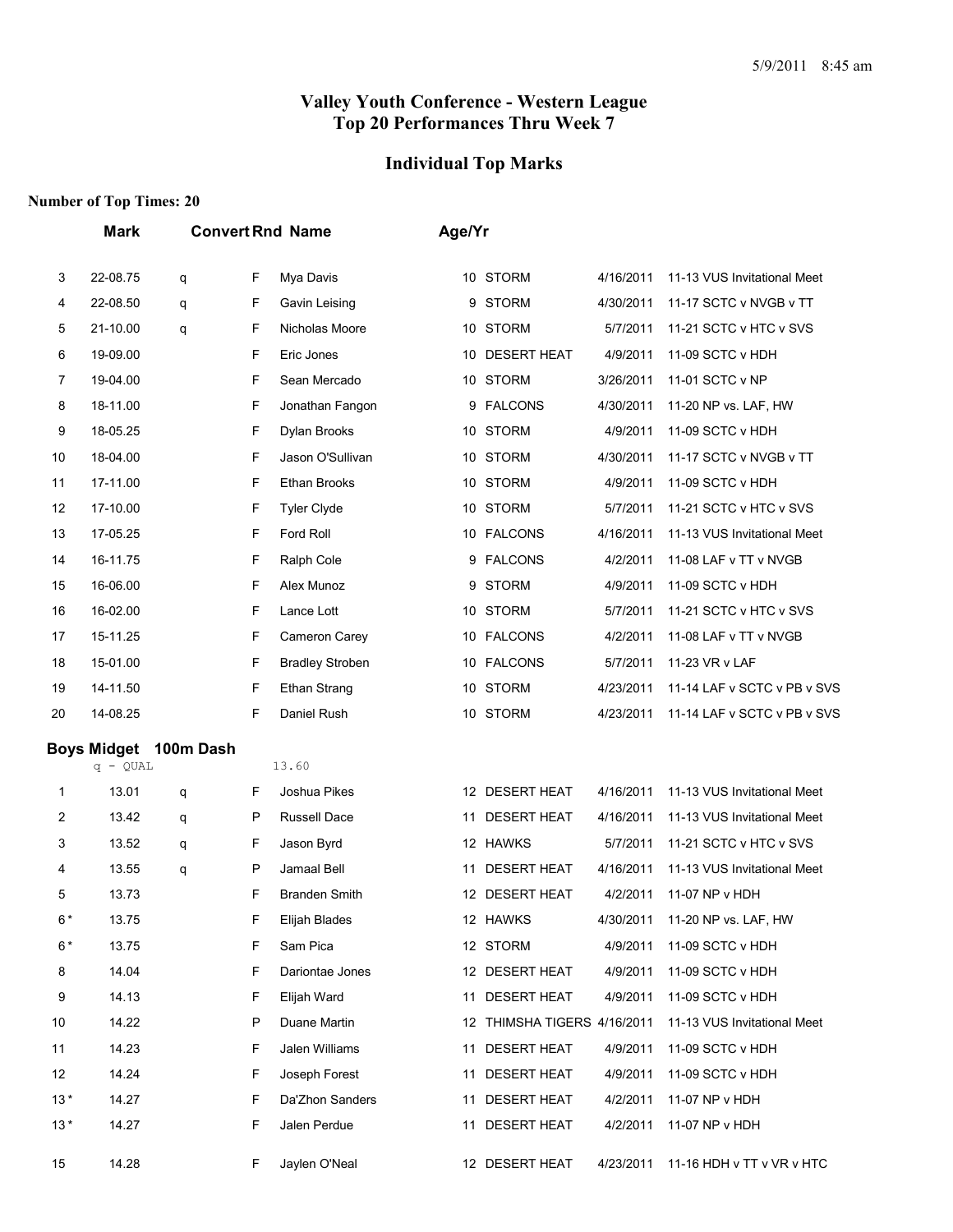#### **Individual Top Marks**

|        | <b>Mark</b>         |                       |        | <b>Convert Rnd Name</b>           | Age/Yr |                             |           |                                                  |
|--------|---------------------|-----------------------|--------|-----------------------------------|--------|-----------------------------|-----------|--------------------------------------------------|
| 16     | 14.29               |                       | F      | Zackary Nelson                    |        | 12 DESERT HEAT              | 4/2/2011  | 11-07 NP v HDH                                   |
| 17     | 14.31               |                       | F      | <b>Benjamin Harris</b>            |        | 11 HAWKS                    | 5/7/2011  | 11-21 SCTC v HTC v SVS                           |
| 18     | 14.40               |                       | F      | Jack Meeker                       |        | 12 FALCONS                  | 4/2/2011  | 11-08 LAF v TT v NVGB                            |
| 19     | 14.41               |                       | P      | Laron White                       |        | 11 DESERT HEAT              | 4/16/2011 | 11-13 VUS Invitational Meet                      |
| 20     | 14.57               |                       | P      | Faris Babineaux                   |        | 12 DESERT HEAT              | 4/16/2011 | 11-13 VUS Invitational Meet                      |
|        |                     | Boys Midget 200m Dash |        |                                   |        |                             |           |                                                  |
|        | $q - QUAL$<br>27.61 |                       |        | 28.70                             |        | 12 DESERT HEAT              |           | 11-09 SCTC v HDH                                 |
| 1      | 27.94               | q                     | F<br>F | Joshua Pikes                      |        | 11 THIMSHA TIGERS 3/26/2011 | 4/9/2011  | 11-02 NVGB v TT                                  |
| 2<br>3 | 28.18               | q                     | F      | Vincent Lightner<br>Elijah Blades |        | 12 HAWKS                    | 4/16/2011 | 11-13 VUS Invitational Meet                      |
| 4      | 28.29               | q<br>q                | F      | <b>Russell Dace</b>               | 11     | <b>DESERT HEAT</b>          | 4/16/2011 | 11-13 VUS Invitational Meet                      |
| 5      | 28.33               | q                     | F      | Jason Byrd                        |        | 12 HAWKS                    | 4/30/2011 | 11-20 NP vs. LAF, HW                             |
| 6      | 28.37               | q                     | F      | <b>Trevor Gill</b>                | 11     | <b>THIMSHA TIGERS</b>       | 5/7/2011  | 11-24 NP v TT                                    |
| 7      | 28.40               | q                     | F      | Elijah Ward                       |        | 11 DESERT HEAT              | 4/2/2011  | 11-07 NP v HDH                                   |
| 8      | 28.41               | q                     | F      | Jalen Perdue                      | 11     | <b>DESERT HEAT</b>          | 4/2/2011  | 11-07 NP v HDH                                   |
| 9      | 28.54               | q                     | F      | <b>Branden Smith</b>              |        | 12 DESERT HEAT              | 4/9/2011  | 11-09 SCTC v HDH                                 |
| 10     | 28.73               |                       | F      | <b>Trenton Gill</b>               | 11     | <b>THIMSHA TIGERS</b>       | 5/7/2011  | 11-24 NP v TT                                    |
| 11     | 29.03               |                       | F      | Jamaal Bell                       |        | 11 DESERT HEAT              | 4/2/2011  | 11-07 NP v HDH                                   |
| 12     | 29.09               |                       | F      | Jalen Williams                    | 11     | <b>DESERT HEAT</b>          | 4/2/2011  | 11-07 NP v HDH                                   |
| 13     | 29.37               |                       | F      | Justin Wafer                      |        | 12 DESERT HEAT              | 4/16/2011 | 11-13 VUS Invitational Meet                      |
| 14     | 29.51               |                       | F      | Jaylen O'Neal                     |        | 12 DESERT HEAT              | 4/30/2011 | 11-19 VR v PB v HDH                              |
| 15     | 29.58               |                       | F      | Da'Zhon Sanders                   |        | 11 DESERT HEAT              | 4/30/2011 | 11-19 VR v PB v HDH                              |
| 16     | 29.59               |                       | F      | Jordan Blackman                   |        | 12 THIMSHA TIGERS 3/26/2011 |           | 11-02 NVGB v TT                                  |
| 17     | 29.93               |                       | F      | Dariontae Jones                   |        | 12 DESERT HEAT              | 4/9/2011  | 11-09 SCTC v HDH                                 |
| 18     | 30.09               |                       | F      | Laron White                       | 11     | <b>DESERT HEAT</b>          | 4/9/2011  | 11-09 SCTC v HDH                                 |
| 19     | 30.10               |                       | F      | Noah Turner                       |        | 12 STORM                    |           |                                                  |
| $20*$  | 30.11               |                       | F      | Joseph Forest                     |        | 11 DESERT HEAT              |           | 5/7/2011 11-22 HDH v PB v AVTC v NVGB            |
| $20*$  | 30.11               |                       | F      | Duane Martin                      |        |                             |           | 12 THIMSHA TIGERS 4/2/2011 11-08 LAF v TT v NVGB |
|        | $q - QUAL$          | Boys Midget 400m Dash |        | 1:04.75                           |        |                             |           |                                                  |
| 1      | 1:02.53             | q                     | F      | Elijah Blades                     |        | 12 HAWKS                    | 4/23/2011 | 11-16 HDH v TT v VR v HTC                        |
| 2      | 1:02.60             | q                     | F      | Joshua Pikes                      |        | 12 DESERT HEAT              | 4/23/2011 | 11-16 HDH v TT v VR v HTC                        |
|        |                     |                       |        |                                   |        |                             |           |                                                  |

| 1:03.82 a   |  | F Joseph Forest | 11 DESERT HEAT                           | 5/7/2011 11-22 HDH v PB v AVTC v NVGB |  |
|-------------|--|-----------------|------------------------------------------|---------------------------------------|--|
| 4 1:04.13 a |  | F Justin Wafer  | 12 DESERT HEAT                           | 5/7/2011 11-22 HDH v PB v AVTC v NVGB |  |
| 5 1:04.50 a |  | Trenton Gill    | 11 THIMSHA TIGERS 5/7/2011 11-24 NP v TT |                                       |  |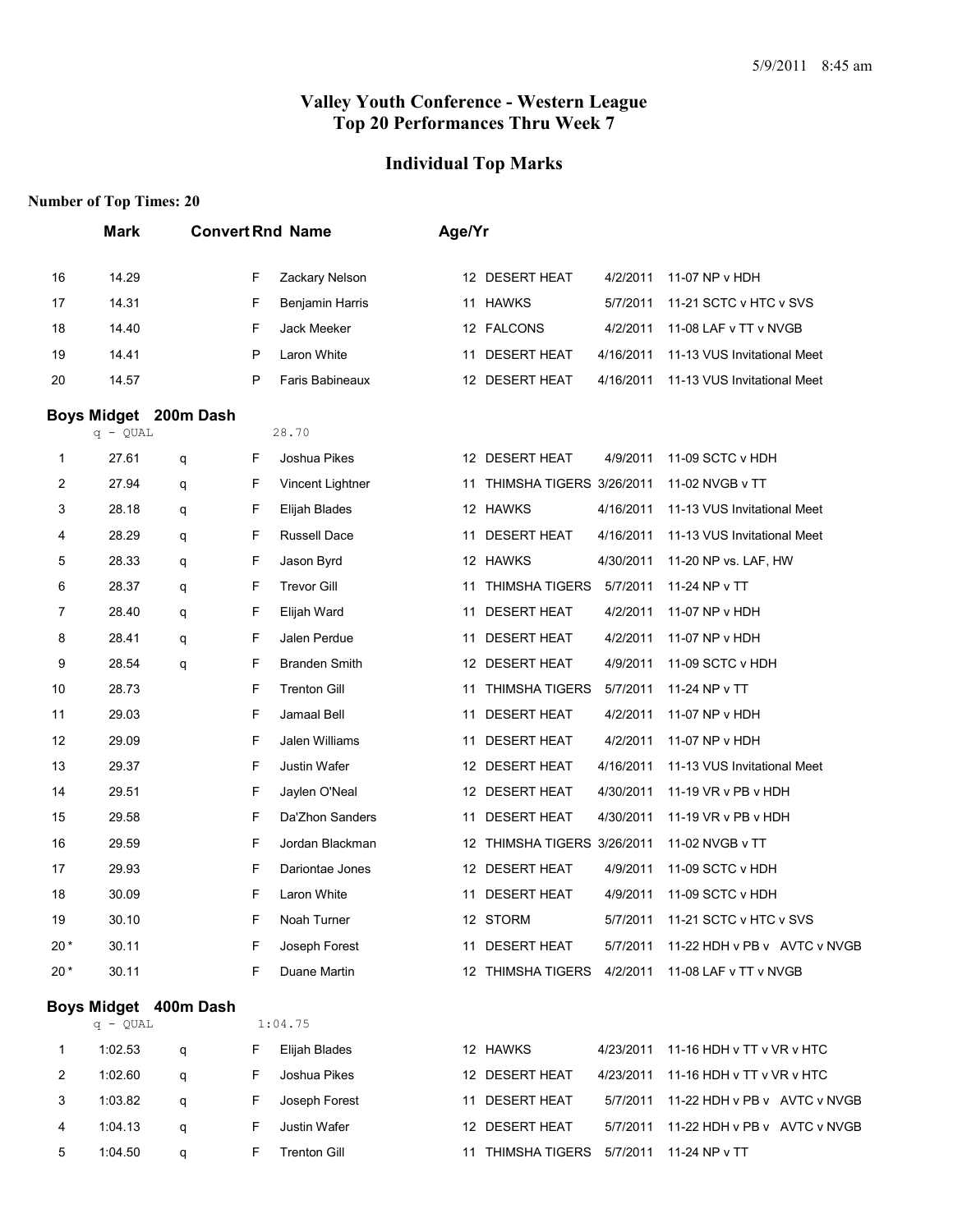## **Individual Top Marks**

|                | Mark                               |   | <b>Convert Rnd Name</b> |                      | Age/Yr |                          |           |                              |
|----------------|------------------------------------|---|-------------------------|----------------------|--------|--------------------------|-----------|------------------------------|
| 6              | 1:04.69                            | q | F                       | <b>Trevor Gill</b>   | 11     | THIMSHA TIGERS 5/7/2011  |           | 11-24 NP v TT                |
| 7              | 1:05.69                            |   | F                       | Jack Meeker          |        | 12 FALCONS               | 4/16/2011 | 11-13 VUS Invitational Meet  |
| 8              | 1:06.41                            |   | F                       | Sam Pica             |        | 12 STORM                 | 4/23/2011 | 11-14 LAF v SCTC v PB v SVS  |
| 9              | 1:06.62                            |   | F                       | Russell Dace         |        | 11 DESERT HEAT           | 4/30/2011 | 11-19 VR v PB v HDH          |
| 10             | 1:06.84                            |   | F                       | Jeremiah Brown       |        | 12 DESERT HEAT           | 4/16/2011 | 11-13 VUS Invitational Meet  |
| 11             | 1:07.12                            |   | F                       | Da'Zhon Sanders      | 11     | <b>DESERT HEAT</b>       | 4/16/2011 | 11-13 VUS Invitational Meet  |
| 12             | 1:07.16                            |   | F                       | Jalen Williams       | 11     | <b>DESERT HEAT</b>       | 4/23/2011 | 11-16 HDH v TT v VR v HTC    |
| 13             | 1:07.73                            |   | F                       | Faris Babineaux      |        | 12 DESERT HEAT           | 5/7/2011  | 11-22 HDH v PB v AVTC v NVGB |
| $14*$          | 1:07.92                            |   | F                       | Benjamin Harris      |        | 11 HAWKS                 | 5/7/2011  | 11-21 SCTC v HTC v SVS       |
| $14*$          | 1:07.92                            |   | F                       | Kevin Wilkinson      |        | 12 STORM                 | 5/7/2011  | 11-21 SCTC v HTC v SVS       |
| 16             | 1:08.12                            |   | F                       | Dariontae Jones      |        | 12 DESERT HEAT           | 4/9/2011  | 11-09 SCTC v HDH             |
| 17             | 1:08.21                            |   | F                       | Ryan Cabello         |        | 11 FALCONS               | 5/7/2011  | 11-23 VR v LAF               |
| 18             | 1:08.45                            |   | F                       | Jaylen O'Neal        |        | 12 DESERT HEAT           | 4/9/2011  | 11-09 SCTC v HDH             |
| 19             | 1:08.75                            |   | F                       | Vincent Lightner     | 11     | <b>THIMSHA TIGERS</b>    | 4/2/2011  | 11-08 LAF v TT v NVGB        |
| 20             | 1:09.96                            |   | F                       | <b>Branden Smith</b> |        | 12 DESERT HEAT           | 4/23/2011 | 11-16 HDH v TT v VR v HTC    |
|                |                                    |   |                         |                      |        |                          |           |                              |
|                | Boys Midget 800m Run<br>$q - QUAL$ |   |                         | 2:38.40              |        |                          |           |                              |
| 1              | 2:32.58                            | q | F                       | Colin Fitzgerald     |        | 12 FALCONS               | 4/16/2011 | 11-13 VUS Invitational Meet  |
| 2              | 2:33.99                            | q | F                       | Joseph Forest        | 11     | <b>DESERT HEAT</b>       | 4/23/2011 | 11-16 HDH v TT v VR v HTC    |
| 3              | 2:36.05                            | q | F                       | <b>Justin Wafer</b>  |        | 12 DESERT HEAT           | 4/23/2011 | 11-16 HDH v TT v VR v HTC    |
| 4              | 2:36.16                            | q | F                       | Ryan Cabello         |        | 11 FALCONS               | 4/16/2011 | 11-13 VUS Invitational Meet  |
| 5              | 2:42.17                            |   | F                       | Matthew Clingerman   |        | 11 FALCONS               | 4/16/2011 | 11-13 VUS Invitational Meet  |
| 6              | 2:42.41                            |   | F                       | Jack Meeker          |        | 12 FALCONS               | 5/7/2011  | 11-23 VR v LAF               |
| $\overline{7}$ | 2:43.87                            |   | F                       | Duane Martin         |        | 12 THIMSHA TIGERS        | 4/2/2011  | 11-08 LAF v TT v NVGB        |
| 8              | 2:44.11                            |   | F                       | Elijah Blades        |        | 12 HAWKS                 | 5/7/2011  | 11-21 SCTC v HTC v SVS       |
| 9              | 2:44.53                            |   | F                       | Da'Zhon Sanders      |        | 11 DESERT HEAT           | 4/23/2011 | 11-16 HDH v TT v VR v HTC    |
| 10             | 2:45.43                            |   | F                       | Jeremiah Walton      |        | 11 STORM                 | 5/7/2011  | 11-21 SCTC v HTC v SVS       |
| 11             | 2:45.51                            |   | F                       | Vincent Lightner     | 11     | THIMSHA TIGERS 4/23/2011 |           | 11-16 HDH v TT v VR v HTC    |
| 12             | 2:45.56                            |   | F                       | Zackary Nelson       |        | 12 DESERT HEAT           | 4/23/2011 | 11-16 HDH v TT v VR v HTC    |
| 13             | 2:45.97                            |   | F                       | Joshua Pikes         |        | 12 DESERT HEAT           | 5/7/2011  | 11-22 HDH v PB v AVTC v NVGB |
| $14*$          | 2:47.03                            |   | F                       | Elijah Ward          |        | 11 DESERT HEAT           | 4/23/2011 | 11-16 HDH v TT v VR v HTC    |
| $14*$          | 2:47.03                            |   | F                       | Jeremiah Brown       |        | 12 DESERT HEAT           | 4/23/2011 | 11-16 HDH v TT v VR v HTC    |
| 16             | 2:48.53                            |   | F                       | Alexander Hirsch     |        | 12 HAWKS                 | 3/26/2011 | 11-04 LAF v HTC v SVS v VRTC |
| 17             | 2:50.53                            |   | F                       | Jason Byrd           |        | 12 HAWKS                 | 5/7/2011  | 11-21 SCTC v HTC v SVS       |
| 18             | 2:52.36                            |   | F                       | Jonathan Khechoom    |        | 12 FALCONS               | 5/7/2011  | 11-23 VR v LAF               |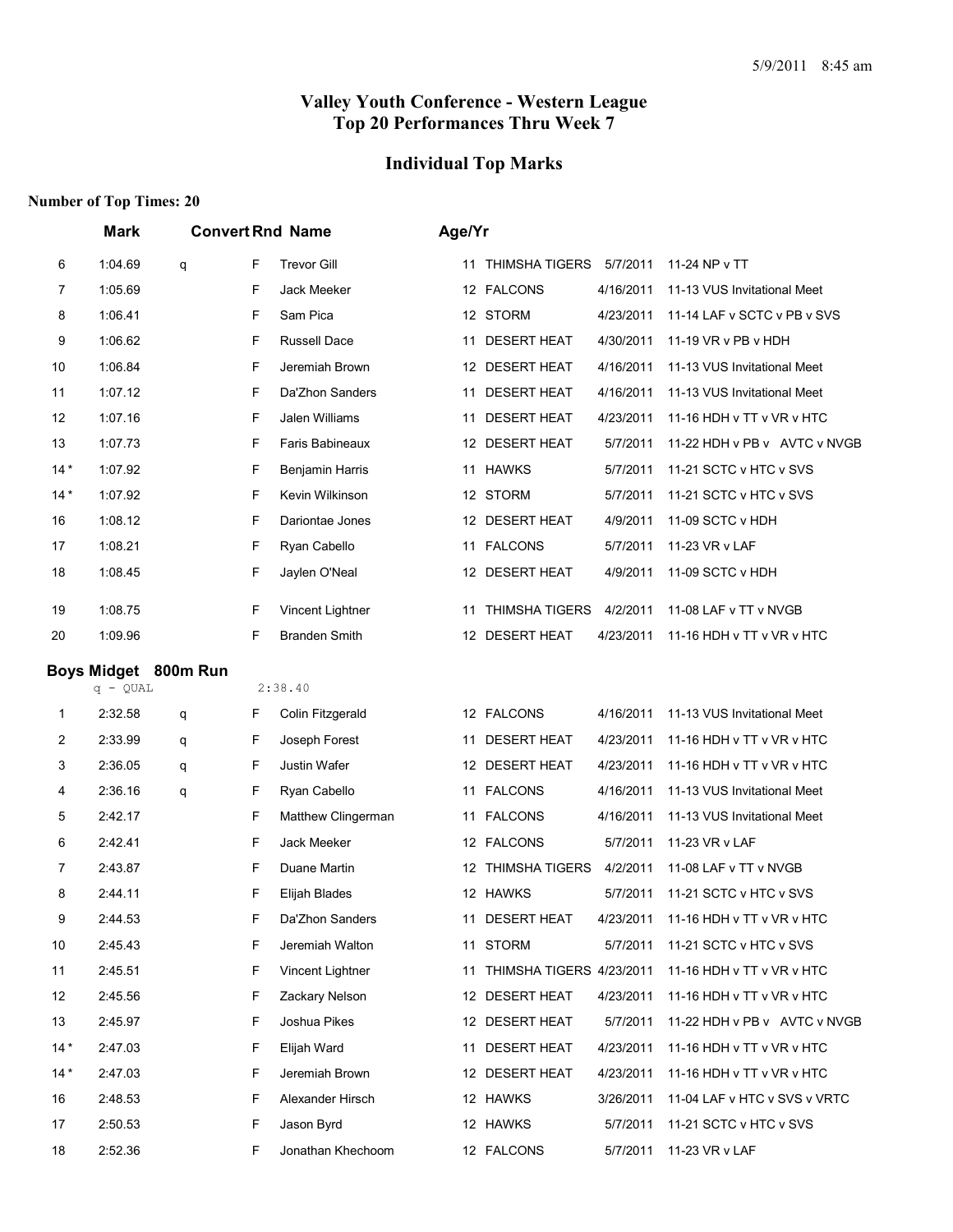#### **Individual Top Marks**

#### **Number of Top Times: 20**

|    | <b>Mark</b>        |                       |   | <b>Convert Rnd Name</b>    | Age/Yr |                    |           |                              |
|----|--------------------|-----------------------|---|----------------------------|--------|--------------------|-----------|------------------------------|
| 19 | 2:52.85            |                       | F | Christopher Ramirez        |        | 12 DESERT HEAT     | 4/23/2011 | 11-16 HDH v TT v VR v HTC    |
| 20 | 2:53.11            |                       | F | Faris Babineaux            |        | 12 DESERT HEAT     | 4/23/2011 | 11-16 HDH v TT v VR v HTC    |
|    | <b>Boys Midget</b> | <b>1500m Run</b>      |   |                            |        |                    |           |                              |
|    | $q - QUAL$         |                       |   | 5:22.00                    |        |                    |           |                              |
| 1  | 4:57.60            | q                     | F | Colin Fitzgerald           |        | 12 FALCONS         | 5/7/2011  | 11-23 VR v LAF               |
| 2  | 5:23.03            |                       | F | Alexander Hirsch           |        | 12 HAWKS           | 4/16/2011 | 11-13 VUS Invitational Meet  |
| 3  | 5:27.44            |                       | F | Matthew Clingerman         |        | 11 FALCONS         | 5/7/2011  | 11-23 VR v LAF               |
| 4  | 5:27.76            |                       | F | Zackary Nelson             |        | 12 DESERT HEAT     | 5/7/2011  | 11-22 HDH v PB v AVTC v NVGB |
| 5  | 5:37.61            |                       | F | Kevin Faeustle             |        | 11 FALCONS         | 5/7/2011  | 11-23 VR v LAF               |
| 6  | 5:39.05            |                       | F | Jack Meeker                |        | 12 FALCONS         | 4/23/2011 | 11-14 LAF v SCTC v PB v SVS  |
| 7  | 5:39.86            |                       | F | <b>Christopher Ramirez</b> |        | 12 DESERT HEAT     | 5/7/2011  | 11-22 HDH v PB v AVTC v NVGB |
| 8  | 5:42.29            |                       | F | Tanay Suryavanshi          |        | 11 STORM           | 5/7/2011  | 11-21 SCTC v HTC v SVS       |
| 9  | 5:46.26            |                       | F | Jake Calver                |        | 12 STORM           | 5/7/2011  | 11-21 SCTC v HTC v SVS       |
| 10 | 5:51.35            |                       | F | Amani Powell               |        | 12 DESERT HEAT     | 4/30/2011 | 11-19 VR v PB v HDH          |
| 11 | 5:57.83            |                       | F | Jeremiah Walton            |        | 11 STORM           | 4/2/2011  | 11-05 VR v SCTC v HTC        |
| 12 | 5:58.13            |                       | F | Elijah Stepan              |        | 12 STORM           | 5/7/2011  | 11-21 SCTC v HTC v SVS       |
| 13 | 6:00.37            |                       | F | Aidan Lindgren             |        | 12 STORM           | 4/30/2011 | 11-17 SCTC v NVGB v TT       |
| 14 | 6:00.77            |                       | F | Jack Arnold                |        | 12 STORM           | 5/7/2011  | 11-21 SCTC v HTC v SVS       |
| 15 | 6:05.02            |                       | F | <b>Bruno Ramirez</b>       |        | 11 FALCONS         | 5/7/2011  | 11-23 VR v LAF               |
| 16 | 6:05.65            |                       | F | Zachary Johnson            |        | 11 FALCONS         | 5/7/2011  | 11-23 VR v LAF               |
| 17 | 6:07.20            |                       | F | Jonathan Khechoom          |        | 12 FALCONS         | 4/2/2011  | 11-08 LAF v TT v NVGB        |
| 18 | 6:07.79            |                       | F | John Balog                 |        | 11 FALCONS         | 4/9/2011  | 11-12 LAF v VRTC v TT        |
| 19 | 6:11.18            |                       | F | Xavier Brand               | 11     | <b>DESERT HEAT</b> | 3/26/2011 | 11-03 HDH v AV v PB          |
| 20 | 6:11.39            |                       | F | Mason Woodford             |        | 11 FALCONS         | 5/7/2011  | 11-23 VR v LAF               |
|    |                    | Boys Midget 3000m Run |   |                            |        |                    |           |                              |
|    | $q - QUAL$         |                       |   | 11:30.00                   |        |                    |           |                              |
| 1  | 10:52.73           | q                     | F | Alexander Hirsch           |        | 12 HAWKS           | 5/7/2011  | 11-21 SCTC v HTC v SVS       |
| 2  | 11:57.66           |                       | F | Tanay Suryavanshi          |        | 11 STORM           | 5/7/2011  | 11-21 SCTC v HTC v SVS       |
| 3  | 12:29.46           |                       | F | Jack Arnold                |        | 12 STORM           | 4/23/2011 | 11-14 LAF v SCTC v PB v SVS  |
| 4  | 12:43.48           |                       | F | Jake Calver                |        | 12 STORM           | 4/16/2011 | 11-13 VUS Invitational Meet  |
| 5  | 13:35.18           |                       | F | Zachary Johnson            |        | 11 FALCONS         | 4/16/2011 | 11-13 VUS Invitational Meet  |
| 6  | 14:03.00           |                       | F | Jacob Lee                  |        | 11 STORM           | 4/2/2011  | 11-05 VR v SCTC v HTC        |
| 7  | 14:15.32           |                       | F | Elijah Stepan              |        | 12 STORM           | 4/16/2011 | 11-13 VUS Invitational Meet  |
| 8  | 14:37.90           |                       | F | <b>Tyler Yost</b>          |        | 12 STORM           | 4/30/2011 | 11-17 SCTC v NVGB v TT       |
|    |                    |                       |   |                            |        |                    |           |                              |

**Boys Midget 80m Hurdles 30"**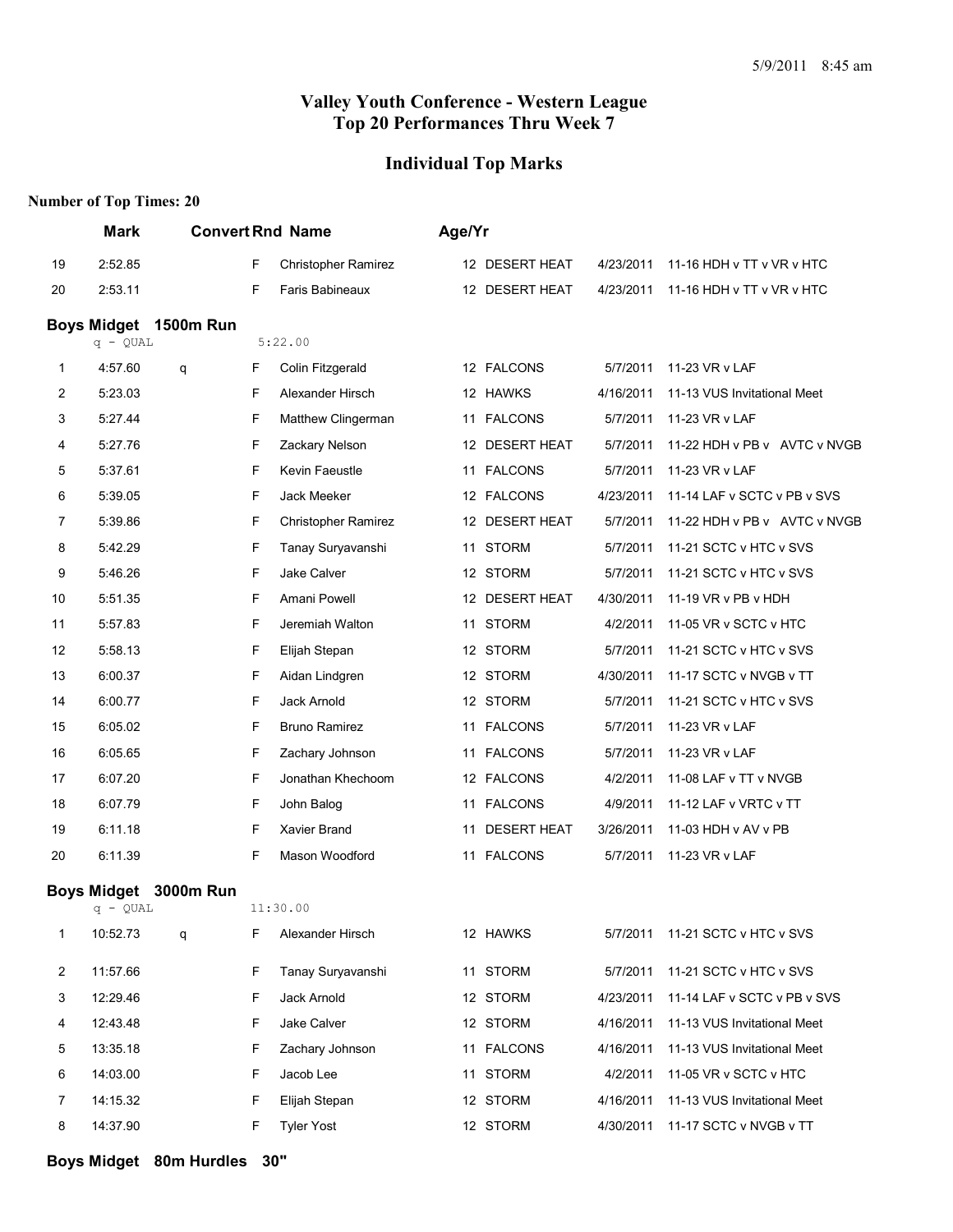## **Individual Top Marks**

| 15.00<br>$q - QUAL$<br>15.63<br>F<br>Zackary Nelson<br>12 DESERT HEAT<br>5/7/2011<br>11-22 HDH v PB v AVTC v NVGB<br>1<br>$\overline{c}$<br>16.49<br><b>DESERT HEAT</b><br>5/7/2011<br>11-22 HDH v PB v AVTC v NVGB<br>F<br>Elijah Ward<br>11<br>3<br>16.95<br>F<br>Ryan T Davis<br>11 STORM<br>4/23/2011<br>11-14 LAF v SCTC v PB v SVS<br>16.97<br>F<br>Lance Panariello<br>11 STORM<br>4<br>4/23/2011<br>11-14 LAF v SCTC v PB v SVS<br>F<br>5<br>17.26<br><b>Garrett Leising</b><br>11 STORM<br>4/23/2011<br>11-14 LAF v SCTC v PB v SVS<br>17.73<br>F<br><b>DESERT HEAT</b><br>6<br>Kennedy Porter<br>4/30/2011<br>11-19 VR v PB v HDH<br>11<br>F<br>7<br>17.79<br>12 DESERT HEAT<br>4/23/2011<br>11-16 HDH v TT v VR v HTC<br><b>Christopher Ramirez</b><br>F<br>11 HAWKS<br>8<br>17.89<br>Maxwell Cotton<br>5/7/2011<br>11-21 SCTC v HTC v SVS<br>F<br>9<br>18.11<br>Mitchell Haag<br>11 STORM<br>3/26/2011<br>11-01 SCTC v NP<br>18.27<br>F<br><b>Christian Alvarez</b><br>11-01 SCTC v NP<br>10<br>12 STORM<br>3/26/2011<br>F<br>11<br>19.16<br>Michael Brennand<br>12 STORM<br>11-05 VR v SCTC v HTC<br>4/2/2011<br><b>Boys Midget</b><br><b>High Jump</b><br>$q - QUAL$<br>$4 - 04.00$<br>5-00.00<br>Sam Pica<br>12 STORM<br>4/23/2011<br>11-14 LAF v SCTC v PB v SVS<br>F<br>1<br>q<br>F<br>Da'Zhon Sanders<br>11 DESERT HEAT<br>2<br>4-06.00<br>5/7/2011<br>11-22 HDH v PB v AVTC v NVGB<br>q<br>$3*$<br>F<br>12 STORM<br>4-02.00<br>Andrew Mercado<br>5/7/2011<br>11-21 SCTC v HTC v SVS<br>$3*$<br>F<br>4-02.00<br><b>Garrett Leising</b><br><b>STORM</b><br>4/23/2011<br>11-14 LAF v SCTC v PB v SVS<br>11<br>F<br>5<br>4-01.00<br>Jeremiah Walton<br>11 STORM<br>5/7/2011<br>11-21 SCTC v HTC v SVS<br>$6*$<br>F<br>Jake Calver<br>4-00.00<br>12 STORM<br>5/7/2011<br>11-21 SCTC v HTC v SVS<br>$6*$<br>F<br>11-23 VR v LAF<br>4-00.00<br>Jack Meeker<br>12 FALCONS<br>5/7/2011<br>$6*$<br>F<br>4-00.00<br>Jack Kallal<br>12 HAWKS<br>5/7/2011<br>11-21 SCTC v HTC v SVS<br>9 *<br>F<br>3-10.00<br>Alexander Hirsch<br>12 HAWKS<br>4/2/2011<br>11-05 VR v SCTC v HTC<br>9 *<br>F<br>3-10.00<br><b>Blake Lin</b><br>11 STORM<br>4/2/2011<br>11-05 VR v SCTC v HTC<br>$9*$<br>F<br>Jalen Williams<br>3-10.00<br>11 DESERT HEAT<br>5/7/2011<br>11-22 HDH v PB v AVTC v NVGB<br>F<br>12<br>3-08.00<br><b>Maxwell Cotton</b><br>11 HAWKS<br>5/7/2011<br>11-21 SCTC v HTC v SVS<br>3-06.00<br>13<br>F<br>Sabastian Ramirez<br>11 HAWKS<br>4/2/2011<br>11-05 VR v SCTC v HTC<br><b>Bruno Ramirez</b><br>11 FALCONS<br>14<br>3-04.00<br>F<br>4/30/2011<br>11-20 NP vs. LAF, HW<br><b>Boys Midget</b><br>Long Jump<br>$q - QUAL$<br>$13 - 01.00$<br>15-07.75<br>F<br>Sam Pica<br>12 STORM<br>4/2/2011<br>11-05 VR v SCTC v HTC<br>1<br>q<br>2<br>15-04.00<br>F<br>Jaylen O'Neal<br>12 DESERT HEAT<br>4/23/2011<br>11-16 HDH v TT v VR v HTC<br>q<br>3<br>15-03.50<br>F<br>Jason Byrd<br>12 HAWKS<br>4/23/2011<br>11-16 HDH v TT v VR v HTC<br>q<br>$4*$<br>14-07.00<br>F<br><b>Branden Smith</b><br>12 DESERT HEAT<br>5/7/2011<br>11-22 HDH v PB v AVTC v NVGB<br>q | <b>Mark</b> | <b>Convert Rnd Name</b> |  | Age/Yr |  |  |  |
|-----------------------------------------------------------------------------------------------------------------------------------------------------------------------------------------------------------------------------------------------------------------------------------------------------------------------------------------------------------------------------------------------------------------------------------------------------------------------------------------------------------------------------------------------------------------------------------------------------------------------------------------------------------------------------------------------------------------------------------------------------------------------------------------------------------------------------------------------------------------------------------------------------------------------------------------------------------------------------------------------------------------------------------------------------------------------------------------------------------------------------------------------------------------------------------------------------------------------------------------------------------------------------------------------------------------------------------------------------------------------------------------------------------------------------------------------------------------------------------------------------------------------------------------------------------------------------------------------------------------------------------------------------------------------------------------------------------------------------------------------------------------------------------------------------------------------------------------------------------------------------------------------------------------------------------------------------------------------------------------------------------------------------------------------------------------------------------------------------------------------------------------------------------------------------------------------------------------------------------------------------------------------------------------------------------------------------------------------------------------------------------------------------------------------------------------------------------------------------------------------------------------------------------------------------------------------------------------------------------------------------------------------------------------------------------------------------------------------------------------------------------------------------------------------------------------------------------------------------------------------------------------------------------------------------------------------------------------------------------------------------------------------------------------------------------------------------|-------------|-------------------------|--|--------|--|--|--|
|                                                                                                                                                                                                                                                                                                                                                                                                                                                                                                                                                                                                                                                                                                                                                                                                                                                                                                                                                                                                                                                                                                                                                                                                                                                                                                                                                                                                                                                                                                                                                                                                                                                                                                                                                                                                                                                                                                                                                                                                                                                                                                                                                                                                                                                                                                                                                                                                                                                                                                                                                                                                                                                                                                                                                                                                                                                                                                                                                                                                                                                                             |             |                         |  |        |  |  |  |
|                                                                                                                                                                                                                                                                                                                                                                                                                                                                                                                                                                                                                                                                                                                                                                                                                                                                                                                                                                                                                                                                                                                                                                                                                                                                                                                                                                                                                                                                                                                                                                                                                                                                                                                                                                                                                                                                                                                                                                                                                                                                                                                                                                                                                                                                                                                                                                                                                                                                                                                                                                                                                                                                                                                                                                                                                                                                                                                                                                                                                                                                             |             |                         |  |        |  |  |  |
|                                                                                                                                                                                                                                                                                                                                                                                                                                                                                                                                                                                                                                                                                                                                                                                                                                                                                                                                                                                                                                                                                                                                                                                                                                                                                                                                                                                                                                                                                                                                                                                                                                                                                                                                                                                                                                                                                                                                                                                                                                                                                                                                                                                                                                                                                                                                                                                                                                                                                                                                                                                                                                                                                                                                                                                                                                                                                                                                                                                                                                                                             |             |                         |  |        |  |  |  |
|                                                                                                                                                                                                                                                                                                                                                                                                                                                                                                                                                                                                                                                                                                                                                                                                                                                                                                                                                                                                                                                                                                                                                                                                                                                                                                                                                                                                                                                                                                                                                                                                                                                                                                                                                                                                                                                                                                                                                                                                                                                                                                                                                                                                                                                                                                                                                                                                                                                                                                                                                                                                                                                                                                                                                                                                                                                                                                                                                                                                                                                                             |             |                         |  |        |  |  |  |
|                                                                                                                                                                                                                                                                                                                                                                                                                                                                                                                                                                                                                                                                                                                                                                                                                                                                                                                                                                                                                                                                                                                                                                                                                                                                                                                                                                                                                                                                                                                                                                                                                                                                                                                                                                                                                                                                                                                                                                                                                                                                                                                                                                                                                                                                                                                                                                                                                                                                                                                                                                                                                                                                                                                                                                                                                                                                                                                                                                                                                                                                             |             |                         |  |        |  |  |  |
|                                                                                                                                                                                                                                                                                                                                                                                                                                                                                                                                                                                                                                                                                                                                                                                                                                                                                                                                                                                                                                                                                                                                                                                                                                                                                                                                                                                                                                                                                                                                                                                                                                                                                                                                                                                                                                                                                                                                                                                                                                                                                                                                                                                                                                                                                                                                                                                                                                                                                                                                                                                                                                                                                                                                                                                                                                                                                                                                                                                                                                                                             |             |                         |  |        |  |  |  |
|                                                                                                                                                                                                                                                                                                                                                                                                                                                                                                                                                                                                                                                                                                                                                                                                                                                                                                                                                                                                                                                                                                                                                                                                                                                                                                                                                                                                                                                                                                                                                                                                                                                                                                                                                                                                                                                                                                                                                                                                                                                                                                                                                                                                                                                                                                                                                                                                                                                                                                                                                                                                                                                                                                                                                                                                                                                                                                                                                                                                                                                                             |             |                         |  |        |  |  |  |
|                                                                                                                                                                                                                                                                                                                                                                                                                                                                                                                                                                                                                                                                                                                                                                                                                                                                                                                                                                                                                                                                                                                                                                                                                                                                                                                                                                                                                                                                                                                                                                                                                                                                                                                                                                                                                                                                                                                                                                                                                                                                                                                                                                                                                                                                                                                                                                                                                                                                                                                                                                                                                                                                                                                                                                                                                                                                                                                                                                                                                                                                             |             |                         |  |        |  |  |  |
|                                                                                                                                                                                                                                                                                                                                                                                                                                                                                                                                                                                                                                                                                                                                                                                                                                                                                                                                                                                                                                                                                                                                                                                                                                                                                                                                                                                                                                                                                                                                                                                                                                                                                                                                                                                                                                                                                                                                                                                                                                                                                                                                                                                                                                                                                                                                                                                                                                                                                                                                                                                                                                                                                                                                                                                                                                                                                                                                                                                                                                                                             |             |                         |  |        |  |  |  |
|                                                                                                                                                                                                                                                                                                                                                                                                                                                                                                                                                                                                                                                                                                                                                                                                                                                                                                                                                                                                                                                                                                                                                                                                                                                                                                                                                                                                                                                                                                                                                                                                                                                                                                                                                                                                                                                                                                                                                                                                                                                                                                                                                                                                                                                                                                                                                                                                                                                                                                                                                                                                                                                                                                                                                                                                                                                                                                                                                                                                                                                                             |             |                         |  |        |  |  |  |
|                                                                                                                                                                                                                                                                                                                                                                                                                                                                                                                                                                                                                                                                                                                                                                                                                                                                                                                                                                                                                                                                                                                                                                                                                                                                                                                                                                                                                                                                                                                                                                                                                                                                                                                                                                                                                                                                                                                                                                                                                                                                                                                                                                                                                                                                                                                                                                                                                                                                                                                                                                                                                                                                                                                                                                                                                                                                                                                                                                                                                                                                             |             |                         |  |        |  |  |  |
|                                                                                                                                                                                                                                                                                                                                                                                                                                                                                                                                                                                                                                                                                                                                                                                                                                                                                                                                                                                                                                                                                                                                                                                                                                                                                                                                                                                                                                                                                                                                                                                                                                                                                                                                                                                                                                                                                                                                                                                                                                                                                                                                                                                                                                                                                                                                                                                                                                                                                                                                                                                                                                                                                                                                                                                                                                                                                                                                                                                                                                                                             |             |                         |  |        |  |  |  |
|                                                                                                                                                                                                                                                                                                                                                                                                                                                                                                                                                                                                                                                                                                                                                                                                                                                                                                                                                                                                                                                                                                                                                                                                                                                                                                                                                                                                                                                                                                                                                                                                                                                                                                                                                                                                                                                                                                                                                                                                                                                                                                                                                                                                                                                                                                                                                                                                                                                                                                                                                                                                                                                                                                                                                                                                                                                                                                                                                                                                                                                                             |             |                         |  |        |  |  |  |
|                                                                                                                                                                                                                                                                                                                                                                                                                                                                                                                                                                                                                                                                                                                                                                                                                                                                                                                                                                                                                                                                                                                                                                                                                                                                                                                                                                                                                                                                                                                                                                                                                                                                                                                                                                                                                                                                                                                                                                                                                                                                                                                                                                                                                                                                                                                                                                                                                                                                                                                                                                                                                                                                                                                                                                                                                                                                                                                                                                                                                                                                             |             |                         |  |        |  |  |  |
|                                                                                                                                                                                                                                                                                                                                                                                                                                                                                                                                                                                                                                                                                                                                                                                                                                                                                                                                                                                                                                                                                                                                                                                                                                                                                                                                                                                                                                                                                                                                                                                                                                                                                                                                                                                                                                                                                                                                                                                                                                                                                                                                                                                                                                                                                                                                                                                                                                                                                                                                                                                                                                                                                                                                                                                                                                                                                                                                                                                                                                                                             |             |                         |  |        |  |  |  |
|                                                                                                                                                                                                                                                                                                                                                                                                                                                                                                                                                                                                                                                                                                                                                                                                                                                                                                                                                                                                                                                                                                                                                                                                                                                                                                                                                                                                                                                                                                                                                                                                                                                                                                                                                                                                                                                                                                                                                                                                                                                                                                                                                                                                                                                                                                                                                                                                                                                                                                                                                                                                                                                                                                                                                                                                                                                                                                                                                                                                                                                                             |             |                         |  |        |  |  |  |
|                                                                                                                                                                                                                                                                                                                                                                                                                                                                                                                                                                                                                                                                                                                                                                                                                                                                                                                                                                                                                                                                                                                                                                                                                                                                                                                                                                                                                                                                                                                                                                                                                                                                                                                                                                                                                                                                                                                                                                                                                                                                                                                                                                                                                                                                                                                                                                                                                                                                                                                                                                                                                                                                                                                                                                                                                                                                                                                                                                                                                                                                             |             |                         |  |        |  |  |  |
|                                                                                                                                                                                                                                                                                                                                                                                                                                                                                                                                                                                                                                                                                                                                                                                                                                                                                                                                                                                                                                                                                                                                                                                                                                                                                                                                                                                                                                                                                                                                                                                                                                                                                                                                                                                                                                                                                                                                                                                                                                                                                                                                                                                                                                                                                                                                                                                                                                                                                                                                                                                                                                                                                                                                                                                                                                                                                                                                                                                                                                                                             |             |                         |  |        |  |  |  |
|                                                                                                                                                                                                                                                                                                                                                                                                                                                                                                                                                                                                                                                                                                                                                                                                                                                                                                                                                                                                                                                                                                                                                                                                                                                                                                                                                                                                                                                                                                                                                                                                                                                                                                                                                                                                                                                                                                                                                                                                                                                                                                                                                                                                                                                                                                                                                                                                                                                                                                                                                                                                                                                                                                                                                                                                                                                                                                                                                                                                                                                                             |             |                         |  |        |  |  |  |
|                                                                                                                                                                                                                                                                                                                                                                                                                                                                                                                                                                                                                                                                                                                                                                                                                                                                                                                                                                                                                                                                                                                                                                                                                                                                                                                                                                                                                                                                                                                                                                                                                                                                                                                                                                                                                                                                                                                                                                                                                                                                                                                                                                                                                                                                                                                                                                                                                                                                                                                                                                                                                                                                                                                                                                                                                                                                                                                                                                                                                                                                             |             |                         |  |        |  |  |  |
|                                                                                                                                                                                                                                                                                                                                                                                                                                                                                                                                                                                                                                                                                                                                                                                                                                                                                                                                                                                                                                                                                                                                                                                                                                                                                                                                                                                                                                                                                                                                                                                                                                                                                                                                                                                                                                                                                                                                                                                                                                                                                                                                                                                                                                                                                                                                                                                                                                                                                                                                                                                                                                                                                                                                                                                                                                                                                                                                                                                                                                                                             |             |                         |  |        |  |  |  |
|                                                                                                                                                                                                                                                                                                                                                                                                                                                                                                                                                                                                                                                                                                                                                                                                                                                                                                                                                                                                                                                                                                                                                                                                                                                                                                                                                                                                                                                                                                                                                                                                                                                                                                                                                                                                                                                                                                                                                                                                                                                                                                                                                                                                                                                                                                                                                                                                                                                                                                                                                                                                                                                                                                                                                                                                                                                                                                                                                                                                                                                                             |             |                         |  |        |  |  |  |
|                                                                                                                                                                                                                                                                                                                                                                                                                                                                                                                                                                                                                                                                                                                                                                                                                                                                                                                                                                                                                                                                                                                                                                                                                                                                                                                                                                                                                                                                                                                                                                                                                                                                                                                                                                                                                                                                                                                                                                                                                                                                                                                                                                                                                                                                                                                                                                                                                                                                                                                                                                                                                                                                                                                                                                                                                                                                                                                                                                                                                                                                             |             |                         |  |        |  |  |  |
|                                                                                                                                                                                                                                                                                                                                                                                                                                                                                                                                                                                                                                                                                                                                                                                                                                                                                                                                                                                                                                                                                                                                                                                                                                                                                                                                                                                                                                                                                                                                                                                                                                                                                                                                                                                                                                                                                                                                                                                                                                                                                                                                                                                                                                                                                                                                                                                                                                                                                                                                                                                                                                                                                                                                                                                                                                                                                                                                                                                                                                                                             |             |                         |  |        |  |  |  |
|                                                                                                                                                                                                                                                                                                                                                                                                                                                                                                                                                                                                                                                                                                                                                                                                                                                                                                                                                                                                                                                                                                                                                                                                                                                                                                                                                                                                                                                                                                                                                                                                                                                                                                                                                                                                                                                                                                                                                                                                                                                                                                                                                                                                                                                                                                                                                                                                                                                                                                                                                                                                                                                                                                                                                                                                                                                                                                                                                                                                                                                                             |             |                         |  |        |  |  |  |
|                                                                                                                                                                                                                                                                                                                                                                                                                                                                                                                                                                                                                                                                                                                                                                                                                                                                                                                                                                                                                                                                                                                                                                                                                                                                                                                                                                                                                                                                                                                                                                                                                                                                                                                                                                                                                                                                                                                                                                                                                                                                                                                                                                                                                                                                                                                                                                                                                                                                                                                                                                                                                                                                                                                                                                                                                                                                                                                                                                                                                                                                             |             |                         |  |        |  |  |  |
|                                                                                                                                                                                                                                                                                                                                                                                                                                                                                                                                                                                                                                                                                                                                                                                                                                                                                                                                                                                                                                                                                                                                                                                                                                                                                                                                                                                                                                                                                                                                                                                                                                                                                                                                                                                                                                                                                                                                                                                                                                                                                                                                                                                                                                                                                                                                                                                                                                                                                                                                                                                                                                                                                                                                                                                                                                                                                                                                                                                                                                                                             |             |                         |  |        |  |  |  |
|                                                                                                                                                                                                                                                                                                                                                                                                                                                                                                                                                                                                                                                                                                                                                                                                                                                                                                                                                                                                                                                                                                                                                                                                                                                                                                                                                                                                                                                                                                                                                                                                                                                                                                                                                                                                                                                                                                                                                                                                                                                                                                                                                                                                                                                                                                                                                                                                                                                                                                                                                                                                                                                                                                                                                                                                                                                                                                                                                                                                                                                                             |             |                         |  |        |  |  |  |
|                                                                                                                                                                                                                                                                                                                                                                                                                                                                                                                                                                                                                                                                                                                                                                                                                                                                                                                                                                                                                                                                                                                                                                                                                                                                                                                                                                                                                                                                                                                                                                                                                                                                                                                                                                                                                                                                                                                                                                                                                                                                                                                                                                                                                                                                                                                                                                                                                                                                                                                                                                                                                                                                                                                                                                                                                                                                                                                                                                                                                                                                             |             |                         |  |        |  |  |  |
|                                                                                                                                                                                                                                                                                                                                                                                                                                                                                                                                                                                                                                                                                                                                                                                                                                                                                                                                                                                                                                                                                                                                                                                                                                                                                                                                                                                                                                                                                                                                                                                                                                                                                                                                                                                                                                                                                                                                                                                                                                                                                                                                                                                                                                                                                                                                                                                                                                                                                                                                                                                                                                                                                                                                                                                                                                                                                                                                                                                                                                                                             |             |                         |  |        |  |  |  |
|                                                                                                                                                                                                                                                                                                                                                                                                                                                                                                                                                                                                                                                                                                                                                                                                                                                                                                                                                                                                                                                                                                                                                                                                                                                                                                                                                                                                                                                                                                                                                                                                                                                                                                                                                                                                                                                                                                                                                                                                                                                                                                                                                                                                                                                                                                                                                                                                                                                                                                                                                                                                                                                                                                                                                                                                                                                                                                                                                                                                                                                                             |             |                         |  |        |  |  |  |
|                                                                                                                                                                                                                                                                                                                                                                                                                                                                                                                                                                                                                                                                                                                                                                                                                                                                                                                                                                                                                                                                                                                                                                                                                                                                                                                                                                                                                                                                                                                                                                                                                                                                                                                                                                                                                                                                                                                                                                                                                                                                                                                                                                                                                                                                                                                                                                                                                                                                                                                                                                                                                                                                                                                                                                                                                                                                                                                                                                                                                                                                             |             |                         |  |        |  |  |  |
|                                                                                                                                                                                                                                                                                                                                                                                                                                                                                                                                                                                                                                                                                                                                                                                                                                                                                                                                                                                                                                                                                                                                                                                                                                                                                                                                                                                                                                                                                                                                                                                                                                                                                                                                                                                                                                                                                                                                                                                                                                                                                                                                                                                                                                                                                                                                                                                                                                                                                                                                                                                                                                                                                                                                                                                                                                                                                                                                                                                                                                                                             |             |                         |  |        |  |  |  |
| $4*$<br><b>Trevor Gill</b><br>14-07.00<br>F<br>11 THIMSHA TIGERS 4/23/2011<br>11-16 HDH v TT v VR v HTC                                                                                                                                                                                                                                                                                                                                                                                                                                                                                                                                                                                                                                                                                                                                                                                                                                                                                                                                                                                                                                                                                                                                                                                                                                                                                                                                                                                                                                                                                                                                                                                                                                                                                                                                                                                                                                                                                                                                                                                                                                                                                                                                                                                                                                                                                                                                                                                                                                                                                                                                                                                                                                                                                                                                                                                                                                                                                                                                                                     |             |                         |  |        |  |  |  |
| q<br>14-02.00<br>Laron White<br>F<br>11 DESERT HEAT<br>4/23/2011<br>11-16 HDH v TT v VR v HTC<br>6<br>q                                                                                                                                                                                                                                                                                                                                                                                                                                                                                                                                                                                                                                                                                                                                                                                                                                                                                                                                                                                                                                                                                                                                                                                                                                                                                                                                                                                                                                                                                                                                                                                                                                                                                                                                                                                                                                                                                                                                                                                                                                                                                                                                                                                                                                                                                                                                                                                                                                                                                                                                                                                                                                                                                                                                                                                                                                                                                                                                                                     |             |                         |  |        |  |  |  |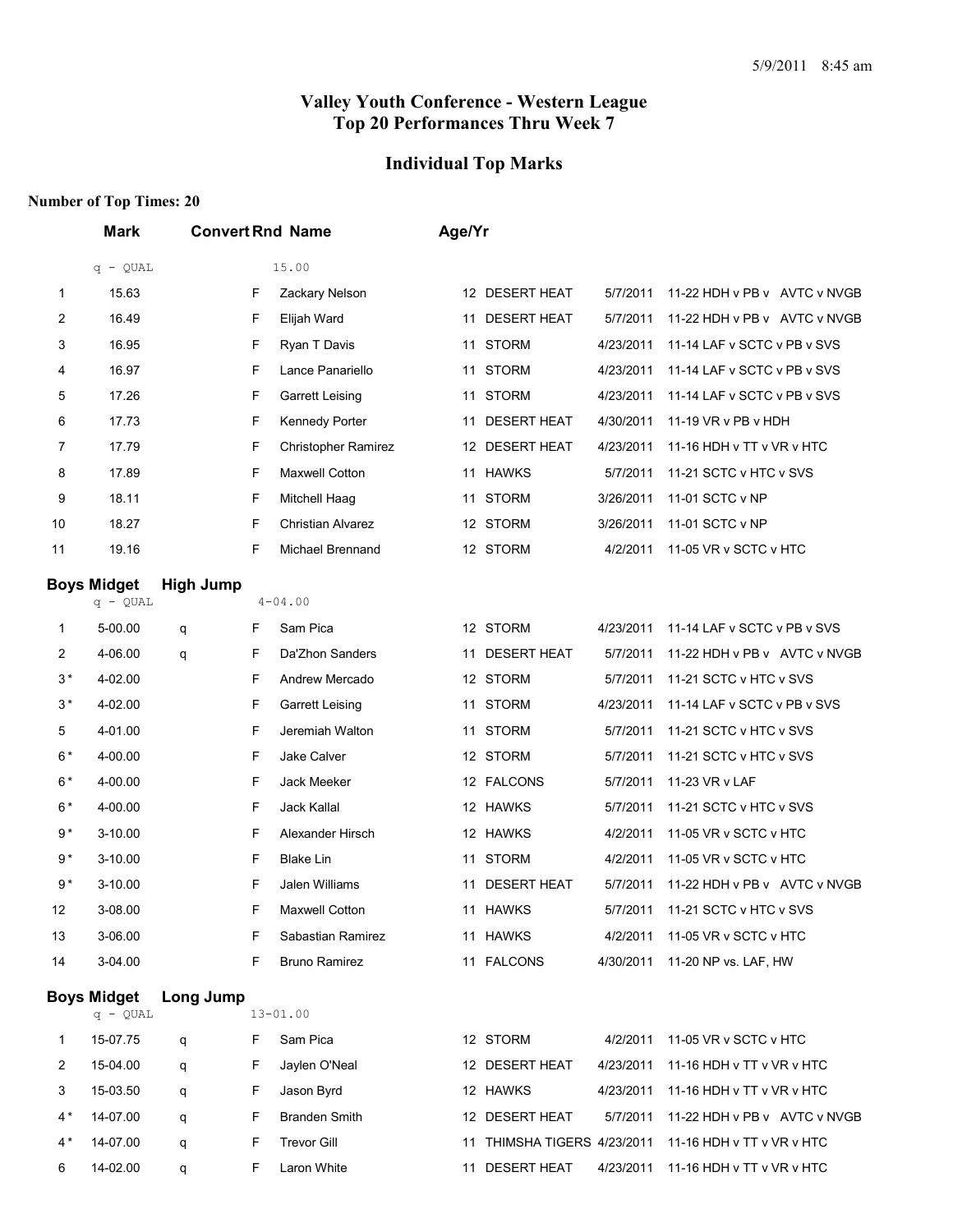#### **Individual Top Marks**

#### **Number of Top Times: 20**

|       | Mark                             |                | <b>Convert Rnd Name</b> |                        | Age/Yr |                       |           |                              |
|-------|----------------------------------|----------------|-------------------------|------------------------|--------|-----------------------|-----------|------------------------------|
| 7     | 13-08.00                         | q              | F                       | Faris Babineaux        |        | 12 DESERT HEAT        | 4/23/2011 | 11-16 HDH v TT v VR v HTC    |
| 8     | 13-04.00                         | q              | F                       | Jack Meeker            |        | 12 FALCONS            | 4/23/2011 | 11-14 LAF v SCTC v PB v SVS  |
| 9     | 13-03.25                         | q              | F                       | Zackary Nelson         |        | 12 DESERT HEAT        | 4/2/2011  | 11-07 NP v HDH               |
| 10    | 13-03.00                         | q              | F                       | Dariontae Jones        |        | 12 DESERT HEAT        | 4/30/2011 | 11-19 VR v PB v HDH          |
| $11*$ | 13-02.00                         | q              | F                       | Vincent Lightner       | 11     | <b>THIMSHA TIGERS</b> | 4/9/2011  | 11-12 LAF v VRTC v TT        |
| $11*$ | 13-02.00                         | q              | F                       | <b>Tanner Berney</b>   |        | 11 STORM              | 5/7/2011  | 11-21 SCTC v HTC v SVS       |
| 13    | 13-01.50                         | q              | F                       | <b>Brandon Martin</b>  |        | 11 STORM              | 4/2/2011  | 11-05 VR v SCTC v HTC        |
| 14    | 13-00.50                         |                | F                       | <b>Benjamin Harris</b> |        | 11 HAWKS              | 5/7/2011  | 11-21 SCTC v HTC v SVS       |
| 15    | 13-00.00                         |                | F                       | Elijah Blades          |        | 12 HAWKS              | 4/2/2011  | 11-05 VR v SCTC v HTC        |
| 16    | 12-10.00                         |                | F                       | Jordan Blackman        |        | 12 THIMSHA TIGERS     | 5/7/2011  | 11-24 NP v TT                |
| 17    | 12-09.00                         |                | F                       | Kennedy Porter         |        | 11 DESERT HEAT        | 5/7/2011  | 11-22 HDH v PB v AVTC v NVGB |
| 18    | 12-08.50                         |                | F                       | Andrew Mercado         |        | 12 STORM              | 5/7/2011  | 11-21 SCTC v HTC v SVS       |
| 19    | 12-07.00                         |                | F                       | Jalen Perdue           |        | 11 DESERT HEAT        | 5/7/2011  | 11-22 HDH v PB v AVTC v NVGB |
| $20*$ | 12-05.00                         |                | F                       | Jalen Jolley           |        | 11 HAWKS              | 4/23/2011 | 11-16 HDH v TT v VR v HTC    |
| $20*$ | 12-05.00                         |                | F                       | Da'Zhon Sanders        |        | 11 DESERT HEAT        | 4/2/2011  | 11-07 NP v HDH               |
|       | <b>Boys Midget</b><br>$q - QUAL$ | Shot Put 6 lb. |                         | $27 - 00.00$           |        |                       |           |                              |
|       |                                  |                |                         | <b>Russell Burns</b>   |        | 12 DESERT HEAT        | 5/7/2011  | 11-22 HDH v PB v AVTC v NVGB |
| 1     | 28-02.00                         | q              | F                       |                        |        |                       |           |                              |
| 2     | 27-08.00                         | q              | F                       | Jayson Haywood         |        | 11 DESERT HEAT        | 5/7/2011  | 11-22 HDH v PB v AVTC v NVGB |
| 3     | 26-10.00                         |                | F                       | <b>Tyler Yost</b>      |        | 12 STORM              | 4/23/2011 | 11-14 LAF v SCTC v PB v SVS  |
| 4     | 25-07.00                         |                | F                       | Brandon Rouzan         | 11     | <b>DESERT HEAT</b>    | 4/23/2011 | 11-16 HDH v TT v VR v HTC    |
| 5     | 25-04.00                         |                | F                       | Ian Wingenroth         | 11     | <b>STORM</b>          | 5/7/2011  | 11-21 SCTC v HTC v SVS       |
| 6     | 24-07.00                         |                | F                       | Drake Jones            |        | 12 DESERT HEAT        | 5/7/2011  | 11-22 HDH v PB v AVTC v NVGB |
| 7     | 23-11.00                         |                | F                       | Jack Meeker            |        | 12 FALCONS            | 4/23/2011 | 11-14 LAF v SCTC v PB v SVS  |
| 8     | 21-02.25                         |                | F                       | Slade O'Connor         |        | 12 STORM              | 4/23/2011 | 11-14 LAF v SCTC v PB v SVS  |
| 9     | 21-01.00                         |                | F                       | Napoleon Provens III   |        | 11 STORM              | 4/2/2011  | 11-05 VR v SCTC v HTC        |
| 10    | 19-08.00                         |                | F                       | Aidan Foote            |        | 11 FALCONS            | 5/7/2011  | 11-23 VR v LAF               |
| 11    | 17-11.00                         |                | F                       | Larry Smith            |        | 11 DESERT HEAT        | 4/9/2011  | 11-09 SCTC v HDH             |
| 12    | 15-00.00                         |                | F                       | Liam Mohan             |        | 11 FALCONS            | 4/2/2011  | 11-08 LAF v TT v NVGB        |
| 13    | 14-04.50                         |                | F                       | Colin Liddiard         | 11     | <b>STORM</b>          | 5/7/2011  | 11-21 SCTC v HTC v SVS       |
| 14    | 13-09.00                         |                | F                       | <b>Tristan Brink</b>   |        | 11 STORM              | 5/7/2011  | 11-21 SCTC v HTC v SVS       |
| 15    | 10-03.50                         |                | F                       | Luke Melnyk            |        | 11 FALCONS            | 4/23/2011 | 11-14 LAF v SCTC v PB v SVS  |

#### **Boys Youth 100m Dash**

q - QUAL 12.60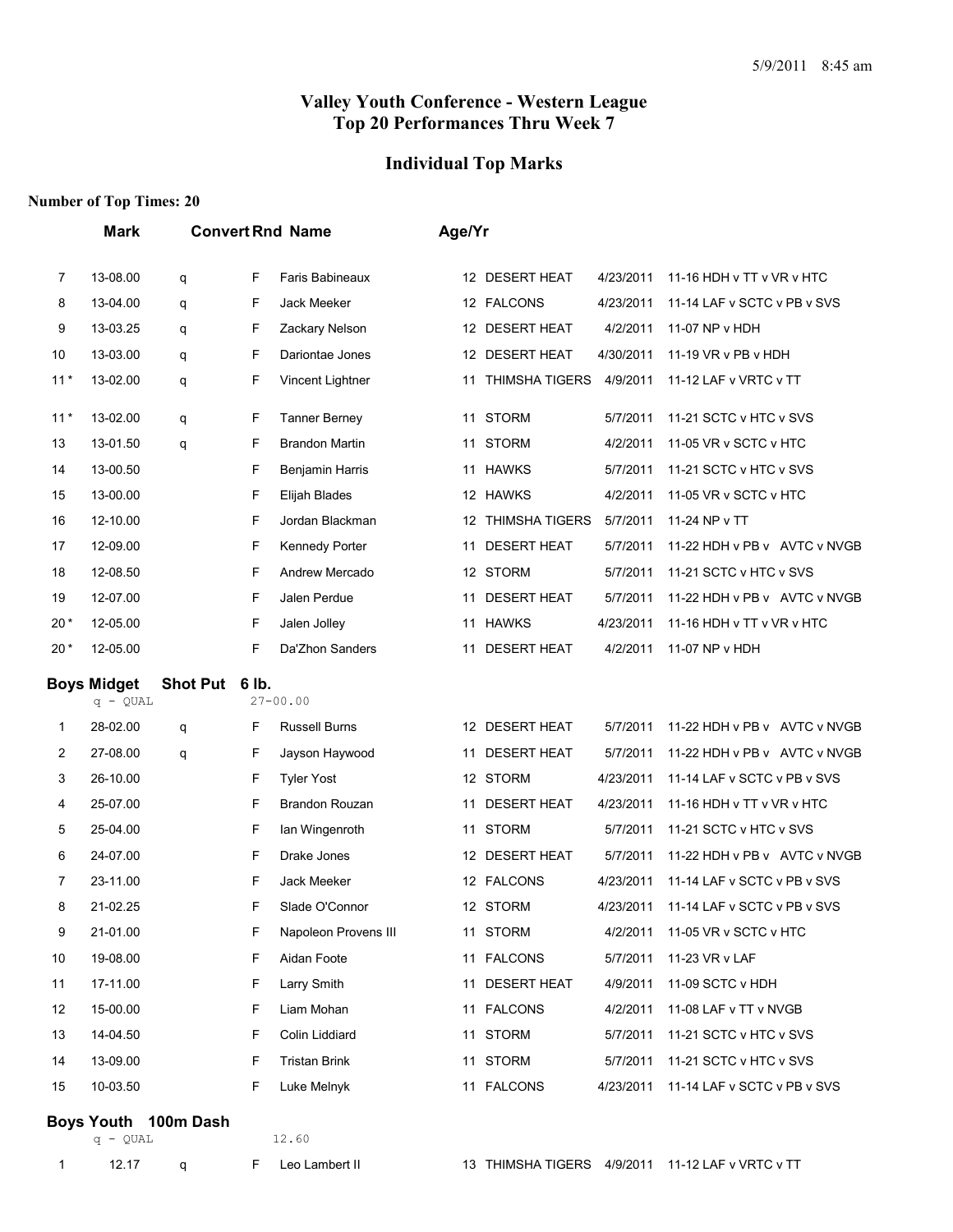#### **Individual Top Marks**

#### **Number of Top Times: 20**

|                | <b>Mark</b> | <b>Convert Rnd Name</b> |   | Age/Yr                  |    |                             |           |                              |
|----------------|-------------|-------------------------|---|-------------------------|----|-----------------------------|-----------|------------------------------|
| $\overline{2}$ | 12.38       | q                       | F | Ethan Yoo               |    | 14 STORM                    | 5/7/2011  | 11-21 SCTC v HTC v SVS       |
| 3              | 12.52       | q                       | F | Justin Baltau           |    | 14 STORM                    | 5/7/2011  | 11-21 SCTC v HTC v SVS       |
| $4*$           | 12.55       | q                       | F | Lalo Fisher             |    | 14 FALCONS                  | 4/9/2011  | 11-12 LAF v VRTC v TT        |
| $4*$           | 12.55       | q                       | F | Gerry Gandy             |    | 14 THIMSHA TIGERS           | 4/2/2011  | 11-08 LAF v TT v NVGB        |
| 6              | 12.75       |                         | P | Deron Ramsey            |    | 14 DESERT HEAT              | 4/16/2011 | 11-13 VUS Invitational Meet  |
| 7              | 12.79       |                         | F | Jamon Mc Clain          |    | 13 HAWKS                    | 5/7/2011  | 11-21 SCTC v HTC v SVS       |
| 8              | 12.83       |                         | F | Jordan Chin             | 14 | <b>THIMSHA TIGERS</b>       | 4/9/2011  | 11-12 LAF v VRTC v TT        |
| 9              | 12.94       |                         | F | Josh Semko              |    | 14 STORM                    | 5/7/2011  | 11-21 SCTC v HTC v SVS       |
| 10             | 13.10       |                         | F | <b>Terrance Douglas</b> |    | 14 HAWKS                    | 3/26/2011 | 11-04 LAF v HTC v SVS v VRTC |
| 11             | 13.22       |                         | F | Vandrey Herron II       |    | <b>THIMSHA TIGERS</b><br>14 | 4/2/2011  | 11-08 LAF v TT v NVGB        |
| 12             | 13.23       |                         | F | Dominic Garcia          |    | 14 THIMSHA TIGERS           | 5/7/2011  | 11-24 NP v TT                |
| 13             | 13.26       |                         | F | Christopher Kojin       |    | 13 STORM                    | 3/26/2011 | 11-01 SCTC v NP              |
| 14             | 13.30       |                         | F | Elijah Campbell         |    | 13 DESERT HEAT              | 4/9/2011  | 11-09 SCTC v HDH             |
| 15             | 13.31       |                         | P | Dante Gray              |    | 13 HAWKS                    | 4/16/2011 | 11-13 VUS Invitational Meet  |
| 16             | 13.32       |                         | F | Mark Hill               | 14 | <b>THIMSHA TIGERS</b>       | 4/9/2011  | 11-12 LAF v VRTC v TT        |
| 17             | 13.33       |                         | F | Jahmar Berkley          |    | 13 DESERT HEAT              | 4/9/2011  | 11-09 SCTC v HDH             |
| 18             | 13.36       |                         | F | Eli Soltes              |    | 14 STORM                    | 5/7/2011  | 11-21 SCTC v HTC v SVS       |
| 19             | 13.42       |                         | F | Don Turner II           |    | 13 DESERT HEAT              | 4/9/2011  | 11-09 SCTC v HDH             |
| 20             | 13.44       |                         | F | Jack Le Berthon         |    | 14 STORM                    | 4/2/2011  | 11-05 VR v SCTC v HTC        |

#### **Boys Youth 200m Dash**

|                | q - QUAL |   |   | 26.00                   |    |                          |           |                              |
|----------------|----------|---|---|-------------------------|----|--------------------------|-----------|------------------------------|
| 1              | 24.50    | q | F | Leo Lambert II          | 13 | THIMSHA TIGERS           | 4/2/2011  | 11-08 LAF v TT v NVGB        |
| $\overline{2}$ | 25.35    | q | F | Ethan Yoo               |    | 14 STORM                 | 5/7/2011  | 11-21 SCTC v HTC v SVS       |
| 3              | 25.43    | q | F | Jordan Chin             | 14 | <b>THIMSHA TIGERS</b>    | 5/7/2011  | 11-24 NP v TT                |
| 4              | 25.77    | q | F | Deron Ramsey            | 14 | <b>DESERT HEAT</b>       | 4/16/2011 | 11-13 VUS Invitational Meet  |
| 5              | 25.79    | q | F | Gerry Gandy             | 14 | <b>THIMSHA TIGERS</b>    | 4/2/2011  | 11-08 LAF v TT v NVGB        |
| 6              | 25.95    | q | F | Lalo Fisher             |    | 14 FALCONS               | 5/7/2011  | 11-23 VR v LAF               |
| 7              | 26.35    |   | F | Maxmilian Hill          | 14 | <b>THIMSHA TIGERS</b>    | 5/7/2011  | 11-24 NP v TT                |
| 8              | 26.52    |   | F | Vandrey Herron II       | 14 | THIMSHA TIGERS 4/16/2011 |           | 11-13 VUS Invitational Meet  |
| 9              | 26.90    |   | F | Jack Jenkins III        | 13 | <b>THIMSHA TIGERS</b>    | 5/7/2011  | 11-24 NP v TT                |
| 10             | 26.95    |   | F | <b>Terrance Douglas</b> |    | 14 HAWKS                 | 3/26/2011 | 11-04 LAF v HTC v SVS v VRTC |
| 11             | 27.08    |   | F | Josh Semko              |    | 14 STORM                 | 4/9/2011  | 11-09 SCTC v HDH             |
| 12             | 27.18    |   | F | Elijah Campbell         |    | 13 DESERT HEAT           | 4/30/2011 | 11-19 VR v PB v HDH          |
| 13             | 27.29    |   | F | Ty Rayl Martin          | 13 | <b>DESERT HEAT</b>       | 5/7/2011  | 11-22 HDH v PB v AVTC v NVGB |
| 14             | 27.32    |   | F | Mark Hill               | 14 | THIMSHA TIGERS 4/16/2011 |           | 11-13 VUS Invitational Meet  |
|                |          |   |   |                         |    |                          |           |                              |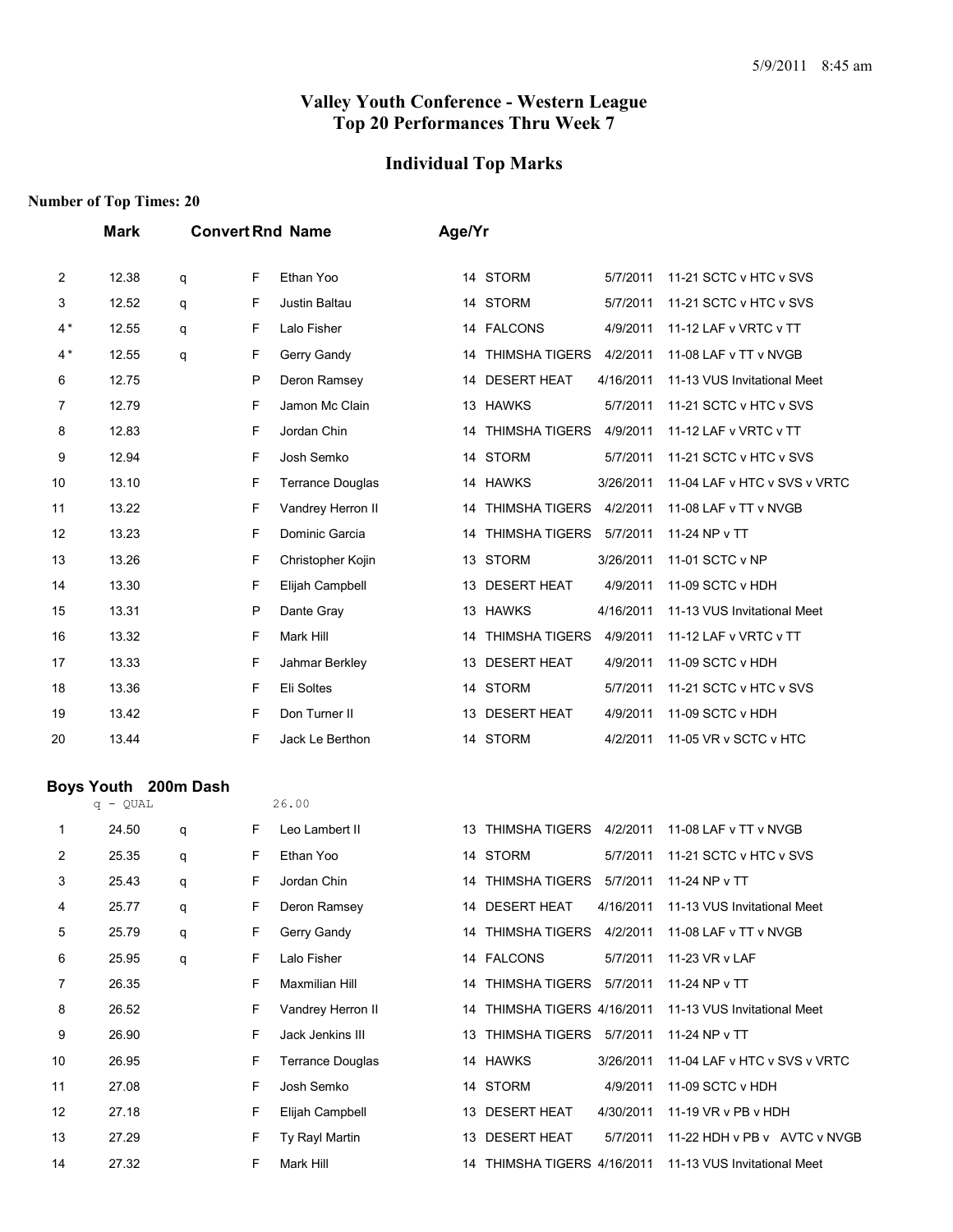#### **Individual Top Marks**

|         | <b>Mark</b>          |   |        | <b>Convert Rnd Name</b>             | Age/Yr   |                                          |                       |                                                       |
|---------|----------------------|---|--------|-------------------------------------|----------|------------------------------------------|-----------------------|-------------------------------------------------------|
| 15      | 27.33                |   | F      | Don Turner II                       |          | 13 DESERT HEAT                           | 4/2/2011              | 11-07 NP v HDH                                        |
| 16      | 27.39                |   | F      | <b>Wesley Thomas</b>                |          | 14 DESERT HEAT                           | 4/30/2011             | 11-19 VR v PB v HDH                                   |
| 17      | 27.40                |   | F      | Jahmar Berkley                      |          | 13 DESERT HEAT                           | 4/9/2011              | 11-09 SCTC v HDH                                      |
| 18      | 27.74                |   | F      | Christopher Kojin                   |          | 13 STORM                                 | 5/7/2011              | 11-21 SCTC v HTC v SVS                                |
| 19      | 27.78                |   | F      | <b>Brock Williams</b>               |          | 13 STORM                                 | 4/23/2011             | 11-14 LAF v SCTC v PB v SVS                           |
| 20      | 27.84                |   | F      | Jamon Mc Clain                      |          | 13 HAWKS                                 | 4/2/2011              | 11-05 VR v SCTC v HTC                                 |
|         | Boys Youth 400m Dash |   |        |                                     |          |                                          |                       |                                                       |
|         | $q - QUAL$           |   |        | 58.80                               |          |                                          |                       |                                                       |
| 1       | 54.89                | q | F      | Leo Lambert II                      |          | 13 THIMSHA TIGERS 4/23/2011              |                       | 11-16 HDH v TT v VR v HTC                             |
| 2       | 56.25                | q | F      | Jordan Chin                         | 14       | THIMSHA TIGERS 4/16/2011                 |                       | 11-13 VUS Invitational Meet                           |
| 3       | 57.70                | q | F      | Deron Ramsey                        |          | 14 DESERT HEAT                           | 4/23/2011             | 11-16 HDH v TT v VR v HTC                             |
| 4       | 58.20                | q | F      | <b>Maxmilian Hill</b>               | 14       | THIMSHA TIGERS 5/7/2011                  |                       | 11-24 NP v TT                                         |
| 5       | 58.23                | q | F      | Justin Baltau                       |          | 14 STORM                                 | 4/16/2011             | 11-13 VUS Invitational Meet                           |
| 6       | 58.82                |   | F      | Vandrey Herron II                   |          | 14 THIMSHA TIGERS                        | 5/7/2011              | 11-24 NP v TT                                         |
| 7       | 58.87                |   | F      | <b>Wesley Thomas</b><br>Lalo Fisher |          | 14 DESERT HEAT                           | 5/7/2011              | 11-22 HDH v PB v AVTC v NVGB                          |
| 8       | 59.09<br>59.79       |   | F<br>F | Jack Jenkins III                    |          | 14 FALCONS<br><b>THIMSHA TIGERS</b>      | 4/23/2011<br>5/7/2011 | 11-14 LAF v SCTC v PB v SVS<br>11-24 NP v TT          |
| 9<br>10 | 59.82                |   | F      | Elijah Campbell                     | 13<br>13 | <b>DESERT HEAT</b>                       | 5/7/2011              | 11-22 HDH v PB v AVTC v NVGB                          |
| 11      | 1:00.00              |   | F      | Gerry Gandy                         | 14       | <b>THIMSHA TIGERS</b>                    | 5/7/2011              | 11-24 NP v TT                                         |
| 12      | 1:00.42              |   | F      | Stirling Mc Culloch                 |          | 14 HAWKS                                 | 5/7/2011              | 11-21 SCTC v HTC v SVS                                |
| 13      | 1:00.94              |   | F      | Jahmar Berkley                      | 13       | <b>DESERT HEAT</b>                       | 5/7/2011              | 11-22 HDH v PB v AVTC v NVGB                          |
| 14      | 1:01.08              |   | F      | <b>Brock Williams</b>               |          | 13 STORM                                 | 5/7/2011              | 11-21 SCTC v HTC v SVS                                |
| 15      | 1:01.15              |   | F      | <b>Tynan Daley</b>                  |          | 14 STORM                                 | 4/2/2011              | 11-05 VR v SCTC v HTC                                 |
| 16      | 1:01.18              |   | F      | Ty Rayl Martin                      | 13       | <b>DESERT HEAT</b>                       | 4/23/2011             | 11-16 HDH v TT v VR v HTC                             |
| 17      | 1:01.99              |   | F      | Noah Bean                           | 13       | THIMSHA TIGERS                           | 4/2/2011              | 11-08 LAF v TT v NVGB                                 |
| 18      | 1:02.16              |   | F      | <b>Richard Pfeffer</b>              |          | 14 FALCONS                               |                       | 4/2/2011 11-08 LAF v TT v NVGB                        |
| 19      | 1:02.32              |   | F      | Daniel Moreno                       |          | 14 DESERT HEAT                           |                       | 5/7/2011 11-22 HDH v PB v AVTC v NVGB                 |
| 20      | 1:03.15              |   | F      | Joshua Walley                       |          | 13 HAWKS                                 |                       | 4/9/2011 11-10 NVGB v HTC v SVS                       |
|         | Boys Youth 800m Run  |   |        |                                     |          |                                          |                       |                                                       |
|         | $q - QUAL$           |   |        | 2:25.70                             |          |                                          |                       |                                                       |
| 1       | 2:15.84              | q | F      | Ryan Alexander                      |          | 14 STORM                                 |                       | 4/23/2011 11-14 LAF v SCTC v PB v SVS                 |
| 2       | 2:17.92              | q | F      | Leo Lambert II                      |          |                                          |                       | 13 THIMSHA TIGERS 4/23/2011 11-16 HDH v TT v VR v HTC |
| 3       | 2:19.60              | q | F      | Jordan Chin                         |          | 14 THIMSHA TIGERS 5/7/2011 11-24 NP v TT |                       |                                                       |
| 4       | 2:20.34              | q | F      | Mark Hill                           |          | 14 THIMSHA TIGERS 5/7/2011 11-24 NP v TT |                       |                                                       |
| 5       | 2:21.96              | q | F.     | Justin Edemann                      |          | 13 THIMSHA TIGERS 5/7/2011 11-24 NP v TT |                       |                                                       |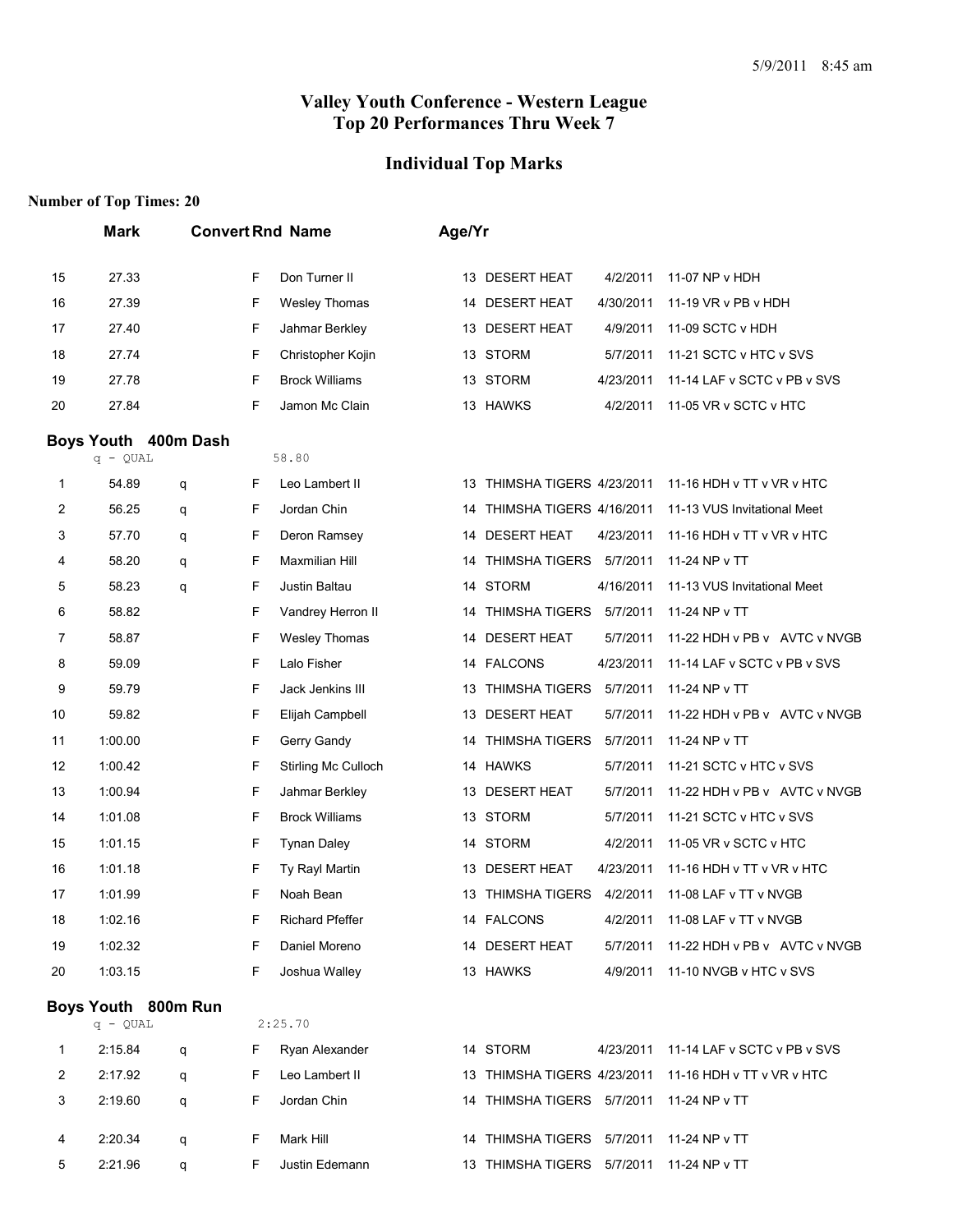# **Individual Top Marks**

|    | <b>Mark</b>                        |   |   | <b>Convert Rnd Name</b> | Age/Yr |                             |           |                             |
|----|------------------------------------|---|---|-------------------------|--------|-----------------------------|-----------|-----------------------------|
| 6  | 2:22.12                            | q | F | Jordan Achterman        |        | 14 FALCONS                  | 4/16/2011 | 11-13 VUS Invitational Meet |
| 7  | 2:22.79                            | q | F | <b>Tynan Daley</b>      |        | 14 STORM                    | 4/9/2011  | 11-09 SCTC v HDH            |
| 8  | 2:25.03                            | q | F | Anthony Hinojosa        |        | 13 THIMSHA TIGERS           | 5/7/2011  | 11-24 NP v TT               |
| 9  | 2:25.44                            | q | F | Kyle Dickinson          |        | 13 FALCONS                  | 4/16/2011 | 11-13 VUS Invitational Meet |
| 10 | 2:26.15                            |   | F | Johnathon Bay           |        | 14 STORM                    | 3/26/2011 | 11-01 SCTC v NP             |
| 11 | 2:28.64                            |   | F | Josh Cabello            |        | 14 FALCONS                  | 4/16/2011 | 11-13 VUS Invitational Meet |
| 12 | 2:29.09                            |   | F | Daniel Moreno           |        | 14 DESERT HEAT              | 4/16/2011 | 11-13 VUS Invitational Meet |
| 13 | 2:30.36                            |   | F | Ryan A Davis            |        | 14 STORM                    | 3/26/2011 | 11-01 SCTC v NP             |
| 14 | 2:31.93                            |   | F | Silas Fitzgerald        |        | 14 FALCONS                  | 4/16/2011 | 11-13 VUS Invitational Meet |
| 15 | 2:32.09                            |   | F | <b>Terrance Douglas</b> |        | 14 HAWKS                    | 5/7/2011  | 11-21 SCTC v HTC v SVS      |
| 16 | 2:33.06                            |   | F | Marcus Doyle            |        | 13 HAWKS                    | 5/7/2011  | 11-21 SCTC v HTC v SVS      |
| 17 | 2:33.34                            |   | F | Christian Ruiz          |        | 14 THIMSHA TIGERS           | 5/7/2011  | 11-24 NP v TT               |
| 18 | 2:33.89                            |   | F | Jordan Serrano          |        | 15 STORM                    | 4/30/2011 | 11-17 SCTC v NVGB v TT      |
| 19 | 2:34.01                            |   | F | <b>Maxmilian Hill</b>   |        | 14 THIMSHA TIGERS 4/23/2011 |           | 11-16 HDH v TT v VR v HTC   |
| 20 | 2:35.08                            |   | F | Kaleb Branda            |        | 14 STORM                    | 3/26/2011 | 11-01 SCTC v NP             |
|    | Boys Youth 1500m Run<br>$q - QUAL$ |   |   | 4:56.20                 |        |                             |           |                             |
| 1  | 4:32.91                            | q | F | Ryan Alexander          |        | 14 STORM                    | 5/7/2011  | 11-21 SCTC v HTC v SVS      |
| 2  | 4:51.09                            | q | F | Jordan Achterman        |        | 14 FALCONS                  | 4/23/2011 | 11-14 LAF v SCTC v PB v SVS |
| 3  | 4:53.59                            | q | F | Johnathon Bay           |        | 14 STORM                    | 5/7/2011  | 11-21 SCTC v HTC v SVS      |
| 4  | 4:55.20                            | q | F | Kyle Dickinson          |        | 13 FALCONS                  | 4/23/2011 | 11-14 LAF v SCTC v PB v SVS |
| 5  | 4:56.36                            |   | F | Josh Cabello            |        | 14 FALCONS                  | 4/23/2011 | 11-14 LAF v SCTC v PB v SVS |
| 6  | 4:56.51                            |   | F | <b>Tynan Daley</b>      |        | 14 STORM                    | 5/7/2011  | 11-21 SCTC v HTC v SVS      |
| 7  | 4:56.80                            |   | F | Ryan A Davis            |        | 14 STORM                    | 5/7/2011  | 11-21 SCTC v HTC v SVS      |
| 8  | 4:59.10                            |   | F | Justin Edemann          |        | 13 THIMSHA TIGERS 4/30/2011 |           | 11-17 SCTC v NVGB v TT      |
| 9  | 5:03.91                            |   | F | Anthony Hinojosa        |        | 13 THIMSHA TIGERS 4/16/2011 |           | 11-13 VUS Invitational Meet |
| 10 | 5:07.49                            |   | F | Christian Ruiz          |        | 14 THIMSHA TIGERS 5/7/2011  |           | 11-24 NP v TT               |
| 11 | 5:14.13                            |   | F | Mark Hill               |        | 14 THIMSHA TIGERS 4/30/2011 |           | 11-17 SCTC v NVGB v TT      |
| 12 | 5:15.17                            |   | F | Silas Fitzgerald        |        | 14 FALCONS                  | 4/16/2011 | 11-13 VUS Invitational Meet |
| 13 | 5:26.84                            |   | F | Kaleb Branda            |        | 14 STORM                    | 3/26/2011 | 11-01 SCTC v NP             |
| 14 | 5:29.02                            |   | F | Jonah Soltes            |        | 14 STORM                    | 5/7/2011  | 11-21 SCTC v HTC v SVS      |
| 15 | 5:29.38                            |   | F | <b>Ryan Painter</b>     |        | 13 STORM                    | 5/7/2011  | 11-21 SCTC v HTC v SVS      |
| 16 | 5:30.95                            |   | F | Daniel Moreno           |        | 14 DESERT HEAT              | 4/30/2011 | 11-19 VR v PB v HDH         |
| 17 | 5:39.34                            |   | F | <b>Brandon Peoples</b>  |        | 13 THIMSHA TIGERS 4/30/2011 |           | 11-17 SCTC v NVGB v TT      |
| 18 | 5:45.28                            |   | F | Kyle Davis              |        | 13 STORM                    | 4/9/2011  | 11-09 SCTC v HDH            |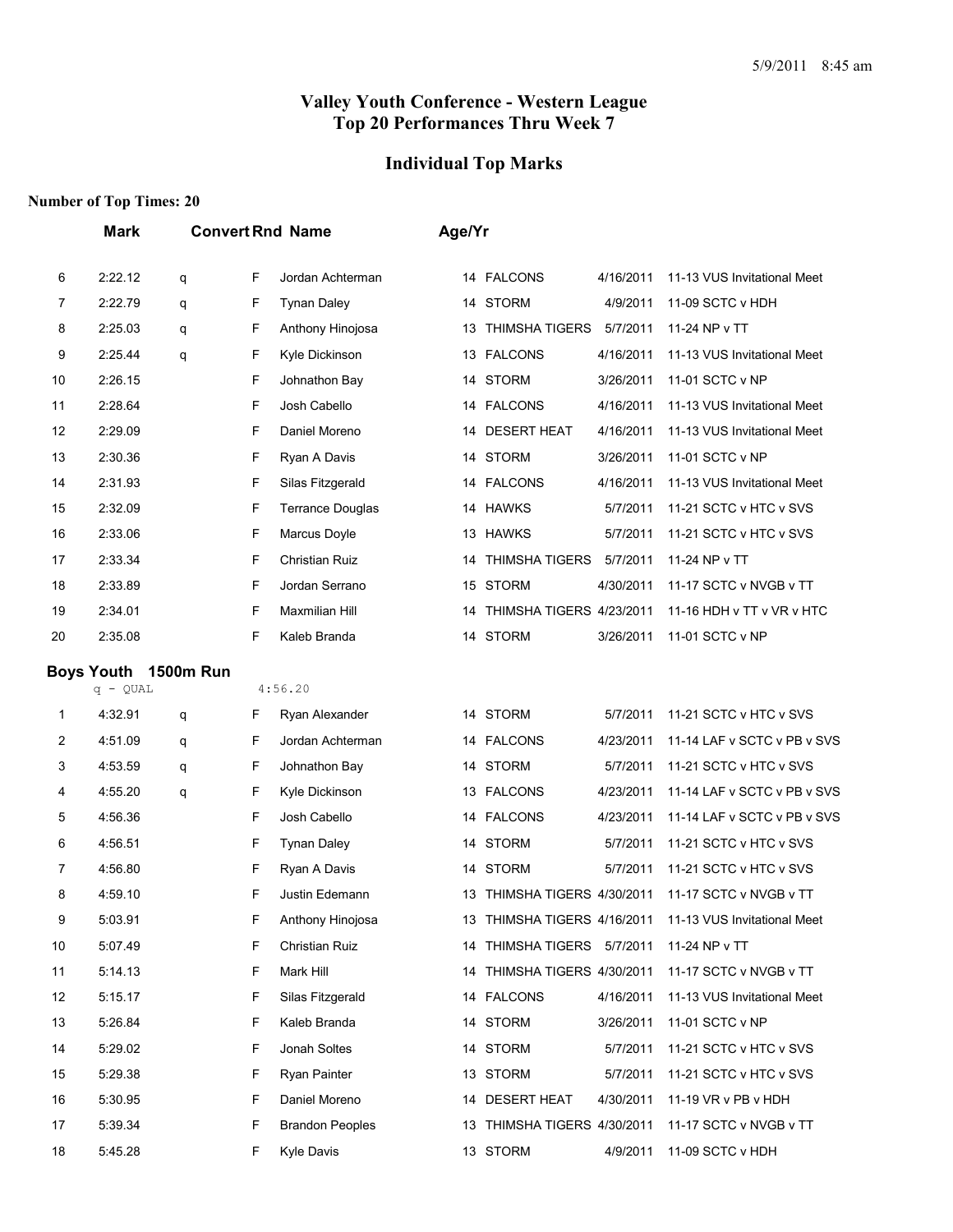# **Individual Top Marks**

|    | <b>Mark</b>       |                      |    | <b>Convert Rnd Name</b> | Age/Yr |                |           |                             |
|----|-------------------|----------------------|----|-------------------------|--------|----------------|-----------|-----------------------------|
| 19 | 5:52.46           |                      | F  | <b>Riley Strader</b>    |        | 14 STORM       | 3/26/2011 | 11-01 SCTC v NP             |
| 20 | 5:59.08           |                      | F  | Michael Vilches         |        | 13 FALCONS     | 4/23/2011 | 11-14 LAF v SCTC v PB v SVS |
|    |                   | Boys Youth 3000m Run |    |                         |        |                |           |                             |
|    | $q - QUAL$        |                      |    | 11:12.00                |        |                |           |                             |
| 1  | 9:44.59           | q                    | F. | Ryan Alexander          |        | 14 STORM       | 4/16/2011 | 11-13 VUS Invitational Meet |
| 2  | 10:32.69          | q                    | F  | Johnathon Bay           |        | 14 STORM       | 5/7/2011  | 11-21 SCTC v HTC v SVS      |
| 3  | 10:37.28          | q                    | F  | Ryan A Davis            |        | 14 STORM       | 4/23/2011 | 11-14 LAF v SCTC v PB v SVS |
| 4  | 11:08.95          | q                    | F  | Austin Fischer          |        | 14 STORM       | 5/7/2011  | 11-21 SCTC v HTC v SVS      |
| 5  | 11:30.13          |                      | F  | Silas Fitzgerald        |        | 14 FALCONS     | 4/23/2011 | 11-14 LAF v SCTC v PB v SVS |
| 6  | 12:01.07          |                      | F  | <b>Bryce Brauneisen</b> |        | 13 STORM       | 3/26/2011 | 11-01 SCTC v NP             |
| 7  | 12:11.63          |                      | F  | Jonah Soltes            |        | 14 STORM       | 5/7/2011  | 11-21 SCTC v HTC v SVS      |
| 8  | 12:15.30          |                      | F  | Dag Forsberg            |        | 13 HAWKS       | 4/2/2011  | 11-05 VR v SCTC v HTC       |
| 9  | 12:23.74          |                      | F  | Eric Magee              |        | 14 FALCONS     | 4/2/2011  | 11-08 LAF v TT v NVGB       |
| 10 | 12:33.37          |                      | F  | Daniel Moreno           |        | 14 DESERT HEAT | 4/9/2011  | 11-09 SCTC v HDH            |
| 11 | 12:37.39          |                      | F  | Kaleb Branda            |        | 14 STORM       | 4/16/2011 | 11-13 VUS Invitational Meet |
| 12 | 13:02.64          |                      | F  | Kyle Davis              |        | 13 STORM       | 4/16/2011 | 11-13 VUS Invitational Meet |
| 13 | 13:34.44          |                      | F  | Marcelo Orellana        |        | 13 DESERT HEAT | 4/9/2011  | 11-09 SCTC v HDH            |
| 14 | 15:00.48          |                      | F  | Steven Schoolcraft      |        | 13 DESERT HEAT | 4/9/2011  | 11-09 SCTC v HDH            |
|    | <b>Boys Youth</b> | 100m Hurdles         |    | 30"                     |        |                |           |                             |
|    | $q - QUAL$        |                      |    | 18.40                   |        |                |           |                             |
| 1  | 14.82             | q                    | F  | Justin Baltau           |        | 14 STORM       | 4/23/2011 | 11-14 LAF v SCTC v PB v SVS |
| 2  | 16.27             | q                    | F  | <b>Richard Pfeffer</b>  |        | 14 FALCONS     | 4/23/2011 | 11-14 LAF v SCTC v PB v SVS |
| 3  | 17.97             | q                    | F  | Mathew Pham             |        | 14 STORM       | 5/7/2011  | 11-21 SCTC v HTC v SVS      |
| 4  | 18.18             | q                    | F  | <b>Edward Cooper</b>    |        | 13 HAWKS       | 5/7/2011  | 11-21 SCTC v HTC v SVS      |
| 5  | 18.82             |                      | F  | <b>Bryant Mohan</b>     |        | 14 FALCONS     | 4/23/2011 | 11-14 LAF v SCTC v PB v SVS |
| 6  | 18.90             |                      | F  | Benjamin Spaulding IV   |        | 14 STORM       | 4/23/2011 | 11-14 LAF v SCTC v PB v SVS |
| 7  | 19.07             |                      | F  | Dashel Dupuy            |        | 14 FALCONS     | 4/23/2011 | 11-14 LAF v SCTC v PB v SVS |
| 8  | 19.09             |                      | F  | Justin Gagnon           |        | 14 STORM       | 3/26/2011 | 11-01 SCTC v NP             |
| 9  | 19.46             |                      | F  | Nick Meyer              |        | 13 STORM       | 3/26/2011 | 11-01 SCTC v NP             |
| 10 | 20.18             |                      | F  | Raymond Barsemian       |        | 14 FALCONS     | 4/16/2011 | 11-13 VUS Invitational Meet |
| 11 | 21.39             |                      | F  | Dag Forsberg            |        | 13 HAWKS       | 5/7/2011  | 11-21 SCTC v HTC v SVS      |
| 12 | 22.07             |                      | F  | <b>Bruce Harris</b>     |        | 13 HAWKS       | 4/16/2011 | 11-13 VUS Invitational Meet |
| 13 | 22.60             |                      | F  | Austin Clyde            |        | 13 STORM       | 4/2/2011  | 11-05 VR v SCTC v HTC       |
| 14 | 23.17             |                      | F  | Tyler O'Sullivan        |        | 13 STORM       | 4/23/2011 | 11-14 LAF v SCTC v PB v SVS |
| 15 | 24.76             |                      | F. | Matthew McCardy         |        | 13 STORM       | 4/30/2011 | 11-17 SCTC v NVGB v TT      |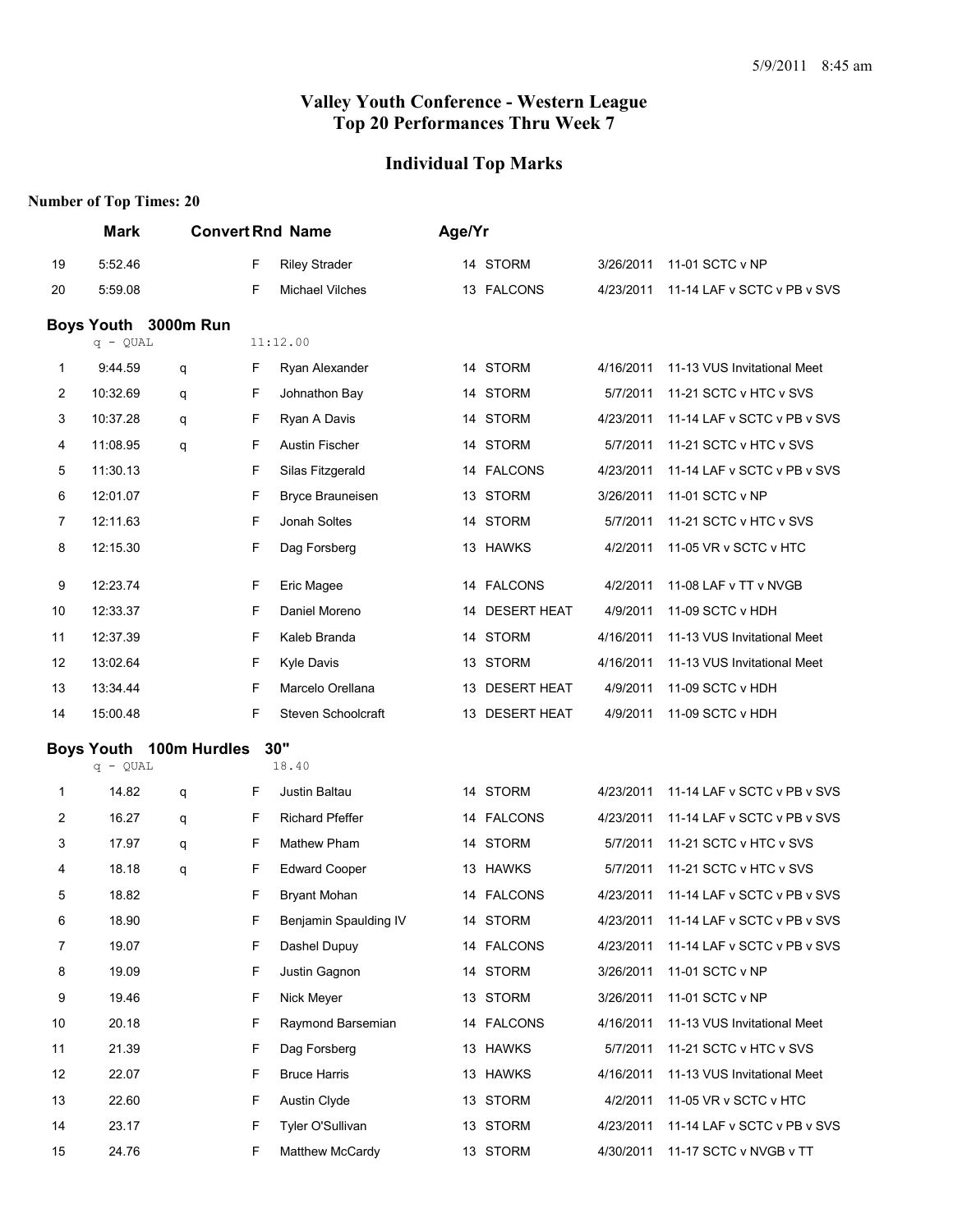## **Individual Top Marks**

| <b>Mark</b> |                                        |                                       |                         |                                                        |    |                                                                                                                                                                                                                                                                                                |                                                                                                                                                                                                                                                                                                       |
|-------------|----------------------------------------|---------------------------------------|-------------------------|--------------------------------------------------------|----|------------------------------------------------------------------------------------------------------------------------------------------------------------------------------------------------------------------------------------------------------------------------------------------------|-------------------------------------------------------------------------------------------------------------------------------------------------------------------------------------------------------------------------------------------------------------------------------------------------------|
| 27.00       |                                        | F                                     | Nolan Moultrie          |                                                        |    | 4/2/2011                                                                                                                                                                                                                                                                                       | 11-08 LAF v TT v NVGB                                                                                                                                                                                                                                                                                 |
|             | <b>High Jump</b>                       |                                       |                         |                                                        |    |                                                                                                                                                                                                                                                                                                |                                                                                                                                                                                                                                                                                                       |
|             |                                        |                                       |                         |                                                        |    |                                                                                                                                                                                                                                                                                                |                                                                                                                                                                                                                                                                                                       |
| 5-04.00     | q                                      | F                                     | Stirling Mc Culloch     |                                                        |    | 4/16/2011                                                                                                                                                                                                                                                                                      | 11-13 VUS Invitational Meet                                                                                                                                                                                                                                                                           |
| 5-00.00     | q                                      | F                                     | Eric Sachs              |                                                        |    | 4/23/2011                                                                                                                                                                                                                                                                                      | 11-14 LAF v SCTC v PB v SVS                                                                                                                                                                                                                                                                           |
| 4-10.00     |                                        | F                                     | Eli Soltes              |                                                        |    | 3/26/2011                                                                                                                                                                                                                                                                                      | 11-01 SCTC v NP                                                                                                                                                                                                                                                                                       |
| 4-08.00     |                                        | F                                     | Anthony Hinojosa        |                                                        |    |                                                                                                                                                                                                                                                                                                | 11-16 HDH v TT v VR v HTC                                                                                                                                                                                                                                                                             |
| 4-06.00     |                                        | F                                     | <b>Tynan Daley</b>      |                                                        |    | 4/2/2011                                                                                                                                                                                                                                                                                       | 11-05 VR v SCTC v HTC                                                                                                                                                                                                                                                                                 |
| 4-06.00     |                                        | F                                     | Cody Roelofson          |                                                        |    | 3/26/2011                                                                                                                                                                                                                                                                                      | 11-01 SCTC v NP                                                                                                                                                                                                                                                                                       |
| 4-06.00     |                                        | F                                     | <b>Bryant Mohan</b>     |                                                        |    | 5/7/2011                                                                                                                                                                                                                                                                                       | 11-23 VR v LAF                                                                                                                                                                                                                                                                                        |
| 4-06.00     |                                        | F                                     | Elijah Morgan           |                                                        |    |                                                                                                                                                                                                                                                                                                | 11-02 NVGB v TT                                                                                                                                                                                                                                                                                       |
| 4-04.00     |                                        | F                                     | <b>Akil Shanks</b>      |                                                        |    |                                                                                                                                                                                                                                                                                                | 11-17 SCTC v NVGB v TT                                                                                                                                                                                                                                                                                |
| 4-04.00     |                                        | F                                     | Raymond Barsemian       |                                                        |    | 4/30/2011                                                                                                                                                                                                                                                                                      | 11-20 NP vs. LAF, HW                                                                                                                                                                                                                                                                                  |
| 4-02.00     |                                        | F                                     | Austin Clyde            |                                                        |    | 5/7/2011                                                                                                                                                                                                                                                                                       | 11-21 SCTC v HTC v SVS                                                                                                                                                                                                                                                                                |
| 4-00.00     |                                        | F                                     | John Nunes              |                                                        |    | 5/7/2011                                                                                                                                                                                                                                                                                       | 11-23 VR v LAF                                                                                                                                                                                                                                                                                        |
| 4-00.00     |                                        | F                                     | Kyle Dickinson          |                                                        |    | 5/7/2011                                                                                                                                                                                                                                                                                       | 11-23 VR v LAF                                                                                                                                                                                                                                                                                        |
| 3-10.00     |                                        | F                                     | Dag Forsberg            |                                                        |    | 4/9/2011                                                                                                                                                                                                                                                                                       | 11-10 NVGB v HTC v SVS                                                                                                                                                                                                                                                                                |
| 3-08.00     |                                        | F                                     | <b>Brandon Peoples</b>  | 13                                                     |    |                                                                                                                                                                                                                                                                                                | 11-17 SCTC v NVGB v TT                                                                                                                                                                                                                                                                                |
| 3-08.00     |                                        | F                                     | Mark Hill               | 14                                                     |    |                                                                                                                                                                                                                                                                                                | 11-02 NVGB v TT                                                                                                                                                                                                                                                                                       |
| 3-08.00     |                                        | F                                     | Dante Gray              |                                                        |    | 4/2/2011                                                                                                                                                                                                                                                                                       | 11-05 VR v SCTC v HTC                                                                                                                                                                                                                                                                                 |
|             |                                        |                                       |                         |                                                        |    |                                                                                                                                                                                                                                                                                                |                                                                                                                                                                                                                                                                                                       |
|             |                                        |                                       |                         |                                                        |    |                                                                                                                                                                                                                                                                                                |                                                                                                                                                                                                                                                                                                       |
| 18-01.00    | q                                      | F                                     | Deron Ramsey            |                                                        |    | 5/7/2011                                                                                                                                                                                                                                                                                       | 11-22 HDH v PB v AVTC v NVGB                                                                                                                                                                                                                                                                          |
| 18-00.00    | q                                      | F                                     | Ethan Yoo               |                                                        |    | 5/7/2011                                                                                                                                                                                                                                                                                       | 11-21 SCTC v HTC v SVS                                                                                                                                                                                                                                                                                |
| 17-02.00    | q                                      | F                                     | Stirling Mc Culloch     |                                                        |    | 5/7/2011                                                                                                                                                                                                                                                                                       | 11-21 SCTC v HTC v SVS                                                                                                                                                                                                                                                                                |
| 16-10.00    | q                                      | F                                     | Dominic Garcia          |                                                        |    |                                                                                                                                                                                                                                                                                                | 11-16 HDH v TT v VR v HTC                                                                                                                                                                                                                                                                             |
| 16-08.00    | q                                      | F                                     | Marcus Doyle            |                                                        |    | 4/23/2011                                                                                                                                                                                                                                                                                      | 11-16 HDH v TT v VR v HTC                                                                                                                                                                                                                                                                             |
| 16-04.25    | q                                      | F                                     | Jack Jenkins III        |                                                        |    |                                                                                                                                                                                                                                                                                                | 11-13 VUS Invitational Meet                                                                                                                                                                                                                                                                           |
| 16-01.50    | q                                      | F                                     | Jamon Mc Clain          |                                                        |    | 5/7/2011                                                                                                                                                                                                                                                                                       | 11-21 SCTC v HTC v SVS                                                                                                                                                                                                                                                                                |
| 16-00.50    | q                                      | F                                     | Eli Soltes              |                                                        |    | 5/7/2011                                                                                                                                                                                                                                                                                       | 11-21 SCTC v HTC v SVS                                                                                                                                                                                                                                                                                |
| 16-00.00    | q                                      | F                                     | Gerry Gandy             |                                                        |    |                                                                                                                                                                                                                                                                                                | 11-16 HDH v TT v VR v HTC                                                                                                                                                                                                                                                                             |
| 15-08.00    |                                        | F                                     | Elijah Campbell         |                                                        |    | 5/7/2011                                                                                                                                                                                                                                                                                       | 11-22 HDH v PB v AVTC v NVGB                                                                                                                                                                                                                                                                          |
| 15-01.00    |                                        | F                                     | <b>Terrance Douglas</b> |                                                        |    | 4/23/2011                                                                                                                                                                                                                                                                                      | 11-16 HDH v TT v VR v HTC                                                                                                                                                                                                                                                                             |
| 14-10.00    |                                        | F                                     | Mark Hill               |                                                        |    |                                                                                                                                                                                                                                                                                                | 11-02 NVGB v TT                                                                                                                                                                                                                                                                                       |
| 14-08.00    |                                        | F                                     | Maxmilian Hill          |                                                        |    |                                                                                                                                                                                                                                                                                                | 11-12 LAF v VRTC v TT                                                                                                                                                                                                                                                                                 |
|             | <b>Boys Youth</b><br><b>Boys Youth</b> | $q - QUAL$<br>Long Jump<br>$q - QUAL$ |                         | <b>Convert Rnd Name</b><br>$5 - 00.00$<br>$15 - 11.00$ | 13 | Age/Yr<br>14 FALCONS<br>14 HAWKS<br>14 STORM<br>14 STORM<br>14 STORM<br>14 STORM<br>14 FALCONS<br>13<br>14 FALCONS<br>13 STORM<br>13 FALCONS<br>13 FALCONS<br>13 HAWKS<br>13 HAWKS<br>14 DESERT HEAT<br>14 STORM<br>14 HAWKS<br>13 HAWKS<br>13 HAWKS<br>14 STORM<br>13 DESERT HEAT<br>14 HAWKS | 13 THIMSHA TIGERS 4/23/2011<br>THIMSHA TIGERS 3/26/2011<br>THIMSHA TIGERS 4/30/2011<br>THIMSHA TIGERS 4/30/2011<br>THIMSHA TIGERS 3/26/2011<br>14 THIMSHA TIGERS 4/23/2011<br>13 THIMSHA TIGERS 4/16/2011<br>14 THIMSHA TIGERS 4/23/2011<br>14 THIMSHA TIGERS 3/26/2011<br>14 THIMSHA TIGERS 4/9/2011 |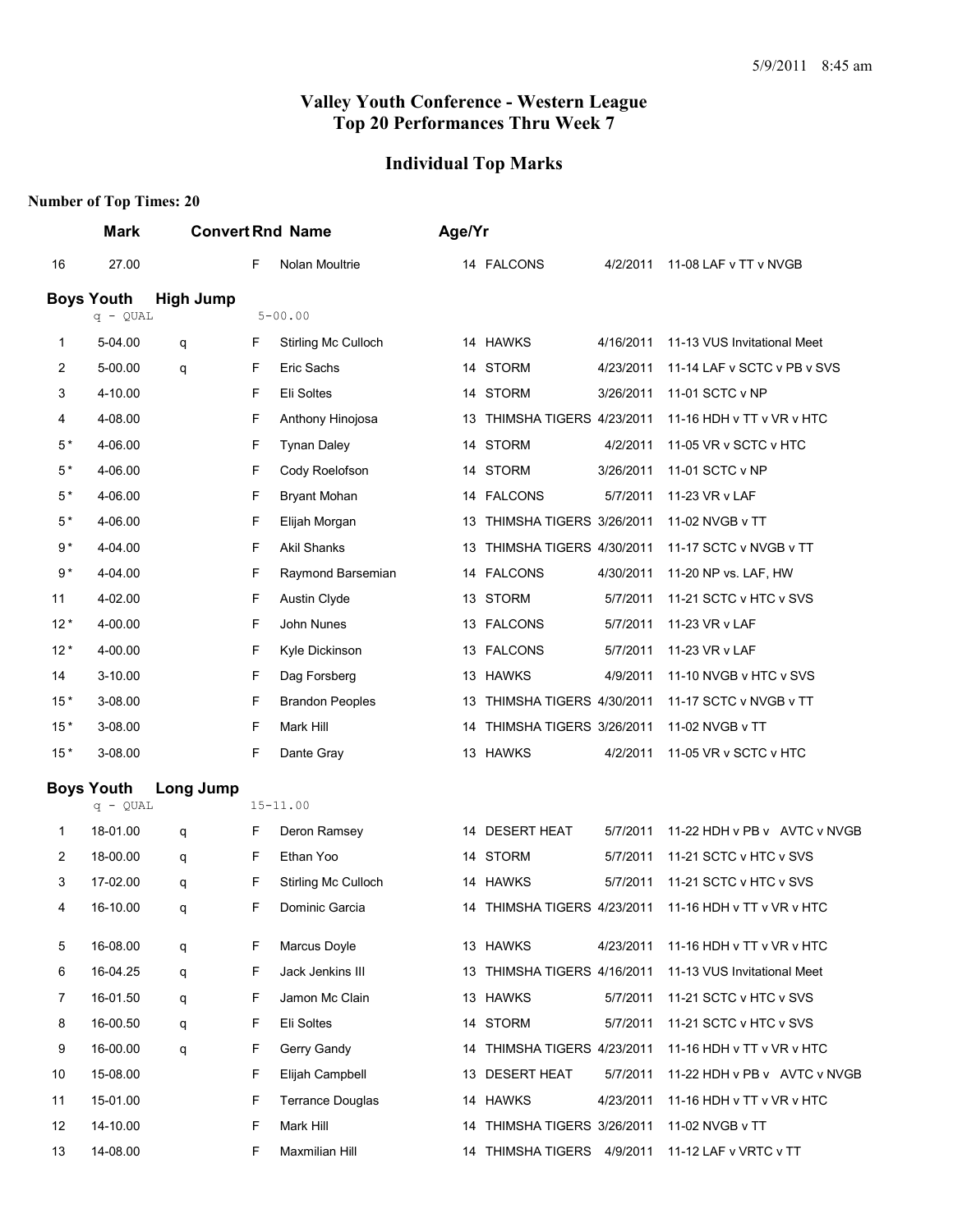#### **Individual Top Marks**

#### **Number of Top Times: 20**

|       | <b>Mark</b>                     |                             |   | <b>Convert Rnd Name</b> | Age/Yr |                                             |           |                              |
|-------|---------------------------------|-----------------------------|---|-------------------------|--------|---------------------------------------------|-----------|------------------------------|
| 14    | 14-07.00                        |                             | F | Jack Le Berthon         |        | 14 STORM                                    | 5/7/2011  | 11-21 SCTC v HTC v SVS       |
| 15    | 14-03.50                        |                             | F | Benjamin Spaulding IV   |        | 14 STORM                                    | 5/7/2011  | 11-21 SCTC v HTC v SVS       |
| 16    | 14-01.50                        |                             | F | Justin Edemann          | 13     | <b>THIMSHA TIGERS</b>                       | 4/2/2011  | 11-08 LAF v TT v NVGB        |
| $17*$ | 13-11.00                        |                             | F | <b>Akil Shanks</b>      | 13     | <b>THIMSHA TIGERS</b>                       | 4/9/2011  | 11-12 LAF v VRTC v TT        |
| $17*$ | 13-11.00                        |                             | F | Josh Semko              |        | 14 STORM                                    | 4/2/2011  | 11-05 VR v SCTC v HTC        |
| 19    | 13-08.50                        |                             | F | Joshua Walley           |        | 13 HAWKS                                    | 5/7/2011  | 11-21 SCTC v HTC v SVS       |
| 20    | 13-06.00                        |                             | F | <b>Tavien Nettles</b>   |        | 14 HAWKS                                    | 5/7/2011  | 11-21 SCTC v HTC v SVS       |
|       | <b>Boys Youth</b><br>$q - QUAL$ | Shot Put 4 kg.              |   | $30 - 06.00$            |        |                                             |           |                              |
| 1     | 37-05.50                        | q                           | F | Tsahani Brown           |        | 13 HAWKS                                    | 4/30/2011 | 11-20 NP vs. LAF, HW         |
| 2     | 33-11.00                        | q                           | F | Stirling Mc Culloch     |        | 14 HAWKS                                    | 4/23/2011 | 11-16 HDH v TT v VR v HTC    |
| 3     | 32-06.00                        | q                           | F | Abraham Jubran          |        | 14 STORM                                    | 5/7/2011  | 11-21 SCTC v HTC v SVS       |
| 4     | 30-10.00                        | q                           | F | Don Turner II           |        | 13 DESERT HEAT                              | 5/7/2011  | 11-22 HDH v PB v AVTC v NVGB |
| 5     | 30-09.25                        | q                           | F | Jamon Mc Clain          |        | 13 HAWKS                                    | 4/30/2011 | 11-20 NP vs. LAF, HW         |
| 6     | 30-06.00                        | q                           | F | <b>Bryce Rodgers</b>    |        | 13 DESERT HEAT                              | 4/23/2011 | 11-16 HDH v TT v VR v HTC    |
| 7     | 27-05.50                        |                             | F | Aaron Lino              |        | 13 DESERT HEAT                              | 4/2/2011  | 11-07 NP v HDH               |
| 8     | 27-03.00                        |                             | F | Shakur Brand            | 14     | <b>DESERT HEAT</b>                          | 5/7/2011  | 11-22 HDH v PB v AVTC v NVGB |
| 9     | 26-08.00                        |                             | F | Christopher Yoo         |        | 13 STORM                                    | 5/7/2011  | 11-21 SCTC v HTC v SVS       |
| 10    | 26-04.00                        |                             | F | <b>Justice Spates</b>   |        | 13 THIMSHA TIGERS 4/30/2011                 |           | 11-17 SCTC v NVGB v TT       |
| 11    | 26-03.00                        |                             | F | Andrew Simpson          | 14     | THIMSHA TIGERS 4/30/2011                    |           | 11-17 SCTC v NVGB v TT       |
| 12    | 24-01.00                        |                             | F | Michael Trunzo          |        | 13 STORM                                    | 4/16/2011 | 11-13 VUS Invitational Meet  |
| 13    | 22-09.50                        |                             | F | Austin Clyde            |        | 13 STORM                                    | 4/30/2011 | 11-17 SCTC v NVGB v TT       |
| 14    | 22-08.00                        |                             | F | <b>Edward Cooper</b>    |        | 13 HAWKS                                    | 5/7/2011  | 11-21 SCTC v HTC v SVS       |
| 15    | 22-00.00                        |                             | F | Akil Shanks             | 13     | THIMSHA TIGERS 4/30/2011                    |           | 11-17 SCTC v NVGB v TT       |
| 16    | 21-11.00                        |                             | F | <b>Christian Ruiz</b>   | 14     | THIMSHA TIGERS 3/26/2011                    |           | 11-02 NVGB v TT              |
| 17    | 21-10.00                        |                             | F | Dylan Tait              |        | 13 STORM                                    | 4/30/2011 | 11-17 SCTC v NVGB v TT       |
| 18    | 21-05.25                        |                             | F | Matthew Rostad          |        | 13 STORM                                    | 3/26/2011 | 11-01 SCTC v NP              |
| 19    | 20-01.50                        |                             | F | <b>Bruce Harris</b>     |        | 13 HAWKS                                    | 4/16/2011 | 11-13 VUS Invitational Meet  |
| 20    | 19-06.00                        |                             | F | Joseph Turner-McMullen  |        | 13 FALCONS                                  | 5/7/2011  | 11-23 VR v LAF               |
|       |                                 | Boys Intermediate 100m Dash |   |                         |        |                                             |           |                              |
|       | $q - QUAL$                      |                             |   | 13.30 10                |        |                                             |           |                              |
| 1     | 11.90                           | q                           | P | Marcellous Bell         |        | 15 DESERT HEAT                              | 4/16/2011 | 11-13 VUS Invitational Meet  |
| 2     | 12.04                           | q                           | F | Dominic Bush            |        | 15 THIMSHA TIGERS 3/26/2011 11-02 NVGB v TT |           |                              |

3 13.09 q F Michael McLaughlin 15 FALCONS 5/7/2011 11-23 VR v LAF

13.15 q F Michael Khechoom 15 FALCONS 4/2/2011 11-08 LAF v TT v NVGB

5 13.59 F Aurzaughnee Hill 15 DESERT HEAT 5/7/2011 11-22 HDH v PB v AVTC v NVGB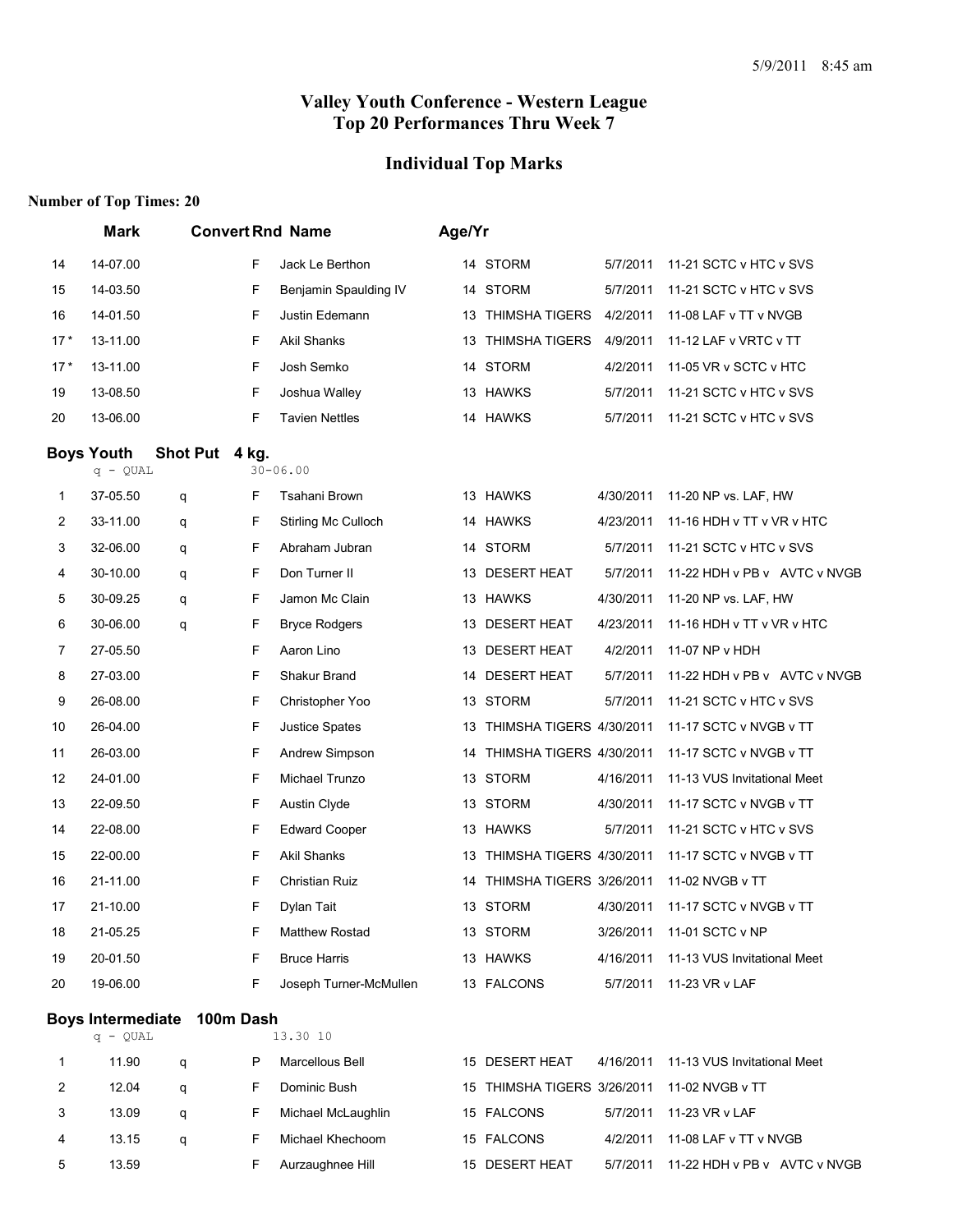#### **Individual Top Marks**

#### **Number of Top Times: 20**

|    | <b>Mark</b>                              |   | <b>Convert Rnd Name</b> |                       | Age/Yr |                             |           |                             |
|----|------------------------------------------|---|-------------------------|-----------------------|--------|-----------------------------|-----------|-----------------------------|
| 6  | 13.66                                    |   | F                       | <b>Andrew Mangers</b> |        | 16 STORM                    | 4/23/2011 | 11-14 LAF v SCTC v PB v SVS |
| 7  | 13.67                                    |   | F                       | Aidan Adante          |        | 15 STORM                    | 5/7/2011  | 11-21 SCTC v HTC v SVS      |
| 8  | 13.72                                    |   | F                       | Andre Henao           |        | 15 HAWKS                    | 5/7/2011  | 11-21 SCTC v HTC v SVS      |
| 9  | 13.94                                    |   | F                       | <b>Bryce Schnell</b>  |        | 16 STORM                    | 5/7/2011  | 11-21 SCTC v HTC v SVS      |
| 10 | 14.34                                    |   | F                       | Michael Nixon         |        | 16 DESERT HEAT              | 4/9/2011  | 11-09 SCTC v HDH            |
|    | <b>Boys Intermediate</b>                 |   | 200m Dash               |                       |        |                             |           |                             |
|    | $q - QUAL$                               |   |                         | 27.80 10              |        |                             |           |                             |
| 1  | 24.05                                    | q | F                       | Marcellous Bell       |        | 15 DESERT HEAT              | 4/2/2011  | 11-07 NP v HDH              |
| 2  | 24.61                                    | q | F                       | Dominic Bush          | 15     | <b>THIMSHA TIGERS</b>       | 4/2/2011  | 11-08 LAF v TT v NVGB       |
| 3  | 26.46                                    | q | F                       | Michael McLaughlin    |        | 15 FALCONS                  | 4/23/2011 | 11-14 LAF v SCTC v PB v SVS |
| 4  | 27.14                                    | q | F                       | Michael Khechoom      |        | 15 FALCONS                  | 5/7/2011  | 11-23 VR v LAF              |
| 5  | 27.57                                    | q | F                       | Andre Henao           |        | 15 HAWKS                    | 5/7/2011  | 11-21 SCTC v HTC v SVS      |
| 6  | 27.72                                    | q | F                       | Aurzaughnee Hill      | 15     | <b>DESERT HEAT</b>          | 4/2/2011  | 11-07 NP v HDH              |
| 7  | 31.33                                    |   | F                       | Michael Nixon         | 16     | <b>DESERT HEAT</b>          | 4/9/2011  | 11-09 SCTC v HDH            |
|    | <b>Boys Intermediate</b>                 |   | 400m Dash               |                       |        |                             |           |                             |
|    | $q - QUAL$                               |   |                         | $1:02.20$ 10          |        |                             |           |                             |
| 1  | 56.44                                    | q | F                       | Dominic Bush          |        | 15 THIMSHA TIGERS 4/30/2011 |           | 11-17 SCTC v NVGB v TT      |
| 2  | 56.65                                    | q | F                       | Marcellous Bell       | 15     | <b>DESERT HEAT</b>          | 3/26/2011 | 11-03 HDH v AV v PB         |
| 3  | 57.97                                    | q | F                       | Michael McLaughlin    |        | 15 FALCONS                  | 5/7/2011  | 11-23 VR v LAF              |
| 4  | 1:02.06                                  | q | F                       | Aurzaughnee Hill      |        | 15 DESERT HEAT              | 4/30/2011 | 11-19 VR v PB v HDH         |
| 5  | 1:02.09                                  | q | F                       | Michael Khechoom      |        | 15 FALCONS                  | 4/23/2011 | 11-14 LAF v SCTC v PB v SVS |
| 6  | 1:03.19                                  |   | F                       | Andre Henao           |        | 15 HAWKS                    | 4/30/2011 | 11-20 NP vs. LAF, HW        |
| 7  | 1:03.38                                  |   | F                       | Adam Rowton           |        | 15 FALCONS                  | 4/23/2011 | 11-14 LAF v SCTC v PB v SVS |
| 8  | 1:04.76                                  |   | F                       | Aidan Adante          |        | 15 STORM                    | 4/23/2011 | 11-14 LAF v SCTC v PB v SVS |
| 9  | 1:06.68                                  |   | F                       | <b>Bryce Schnell</b>  |        | 16 STORM                    | 4/2/2011  | 11-05 VR v SCTC v HTC       |
| 10 | 1:11.51                                  |   | F                       | Michael Nixon         |        | 16 DESERT HEAT              | 4/9/2011  | 11-09 SCTC v HDH            |
|    | Boys Intermediate 800m Run<br>$q - QUAL$ |   |                         | 2:45.0010             |        |                             |           |                             |
| 1  | 2:17.89                                  | q | F                       | Michael McLaughlin    |        | 15 FALCONS                  | 4/16/2011 | 11-13 VUS Invitational Meet |
| 2  | 2:22.56                                  | q | F                       | Adam Rowton           |        | 15 FALCONS                  | 5/7/2011  | 11-23 VR v LAF              |
| 3  | 2:24.93                                  | q | F                       | Jonathan Summer       |        | 15 STORM                    | 5/7/2011  | 11-21 SCTC v HTC v SVS      |
| 4  | 2:28.83                                  | q | F                       | Dominic Bush          |        | 15 THIMSHA TIGERS           | 4/9/2011  | 11-12 LAF v VRTC v TT       |
| 5  | 2:29.48                                  | q | F                       | Jordan Serrano        |        | 15 STORM                    | 3/26/2011 | 11-01 SCTC v NP             |
|    |                                          |   |                         |                       |        |                             |           |                             |

# **Boys Intermediate 1500m Run**<br>5:15 **b**